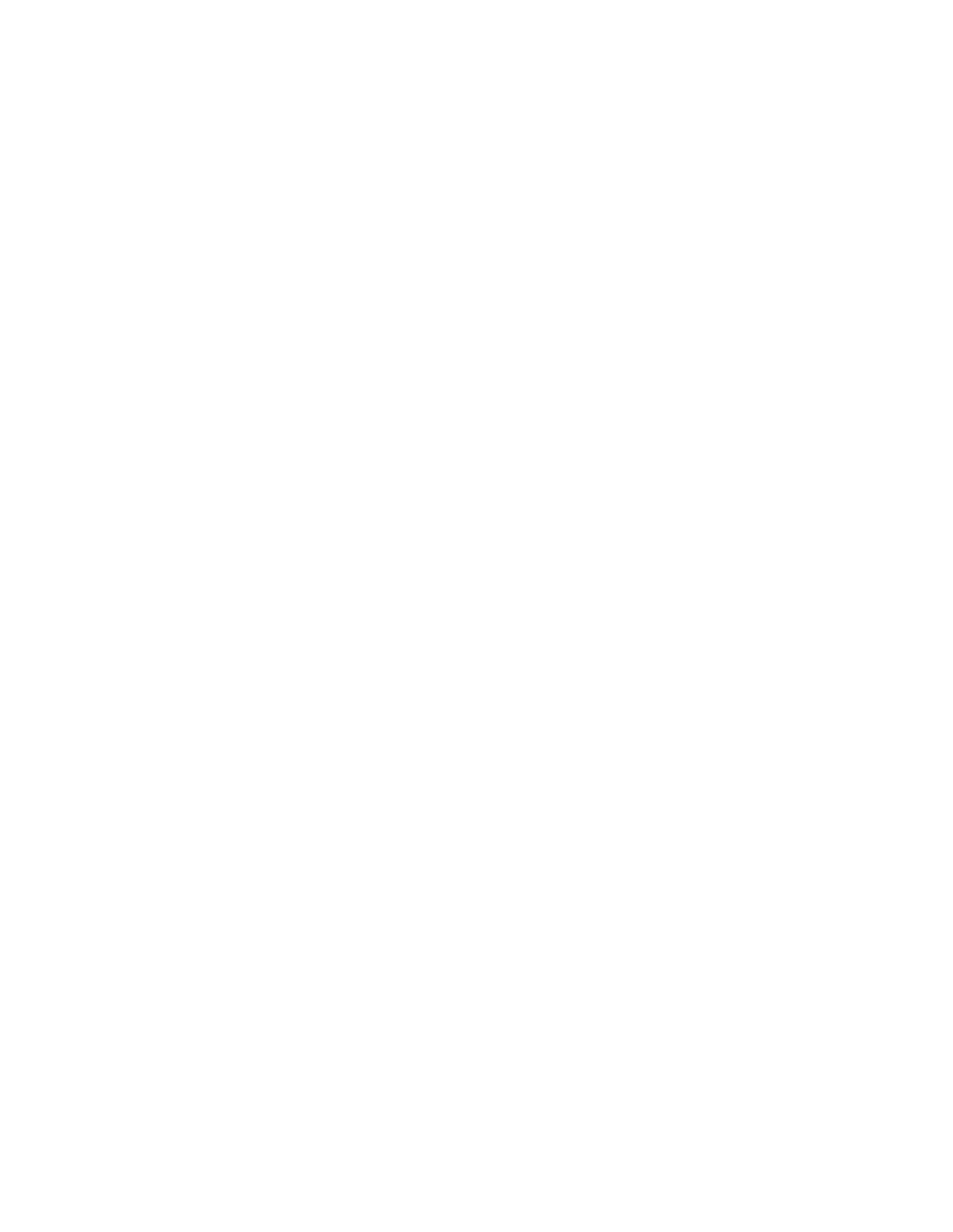For enquiries, please contact:

Public Enquiries Unit Elections Canada 30 Victoria Street Gatineau, Quebec K1A 0M6 Tel.: 1-800-463-6868 Fax: 1-888-524-1444 (toll-free) TTY: 1-800-361-8935 elections.ca



ElectionsCanE



@ElectionsCan\_E



ElectionsCanadaE



Elections Canada

electionscan\_e

ISBN 978-0-660-43283-0

Cat. No.: SE1-5/2022E-PDF

© Chief Electoral Officer of Canada, 2022

All rights reserved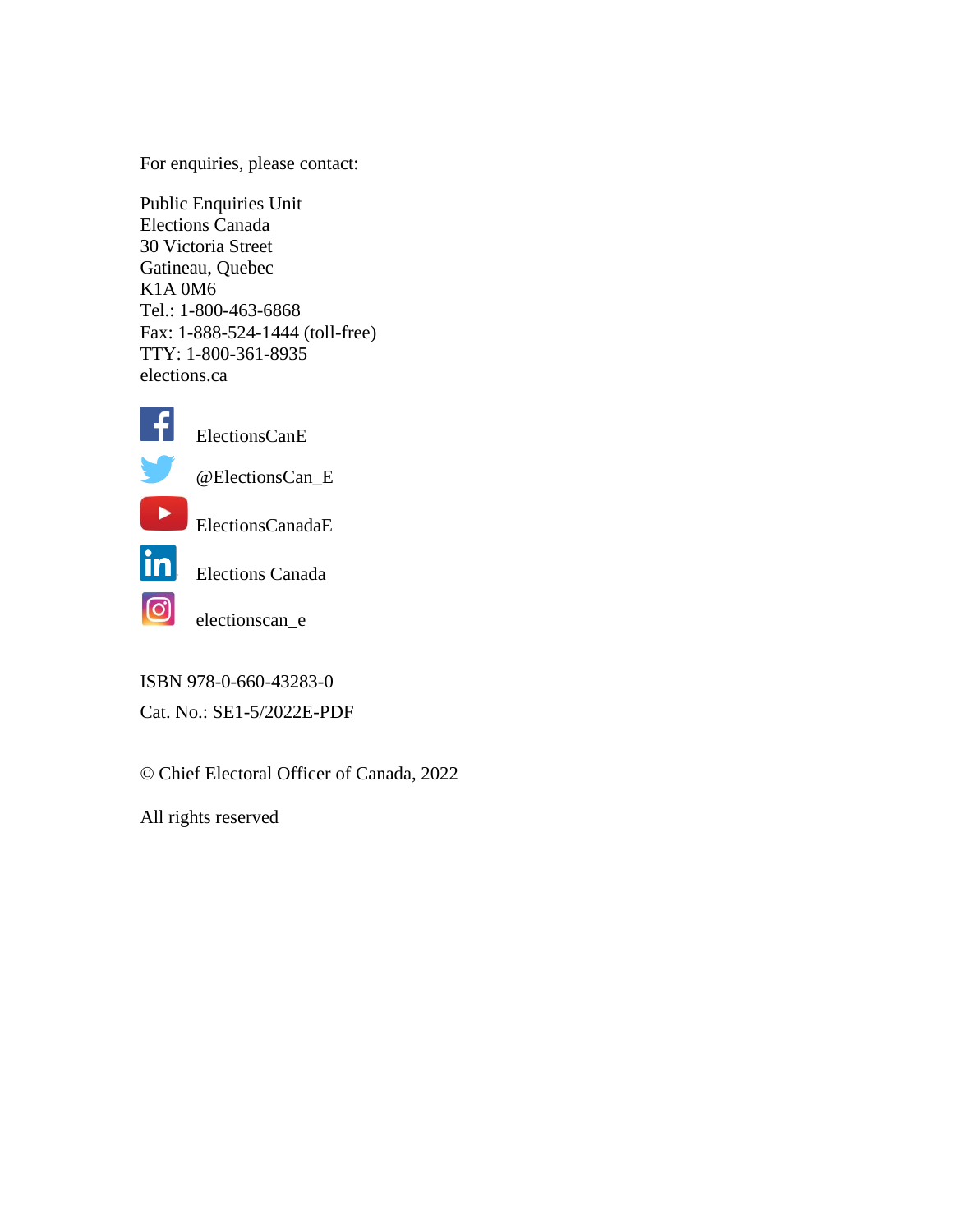

Le directeur général des élections · The Chief Electoral Officer

June 7, 2022

The Honourable Anthony Rota, M.P. Speaker of the House of Commons House of Commons Ottawa, Ontario K1A 0A6

Dear Mr. Speaker:

Pursuant to section 535 of the *Canada Elections Act*, I have the honour to submit my report *Meeting New Challenges: Recommendations from the Chief Electoral Officer of Canada following the 43rd and 44th General Elections*.

The report proposes amendments that, in my opinion, are desirable for the better administration of the Act. The report is accompanied by a separate report setting out amendments proposed by the Commissioner of Canada Elections pursuant to section 537.2 of the Act.

Under section 536 of the Act, the Speaker shall submit these reports to the House of Commons without delay. These reports are referred to the Standing Committee on Procedure and House Affairs.

Yours truly,

Stéphane Perrault Chief Electoral Officer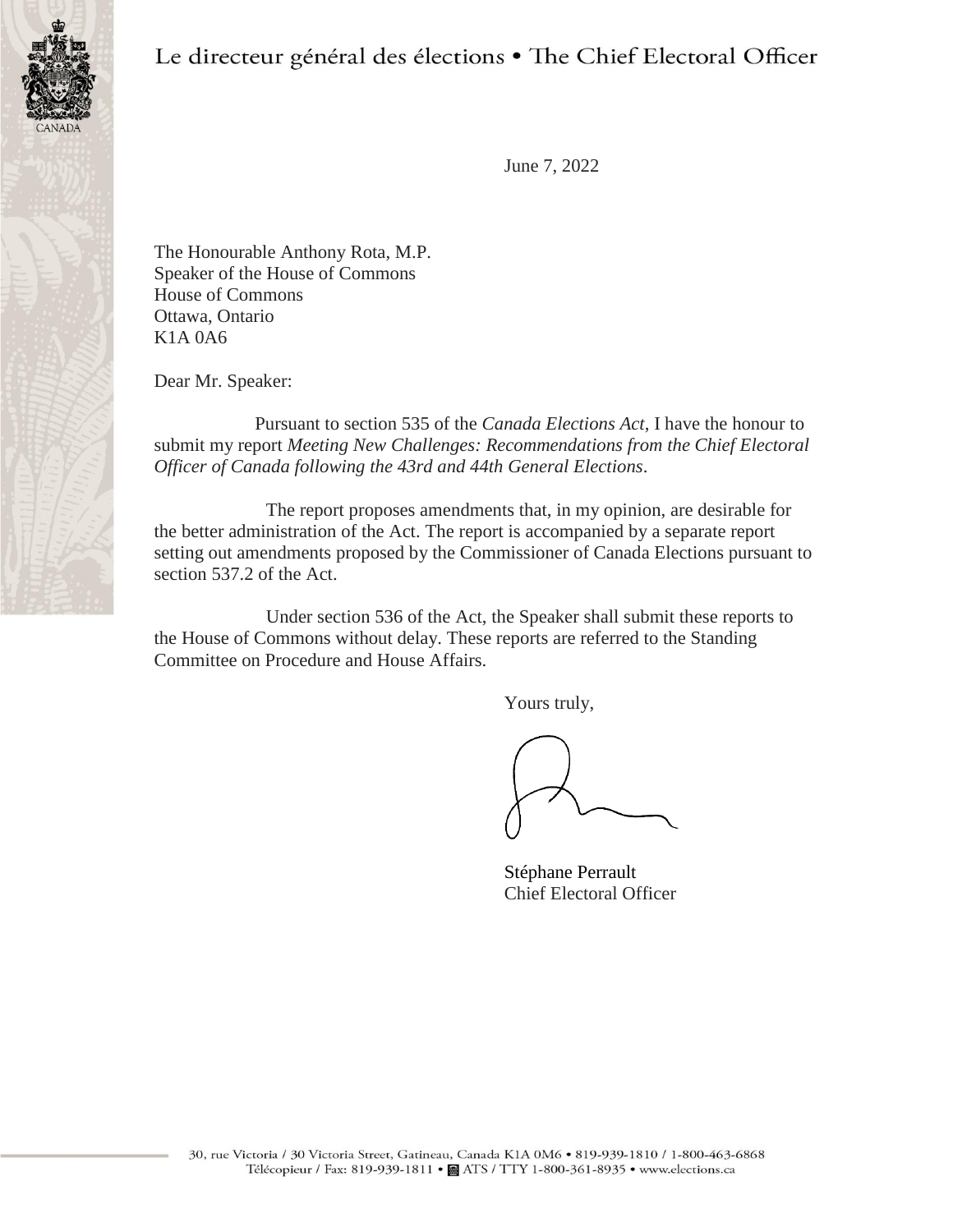# **Table of Contents**

|    |      | Part 1: Recommendations Relating to Electoral Communications  9      |  |  |  |
|----|------|----------------------------------------------------------------------|--|--|--|
| 1. |      |                                                                      |  |  |  |
|    | 1.1. |                                                                      |  |  |  |
|    | 1.2. |                                                                      |  |  |  |
|    | 1.3. |                                                                      |  |  |  |
| 2. |      |                                                                      |  |  |  |
|    | 2.1. |                                                                      |  |  |  |
|    | 2.2. |                                                                      |  |  |  |
|    | 2.3. |                                                                      |  |  |  |
| 3. |      |                                                                      |  |  |  |
| 4. |      |                                                                      |  |  |  |
|    | 4.1. |                                                                      |  |  |  |
|    | 4.2. |                                                                      |  |  |  |
|    | 4.3. |                                                                      |  |  |  |
| 5. |      |                                                                      |  |  |  |
|    | 5.1. |                                                                      |  |  |  |
|    | 5.2. |                                                                      |  |  |  |
|    | 5.3. |                                                                      |  |  |  |
|    | 5.4. |                                                                      |  |  |  |
| 6. |      | Protecting Individuals Receiving Electoral Communications  37        |  |  |  |
|    | 6.1. |                                                                      |  |  |  |
|    | 6.2. |                                                                      |  |  |  |
|    |      | Part 2: Recommendations Relating to the Administration of the Canada |  |  |  |
|    |      |                                                                      |  |  |  |
| 7. |      |                                                                      |  |  |  |
|    | 7.1. |                                                                      |  |  |  |
|    | 7.2. |                                                                      |  |  |  |
|    | 7.3. |                                                                      |  |  |  |
|    | 7.4. |                                                                      |  |  |  |
| 8. |      |                                                                      |  |  |  |
|    | 8.1. |                                                                      |  |  |  |
|    | 8.2. |                                                                      |  |  |  |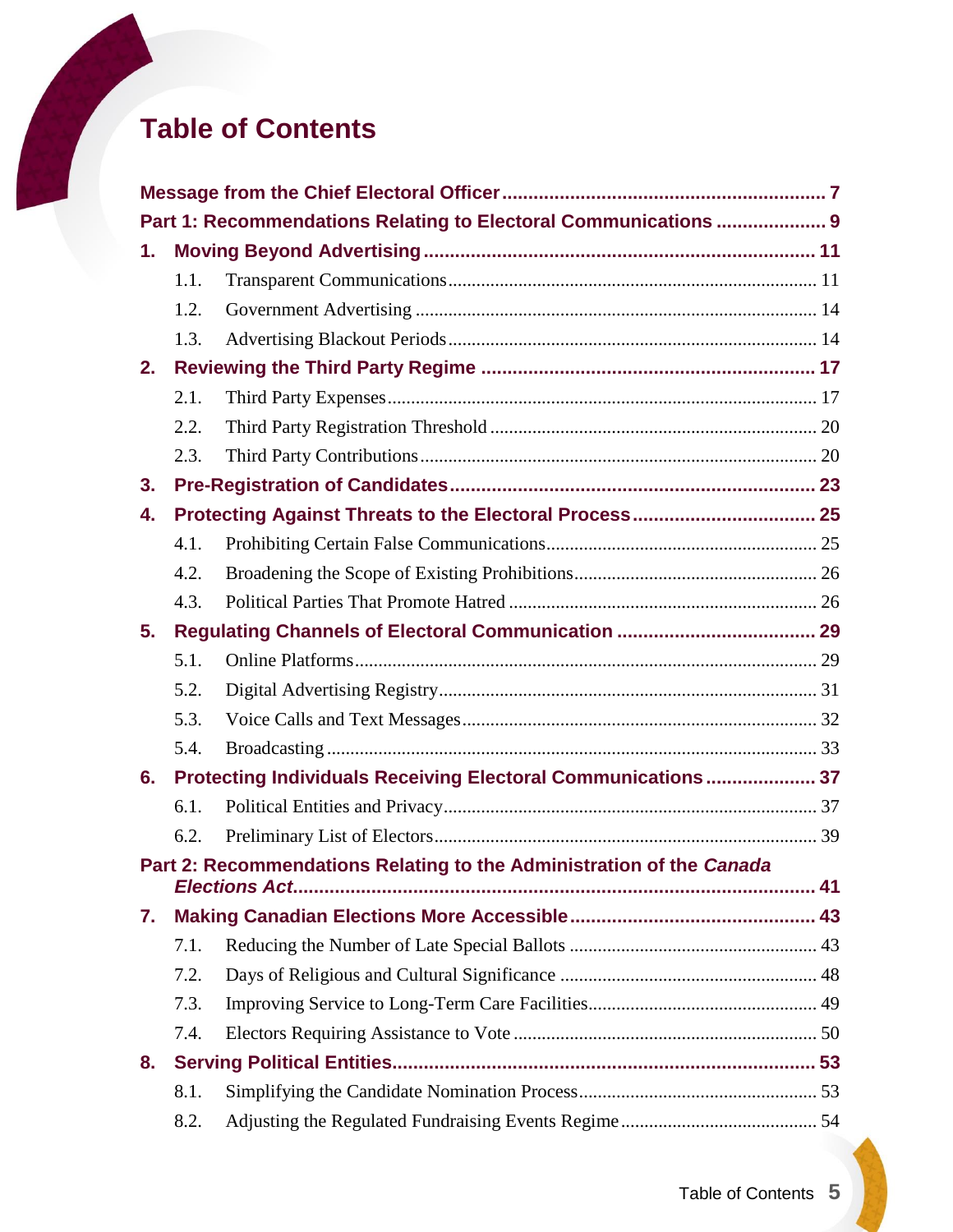|                                                                         | 8.3. |  |  |  |  |
|-------------------------------------------------------------------------|------|--|--|--|--|
|                                                                         | 8.4. |  |  |  |  |
| 9.                                                                      |      |  |  |  |  |
|                                                                         | 9.1. |  |  |  |  |
|                                                                         | 9.2. |  |  |  |  |
|                                                                         | 9.3. |  |  |  |  |
|                                                                         | 9.4. |  |  |  |  |
|                                                                         | 9.5. |  |  |  |  |
|                                                                         | 9.6. |  |  |  |  |
| Appendix A: List of Recommendations from the Chief Electoral Officer 65 |      |  |  |  |  |

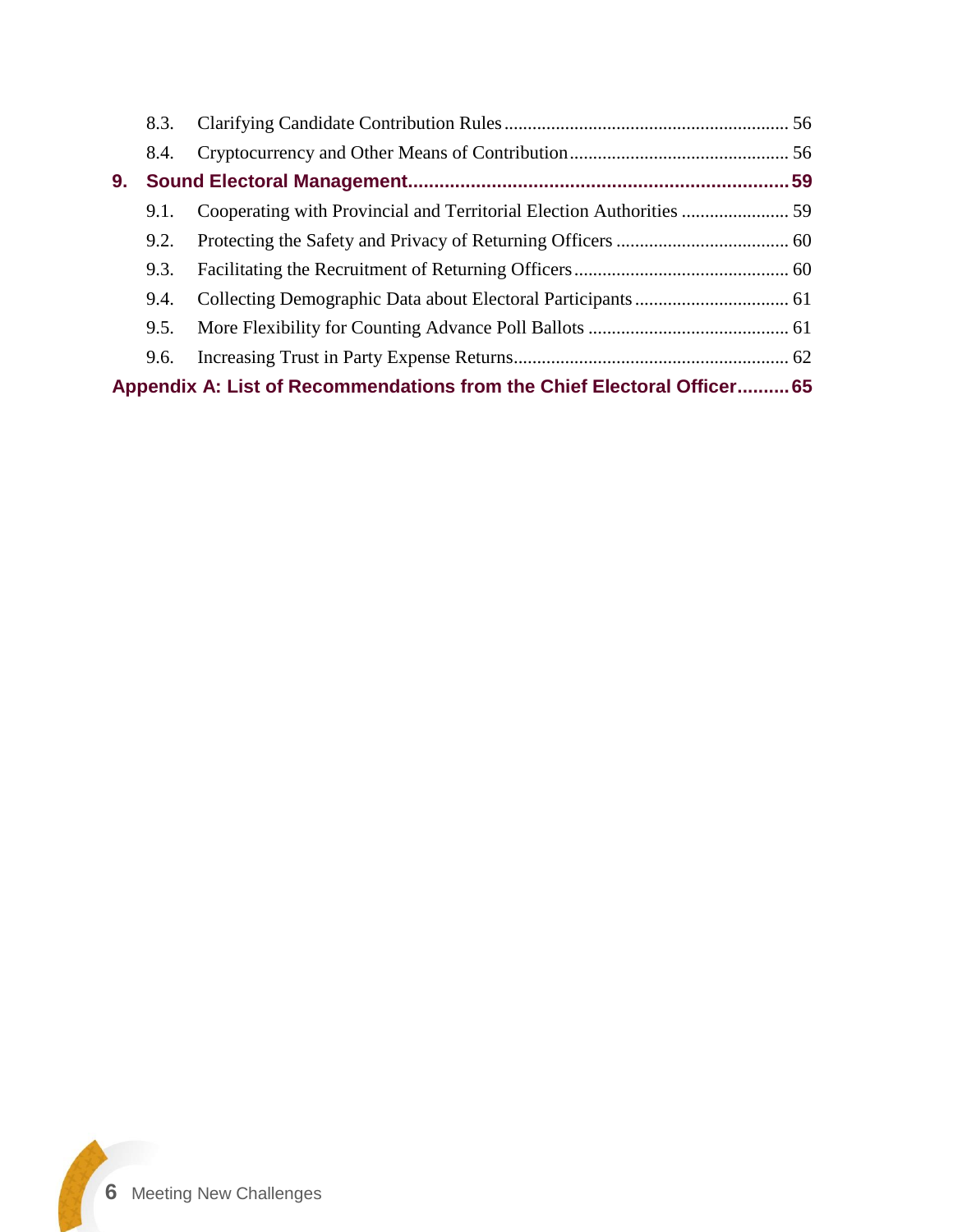# <span id="page-6-0"></span>**Message from the Chief Electoral Officer**

I am pleased to present *Meeting New Challenges: Recommendations from the Chief Electoral Officer of Canada following the 43rd and 44th General Elections.* These elections were held on October 21, 2019, and September 20, 2021. This report is made under section 535 of the *Canada Elections Act* (the Act), which provides that, after a general election, the Chief Electoral Officer shall set out any recommendations on amendments that are, in his or her view, desirable for the better administration of the Act. Accompanying this report are recommendations from the Commissioner of Canada Elections, which were made pursuant to section 537.2 for better compliance with, and enforcement of, the Act.

The recommendations in this report aim to improve three key aspects of our electoral democracy: transparency, accessibility and resiliency. Transparency has long been a key value of our democratic process, notably in the area of political financing. Yet, there are still areas where improvements are necessary, particularly with the evolution of online communications and the emergence of new forms of funding sources, such as cryptocurrencies, for political activities.

Similarly, the accessibility of the voting process is central to its democratic character. And while improvements in this regard are often administrative, legislative changes are desirable in a range of areas to ensure that our elections are, for example, adapted to reflect the needs of residents in long-term care or voters with disabilities. In this category, I am also including recommendations to avoid conflicts with religious holidays, such as the one we saw in the 2019 general election, as well as improvements to make the process more open to candidates.

A third theme, resiliency, cuts across a number of recommendations that reflect our changing environment and emerging concerns over the last two electoral cycles. These include disinformation, foreign funding of third parties, the emergence of hate groups, and the need to better protect the privacy of Canadians and facilitate cooperation among Canadian jurisdictions in electoral administration.

The report is structured in two parts. The first consists of recommendations that flow from a consultation on electoral communications, which was conducted by Elections Canada after the 2019 general election. <sup>1</sup> Over the last two decades, the ways in which political actors communicate with electors have changed dramatically. Increasingly, communications take place through digital platforms, online ads, text messaging and other digital formats. The regulatory regime under the Act, however, dates from a time when broadcast television was the dominant advertising and communications medium. There is a need to adjust the regime to reflect current realities.

 $<sup>1</sup>$  See the report on the consultation, here:</sup> <https://www.elections.ca/content.aspx?section=res&dir=cons/oth/polcom&document=rep&lang=e>

 $\overline{a}$ 

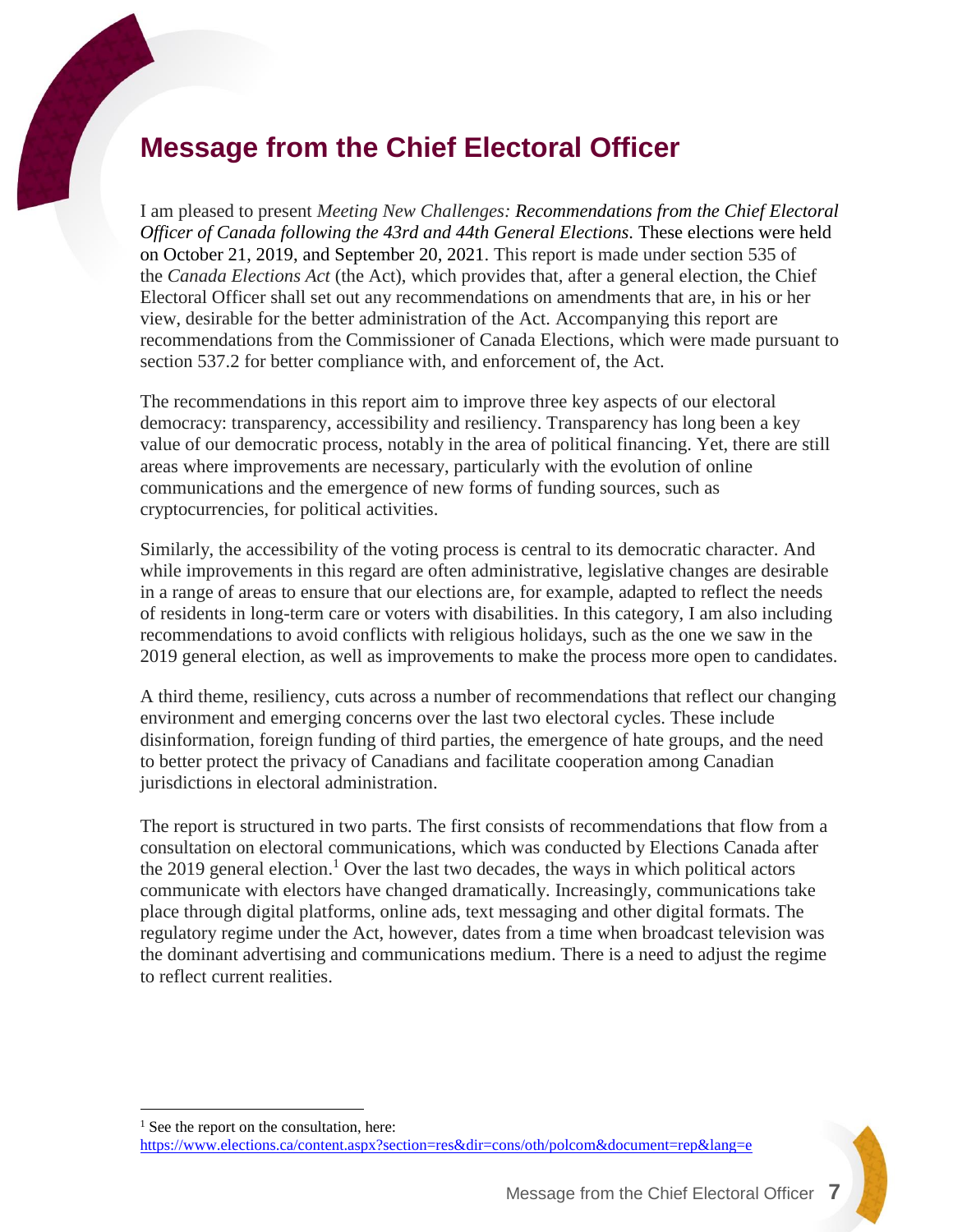Part 2 of this report addresses other recommendations that I believe are important to improving the administration of federal elections. These recommendations come after the 2019 and 2021 general elections. Among other things, they include several ideas about how to adjust electoral processes to facilitate the timely return of mail-in ballots. The 2021 general election saw a significant increase in this convenient way of voting, and we can expect electors to continue to benefit from it in the future.

The 10-year term of the current Commissioner, Yves Côté, Q.C., ends in June 2022. I thank Mr. Côté for his deep commitment and tireless service to Canadians and Canadian democracy over this last decade, and I wish him well as he completes his tenure as Commissioner.

Stéphane Perrault Chief Electoral Officer of Canada

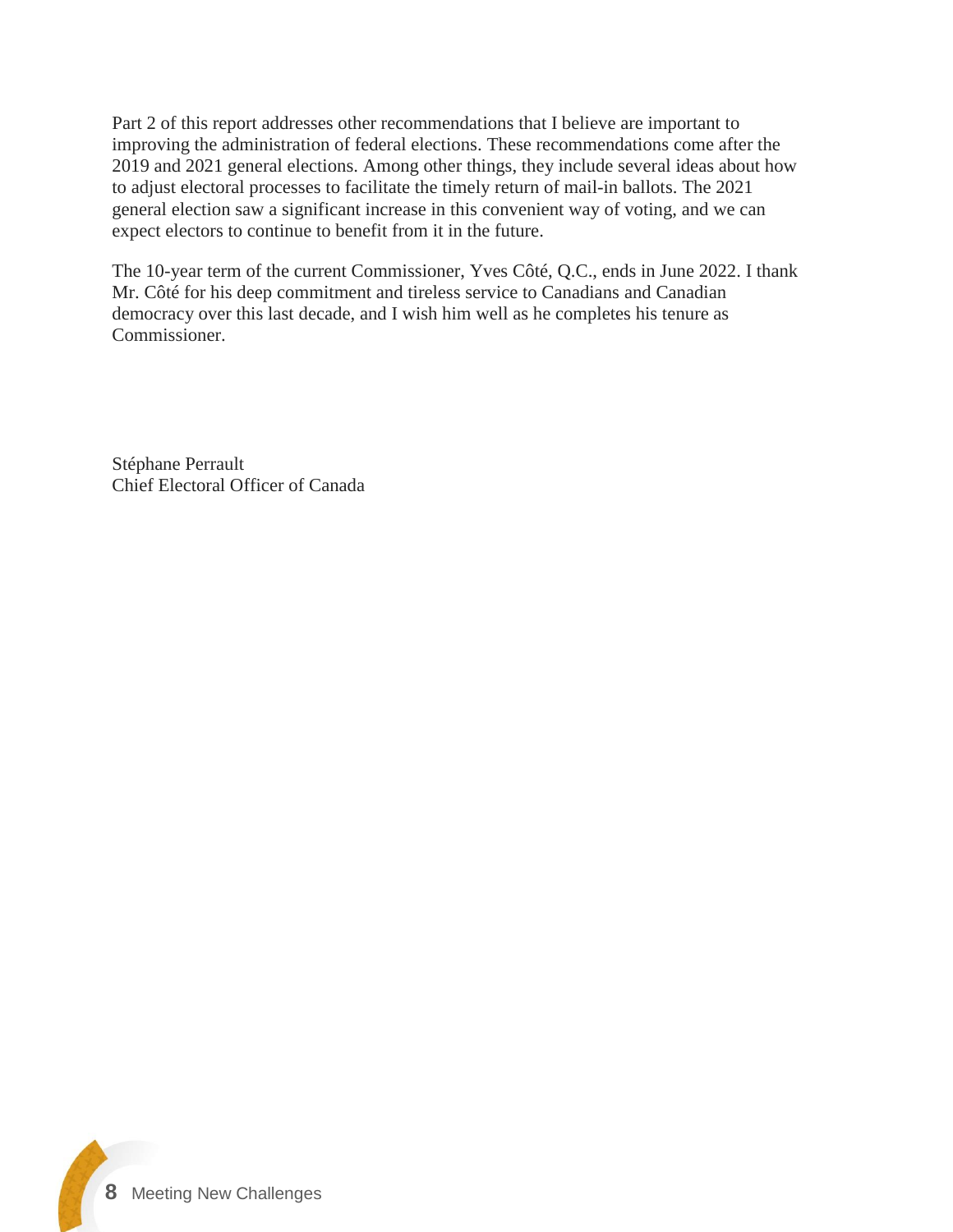# <span id="page-8-0"></span>**Part 1: Recommendations Relating to Electoral Communications**

Communications between electors, on the one hand, and candidates, parties and third parties, on the other, lie at the heart of Canada's electoral process.

In recent years, communications between electors and political entities<sup>2—like</sup> so many other aspects of our lives—have been transformed by digital technology. Electors are spending more time online, and candidates, political parties and third parties increasingly use digital communications technologies in their campaigns. Because digital communications are enabled by the collection of personal data, they can be highly targeted. Depending on their nature, digital communications may cost less to produce than messages delivered through traditional media and can be shared millions of times over in a short period of time. Digital communications involve an abundance of information, travelling at high speeds and in multiple directions. This mostly takes place on private-sector online platforms, which, together, exercise a high degree of control over how the information ecosystem operates.

The significance of digital communications for democracy will continue to grow. They create positive opportunities for parties and candidates to enhance their relationships with electors by increasing access to the information that electors need to participate in elections. However, digital communications also pose threats to the values that underpin electoral democracy, including transparency, fairness among competing political entities and meaningful participation in the electoral process. Within the digital information ecosystem, it is sometimes difficult to know who is communicating with electors and why, whether the communicators and their messages can be trusted and, ultimately, what information should be used when making voting choices.

There are also malign actors that seek to manipulate the information environment and election outcomes. The fierce competition for electoral success can lead to false information poisoning the well of otherwise healthy political discourse. Online falsehoods can become real-life threats to the electoral process and to the stability of electoral democracy in general. As we have seen from international events in recent years, malign actors, whether foreign or domestic, have attempted to sow division and cast doubts about the integrity of electoral processes and their results. Canada's information ecosystem is not immune to the risk of being used to undermine elections or even democracy itself.

Following the 2019 general election, Elections Canada chose to address the increasingly complex and important topic of how political entities communicate with electors in the digital age and what steps Parliament may wish to take so that the Act continues to uphold the values and objectives that underlie it.

 $\overline{a}$ 

<sup>&</sup>lt;sup>2</sup> Unless otherwise specified, the term "political entities" includes candidates, political parties and third parties, along with electoral district associations and nomination and leadership contestants.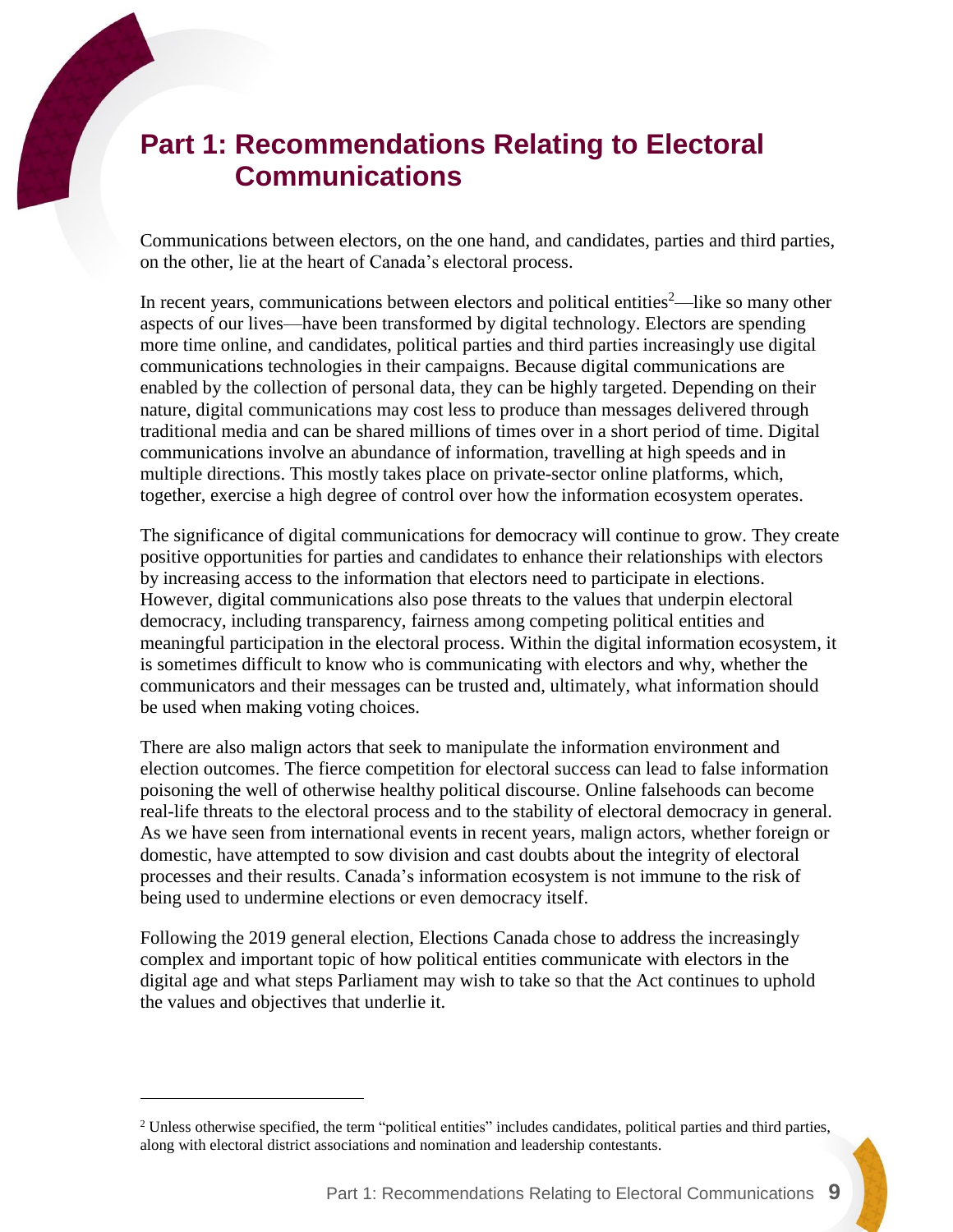In June 2020, Elections Canada started a conversation about how to regulate "political communications" in the digital era. The agency distributed discussion papers on three themes to political parties and stakeholders and experts from academia and civil society organizations: [political communications regulated under the Act,](https://www.elections.ca/content.aspx?section=res&dir=cons/dis/compol/dis1&document=index&lang=e) [the impact of social media](https://www.elections.ca/content.aspx?section=res&dir=cons/dis/compol/dis2&document=index&lang=e)  [in federal elections](https://www.elections.ca/content.aspx?section=res&dir=cons/dis/compol/dis2&document=index&lang=e) and [the protection of electors'](https://www.elections.ca/content.aspx?section=res&dir=cons/dis/compol/dis3&document=index&lang=e) personal information. The discussion papers posed over 50 questions designed to generate discussion and ideas to help inform Elections Canada's recommendations to Parliament. The report on this consultation process can be found on Elections Canada's [website.](https://www.elections.ca/content.aspx?section=res&dir=cons/oth/polcom&document=rep&lang=e) In this report, we have adjusted our terminology from "political communications" to "electoral communications," while keeping in mind their connection with the federal electoral process.

This part of the report is divided into six sections, which are summarized below. Each section describes pertinent legislation, identifies problem areas and proposes recommendations for change. While each section explores a distinct theme, they are all concerned with improving the information ecosystem that underpins the functioning of our federal elections and democracy in general.

*1. Moving Beyond Advertising*—identifies the drawbacks of regulating only "advertising" as a form of electoral communication in the digital age. It argues that, to increase the transparency of campaign activity, the same rules should generally apply to all electoral communications, regardless of whether they meet the current definition of advertising.

*2. Reviewing the Third Party Regime*—reexamines the 2018 updates to the third party regime and raises questions about its scope and coverage. It recommends clarifying the definition of issue-based communications, increasing the third party registration threshold and limiting the use of a third party's own funds.

*3. Pre-Registration of Candidates*—recommends allowing candidates to pre-register with Elections Canada before the election period. This practice would assist the agency in regulating certain aspects of the electoral communications regime as well as increase benefits to candidates, parties and the electoral process.

*4. Protecting Against Threats to the Electoral Process*—provides an overview of specific sections of the Act that seek to promote healthy debate in an electoral democracy; it recommends creating a new prohibition and broadening existing ones. It also recommends giving any elector the ability to apply to a court and seek to deny registration to, or deregister, parties whose primary purpose is the dissemination of hatred.

*5. Regulating Channels of Electoral Communication*—discusses the need to modernize regulations with respect to online platforms, text messages and broadcasting. It also recommends enhancing the transparency of digital electoral communications.

*6. Protecting Individuals Receiving Electoral Communications*—makes recommendations to uphold trust in the electoral process by enhancing the protection of electors' personal information and granting electors the right to opt out of receiving electoral communications.

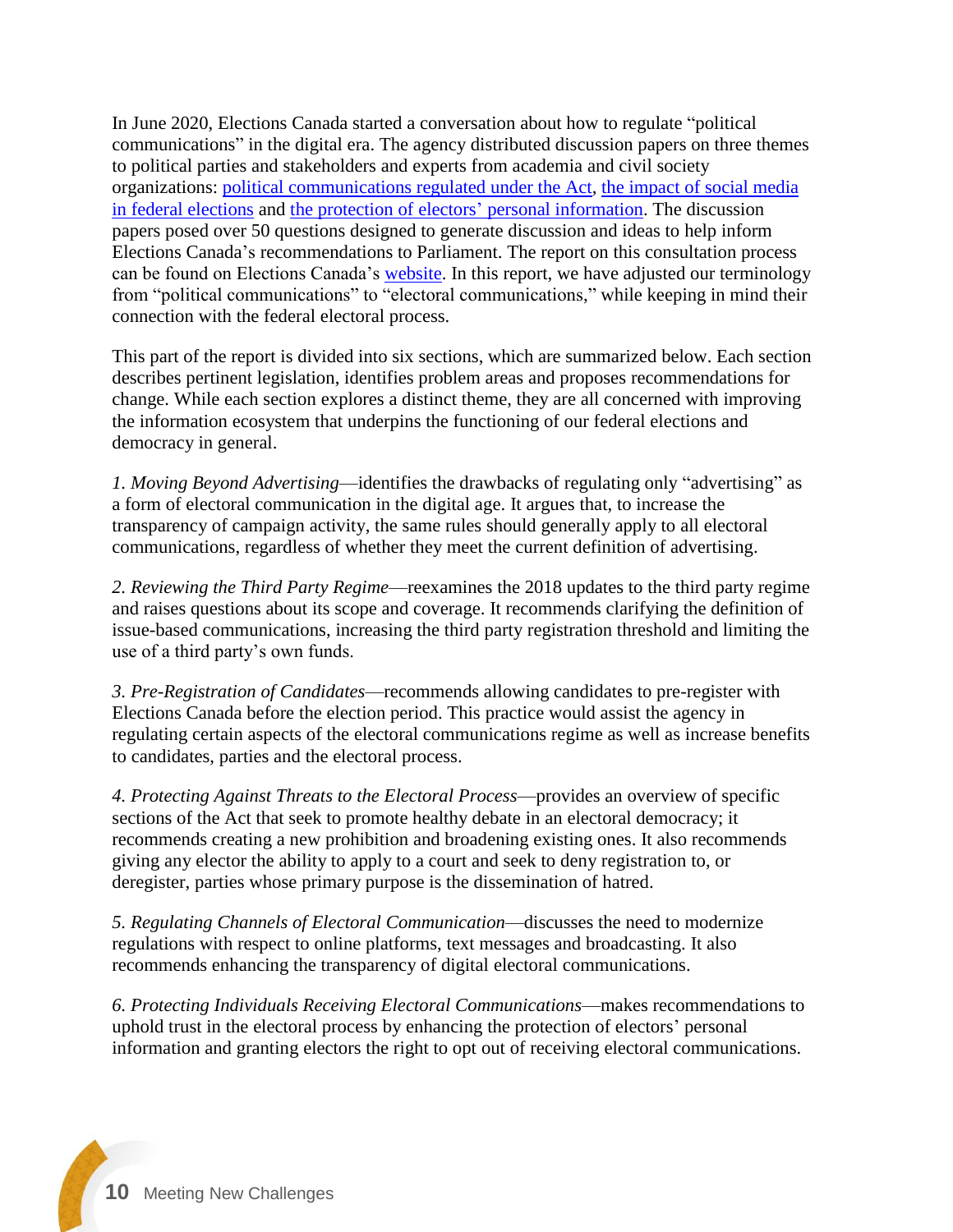# <span id="page-10-0"></span>**1. Moving Beyond Advertising**

Electoral communications are regulated under the Act in a variety of ways.

A distinct set of rules exists for communications that constitute "advertising," as defined by the Act. However, political campaigns communicate messages that promote or oppose a party or candidate through various means other than advertisements, such as by phone, text message or email. Because these messages do not constitute advertising under the Act, they are subject to fewer requirements.

Challenges in applying the legislative definition of advertising have been highlighted and intensified by the growth in digital communications technology. Looking at the purpose, history and specific requirements of the relevant provisions in the Act pertaining to advertising, Elections Canada has interpreted online advertising as including only messages that have a placement cost (hereinafter called "paid" advertising). <sup>3</sup> This excludes, for instance, digital content without a placement cost, often referred to as "organic content," even where such content is specifically created by or for a registered political entity (e.g. emails, social media posts).

In addition, messages directed toward individuals—rather than to the general public through means such as phone calls, texts or online messages are not captured by the current legislative definition of advertising. At every election, Elections Canada and the Commissioner of Canada Elections receive complaints about unsolicited communications transmitted through various communication channels. Removing the distinction between advertising and other forms of communication could help uphold the objectives of fairness and transparency.

As addressed throughout this report, regulations governing all electoral communications, not only advertising, should be crafted in such a way that promotes transparency, fairness in the electoral process and healthy public discourse. Such rules should apply during the election period and, when there is a fixed-date election, during the pre-election period.

# <span id="page-10-1"></span>**1.1. Transparent Communications**

 $\overline{a}$ 

Transparency is one of the key values underlying the Act. In order to promote transparency, all electoral communications that meet the definition of advertising are required to have a tagline indicating who authorized the advertisement's transmission. Historically, this requirement has ensured that campaigns could be held accountable for the money spent on an advertisement; however, it has also enhanced campaign transparency by permitting the person receiving the communication to know its source.

<sup>&</sup>lt;sup>3</sup> "Placement cost" refers to either a direct cost to place content (e.g. an advertising rate) or a cost associated with boosting or promoting content that was otherwise posted without cost. See [Interpretation Note 2020-05.](https://www.elections.ca/content.aspx?section=res&dir=gui/app/2020-05&document=index&lang=e)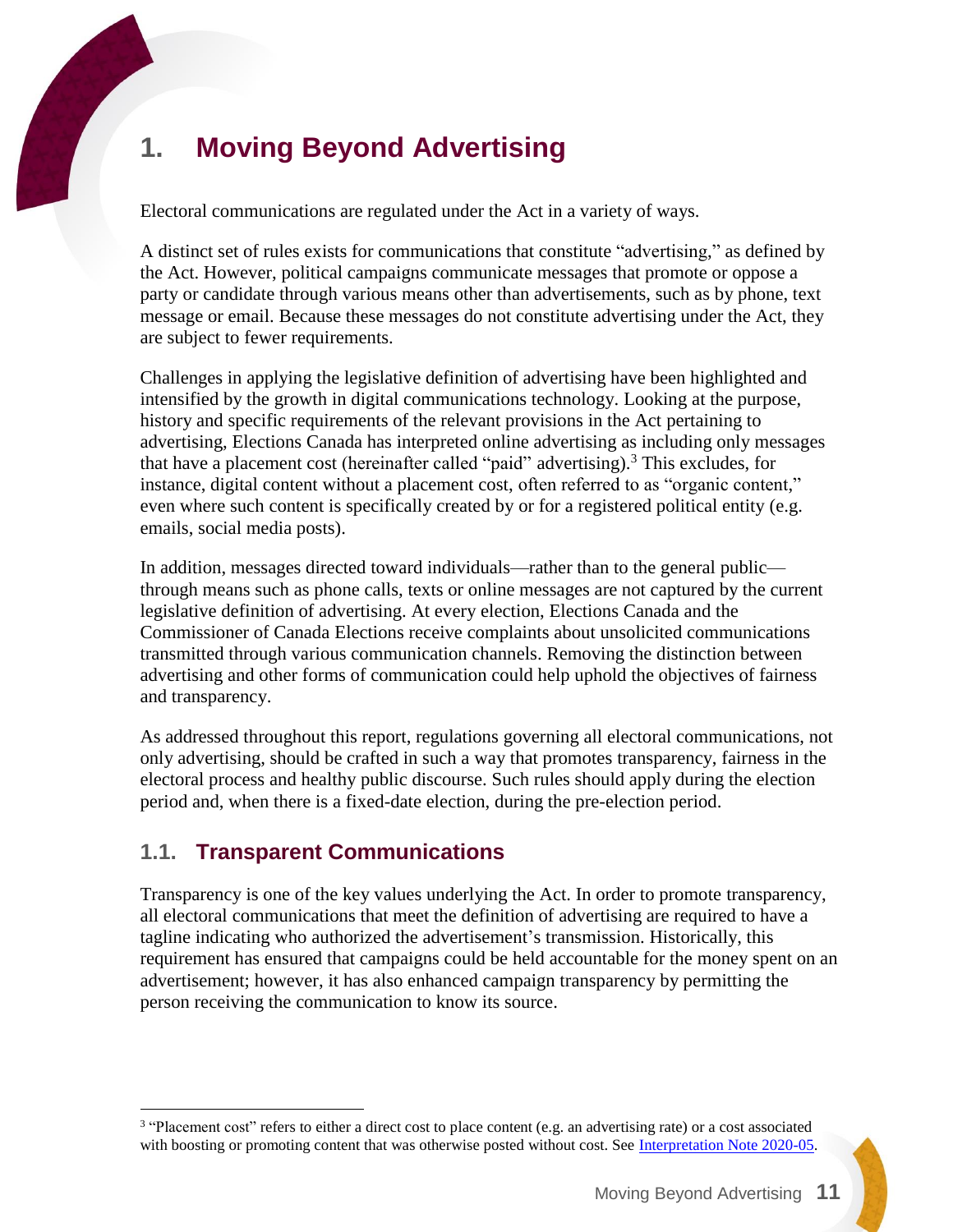For taglines in advertisements by parties and candidates, the Act specifies that they must contain a statement that the ad is authorized by the relevant agent, whereas taglines for third party ads must contain, in addition to an authorization statement, the third party's name, telephone number and Internet or civic address and must be "visible or otherwise accessible."

For communications that do not meet the definition of advertising, the Act does not generally require disclosure of who is communicating. For example, text messages promoting a party may be sent anonymously. Likewise, YouTube videos opposing a party and involving production expenses may be posted without information about who posted the video. The goal of transparency is harmed by the inconsistent treatment of electoral communications that are considered advertising under the Act versus those that are not.

Without a transparency requirement, electors have no way of knowing who is communicating to them. If electors are deprived of the opportunity to make informed choices about who to vote for, their ability to participate meaningfully in the electoral process is limited. Moreover, a lack of transparency makes it difficult for electors to decide whether to trust the content of a message.

While financial reporting obligations provide some transparency about spending on types of communication other than advertisements, such obligations vary depending on the political entity, and spending is generally reported only after the fact.

Fulfilling the objective of transparency does not necessarily mean expanding the existing requirements under the Act. In fact, there is an opportunity to reduce the regulatory burden by removing the requirement for a formal tagline when the message itself clearly conveys who the communicator is and how to obtain more information. In this regard, the Act should focus on the substance of the objective of transparency rather than on the form of the tagline.

The transparency requirement is generally achieved when a registered political entity names itself in an electoral communication. Similarly, a formal tagline adds only marginal transparency to an internal electoral communication sent by a third party organization to its members, employees or shareholders. Further, requiring an individual to include a formal tagline on a handmade sign held up by the individual during a march seems absurd: the communicator is typically obvious, and, in most cases, anyone present can walk over to the individual to ask for more information. Not surprisingly, the requirement for a formal tagline has generally not been enforced in these circumstances, nor should one be required.

As noted above, one of the challenges of the current regime is that transparency requirements do not apply to certain types of communications that fall outside the definition of advertising. In the context of online communications, the distinction between paid and unpaid activities is based on the definition of placement cost; only those communications with a placement cost are considered advertising and therefore captured by the regime. In the context of other communications, political entities may not be subject to regulation if, for example, they use unpaid volunteers instead of paid employees to engage in campaign activities. These distinctions seem arbitrary, and, more importantly, they prevent voters from knowing in all instances when registered political entities are transmitting messages that seek to influence their voting choices during an election period.

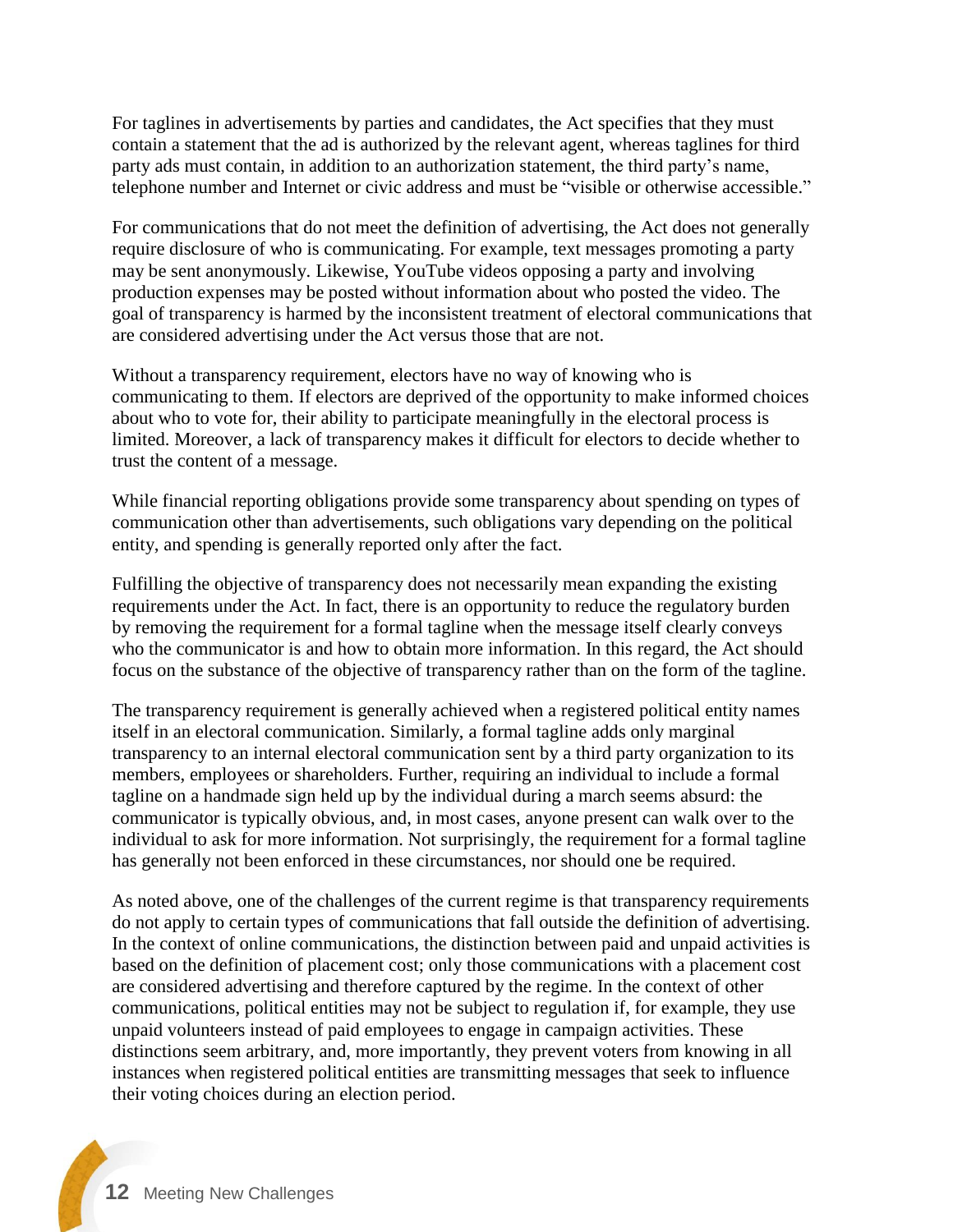Elections Canada believes that transparency is important with respect to all the communications of political entities required to register during an election. All electoral communications—whether or not they are advertising—that are made by or at the specific request of registered political entities should be clear about their origin so that electors can properly evaluate them. In this respect, registered political entities should be subject to a high standard.

Registered political entities in an election include registered parties, nominated candidates and third parties (individuals or groups) that spend more than the mandatory registration threshold, which is currently  $$500.<sup>4</sup>$  Elections Canada is of the view that the source of all electoral communications, paid or unpaid, made by these entities should be identifiable to the extent that they are made during an election or pre-election period and promote or oppose a party or a candidate running for election.

For other participants (individuals and groups that spend less than \$500 on electoral communications), a requirement to identify themselves only in their *paid* communications strikes a more appropriate balance. Focusing on only the paid communications of unregistered participants permits individuals and groups to engage freely in the political discourse that is essential to the democratic process. The Act should regulate these participants only when they engage in online activities that have a placement cost or in any other electoral communications that involve an expense. Their unpaid activities should not be captured by the regime.

### **Recommendation 1.1.1**

 $\overline{a}$ 

- $\triangleright$  To better achieve the objective of transparency while, on the whole, reducing the regulatory burden on regulated entities, the Act should be amended as follows:
	- o Replace formal tagline requirements by a harmonized requirement applying to all electoral communications—not just advertising—to disclose who is communicating and how electors can obtain more information, if desired. This new requirement should focus on the substance, rather than the form, of the transparency requirement while taking enforcement considerations into account. The information about who is communicating should be clearly visible or otherwise accessible.
	- o During a pre-election period and an election period, the new harmonized transparency requirement should apply to all electoral communications (regardless of whether they are paid for) made by registered political entities or by political entities that are required to register.
	- o During a pre-election period and an election period, the new harmonized transparency requirement should also apply to the electoral communications of individuals or entities who are not required to register, but only in cases where their electoral communications are paid. In the context of online communications, "paid" should continue to mean where there is a placement cost.

<sup>&</sup>lt;sup>4</sup> See Recommendation 2.2.1, which proposes changing the registration threshold to \$1,000.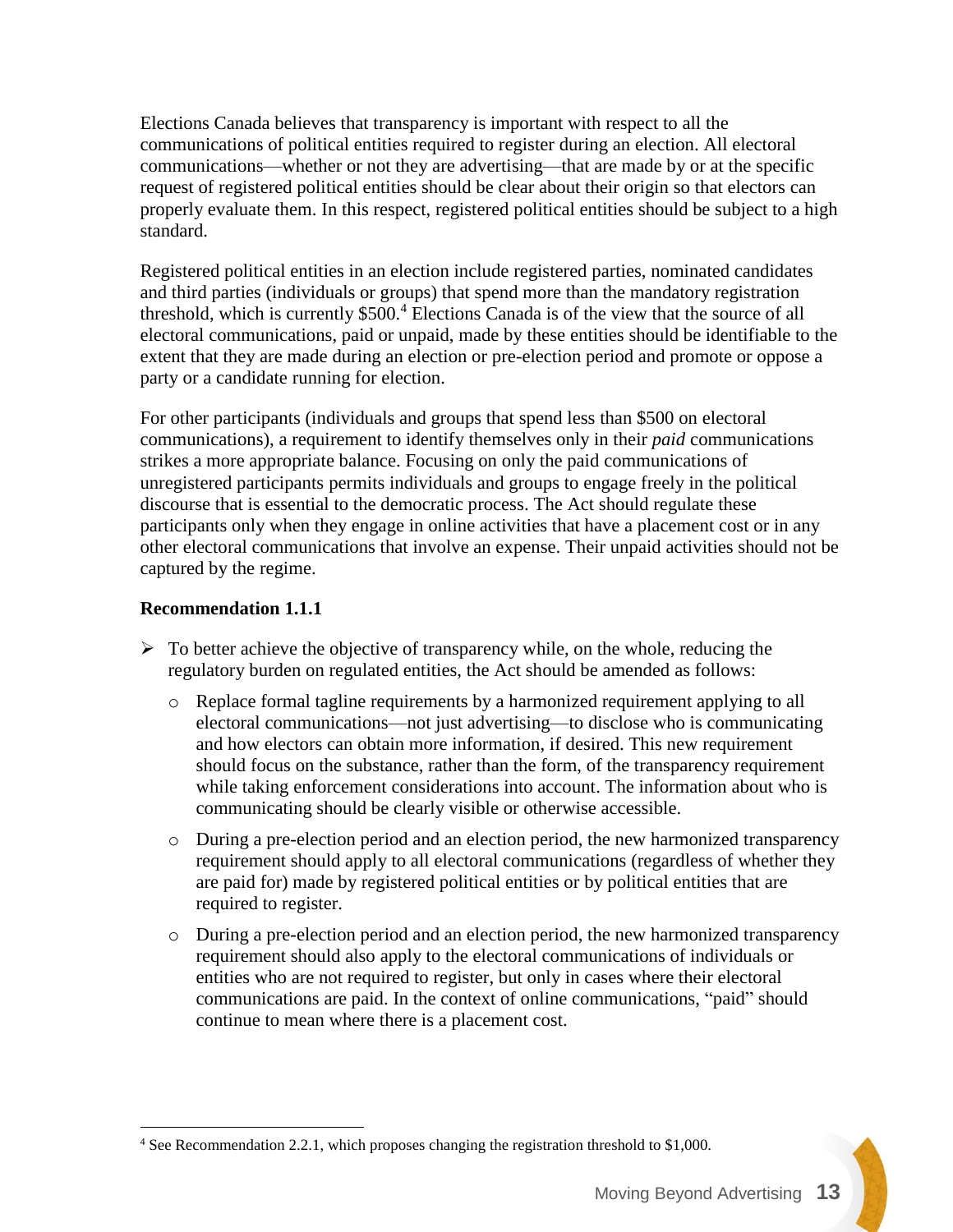### <span id="page-13-0"></span>**1.2. Government Advertising**

Government advertising in the lead-up to an election may raise questions related to fairness and a level playing field.

Currently, federal government advertising during the election period, and during the preelection period when there is a fixed-date election, is restricted by the Treasury Board of Canada Secretariat's *[Directive on the Management of Communications](https://www.tbs-sct.gc.ca/pol/doc-eng.aspx?id=30682)*. The Directive, specifically sections 6.44 and 6.45, states that all advertising and public opinion research activities must be suspended on the day that the Governor-in-Council issues a proclamation for a general election. In a year when there is a fixed-date general election, advertising must be suspended on June 30. Generally, such activities can resume only when the newly elected government is sworn into office. An exception may be made for advertisements approved by the deputy head of a department or agency.

Part of the Directive's objective is to ensure that government communications are nonpartisan. It is also meant to ensure that public funds are not used in partisan ways, which could give the governing party an unfair advantage during an election.

Government advertising and communications are not solely a matter of elections, and the Act should therefore regulate only those that could be perceived as giving the governing party an unfair advantage. It is important that there still be scope for the government to communicate with Canadian citizens during election and pre-election periods about unforeseen events or emergencies where immediate action is required. However, enshrining in law the policy restrictions that currently apply to government advertising and public opinion research during an election or pre-election period would give them additional force, ensuring that the government is held to the highest standard and boosting confidence in the fairness of the electoral process.<sup>5</sup>

### **Recommendation 1.2.1**

 $\triangleright$  To preserve the objective of fairness by creating a more level playing field between governing and other parties, amend the Act to legislate existing directives that limit government advertising during the pre-election and election periods and on public opinion research during the election period. This would continue to allow for communications with the public when necessary such as in emergencies.

# <span id="page-13-1"></span>**1.3. Advertising Blackout Periods**

The Act prohibits the transmission of certain election advertising on polling day (signs and pamphlets are exempted). While this prohibition is aimed at ensuring that campaigns are given an opportunity to respond to a new advertisement before the close of the polls, much has changed since it was created.

 $\overline{a}$ <sup>5</sup> This idea is consistent with international standards; see Election Observation and Democratic Support (EODS), 2016, *Compendium of International Standards for Elections*, 4th ed., p. 249, [https://www.eods.eu/library/Compendium-EN-N-PDF.pdf.](https://www.eods.eu/library/Compendium-EN-N-PDF.pdf)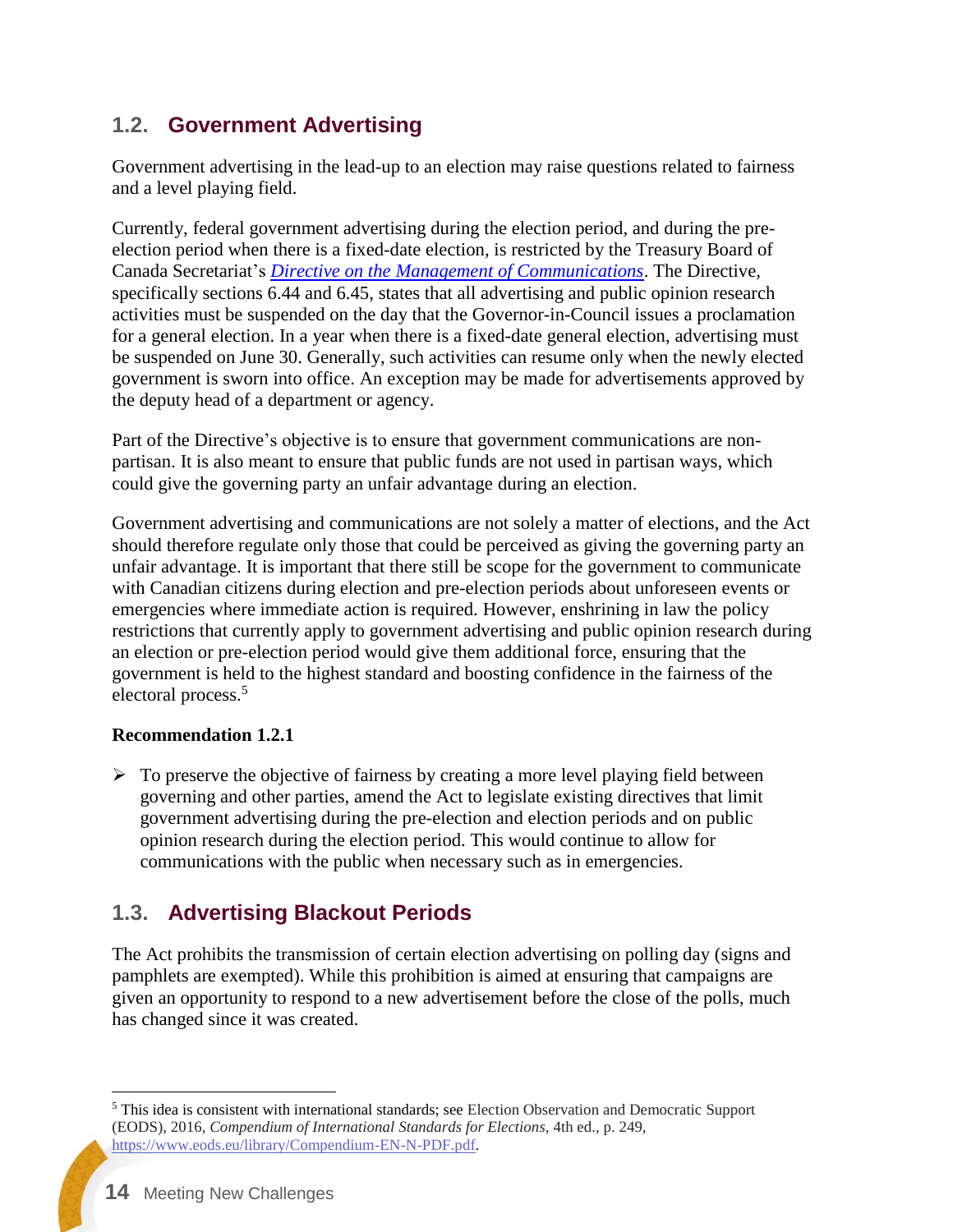Communications today are much more rapid, published in real time, 24 hours a day and sometimes without a clear indication of their initial publication date.

With more information made available to them, electors are generally able to make informed choices. In Elections Canada's view, the advertising blackout period has largely been rendered meaningless in the digital age.

### **Recommendation 1.3.1**

 $\triangleright$  To repeal the advertising blackout provisions of the Act to reflect the fact that, with the Internet and social media, mass communications are available to a large number of actors and people can respond rapidly to misinformation.

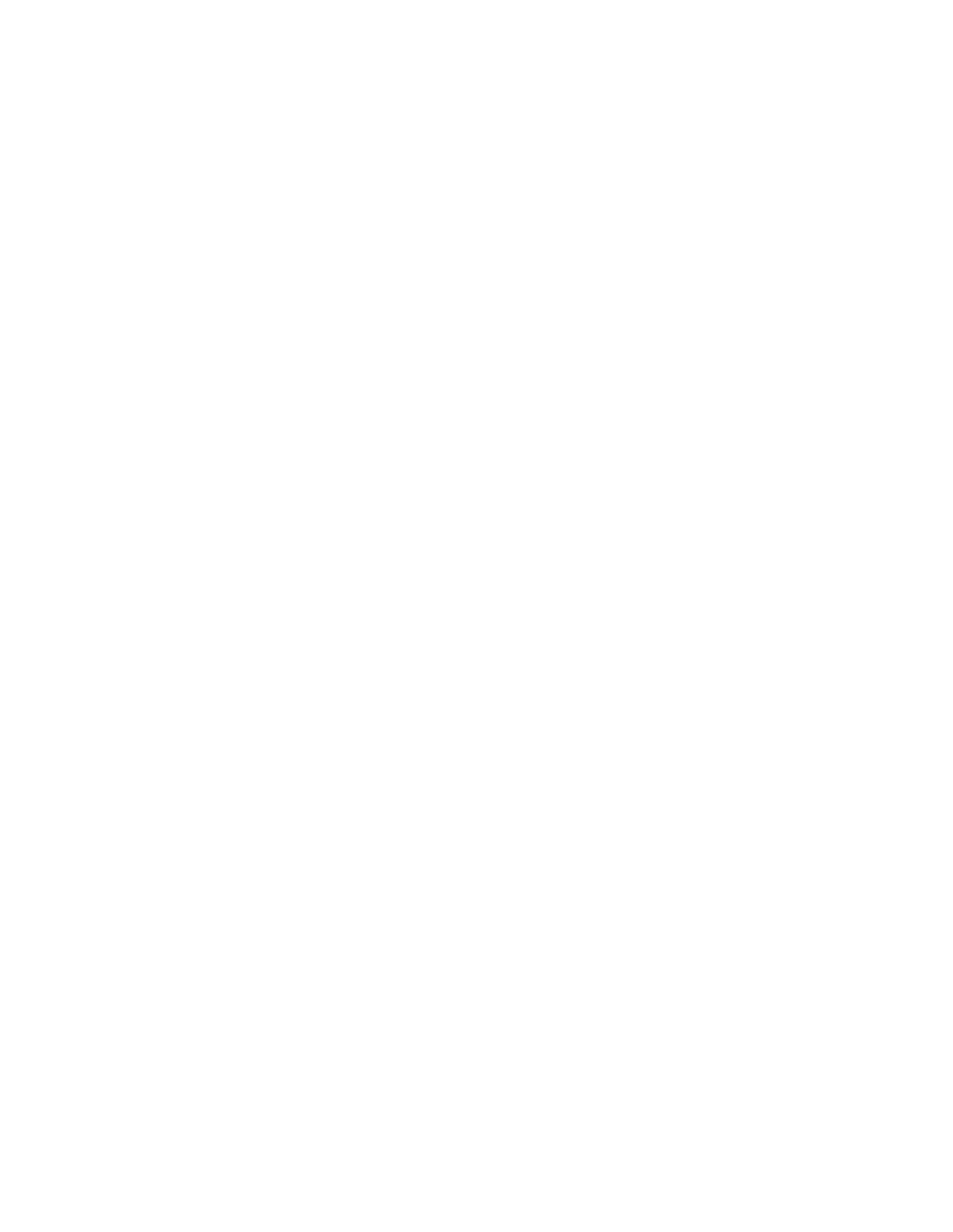# <span id="page-16-0"></span>**2. Reviewing the Third Party Regime**

Third parties are individuals and organizations other than certain regulated entities such as candidates and political parties. Many of them (e.g. unions and industry associations) exist for purposes other than elections, but wish to participate in the democratic process by, for example, promoting the interests of their members, including by supporting or opposing certain parties or candidates. Other third parties are created during the election period specifically to engage in the political debate by promoting or opposing a party or candidate for that election. Still others are permanent entities that were created to promote or oppose parties and candidates at all times, including during the election period.

At the 2019 general election, 154 third parties registered with Elections Canada. At the 2021 general election, which did not have a pre-election period, 105 third parties registered with the agency.

By regulating the participation of third parties, the Act protects the level playing field in terms of spending and facilitates transparency about who is promoting those competing for election. Without the regulation of third parties, the Act's spending limits and transparency requirements for political parties and candidates could easily be circumvented by individuals or organizations that support them.

# <span id="page-16-1"></span>**2.1. Third Party Expenses**

Before the 2019 general election, the Act regulated third party advertising expenses only during the election period. Third parties were required to register if they spent \$500 or more on election advertising and to attach a tagline to any election advertising (whether they met the spending threshold or not). A registered third party had to submit financial reports and was subject to spending limits during the election.

In response to concerns that the existing third party regime was ineffective—partially brought about by the decreasing relevance of the definition of advertising, as discussed above—Parliament amended the law and created two additional types of activities for which third parties are now regulated: partisan activities—which include calling electors, canvassing door to door and organizing rallies—and certain election surveys conducted to support regulated activities. Spending limits for partisan activities, election surveys and partisan advertising were also applied to third parties for the new pre-election period for a fixed-date general election. New requirements for interim reporting were imposed on third parties that spent or received a certain amount.

Two federal elections (in 2019 and 2021) have been administered under the newly expanded third party regime, which was implemented in 2019. The new regime effectively ensures that all third party expenses for activities that promote or oppose parties and candidates are regulated. Given that third party spending limits exist, in large part, to level the playing field for parties and candidates, it is appropriate to apply a similar scope of regulation to third party expenses as applied to the expenses of political parties and candidates.

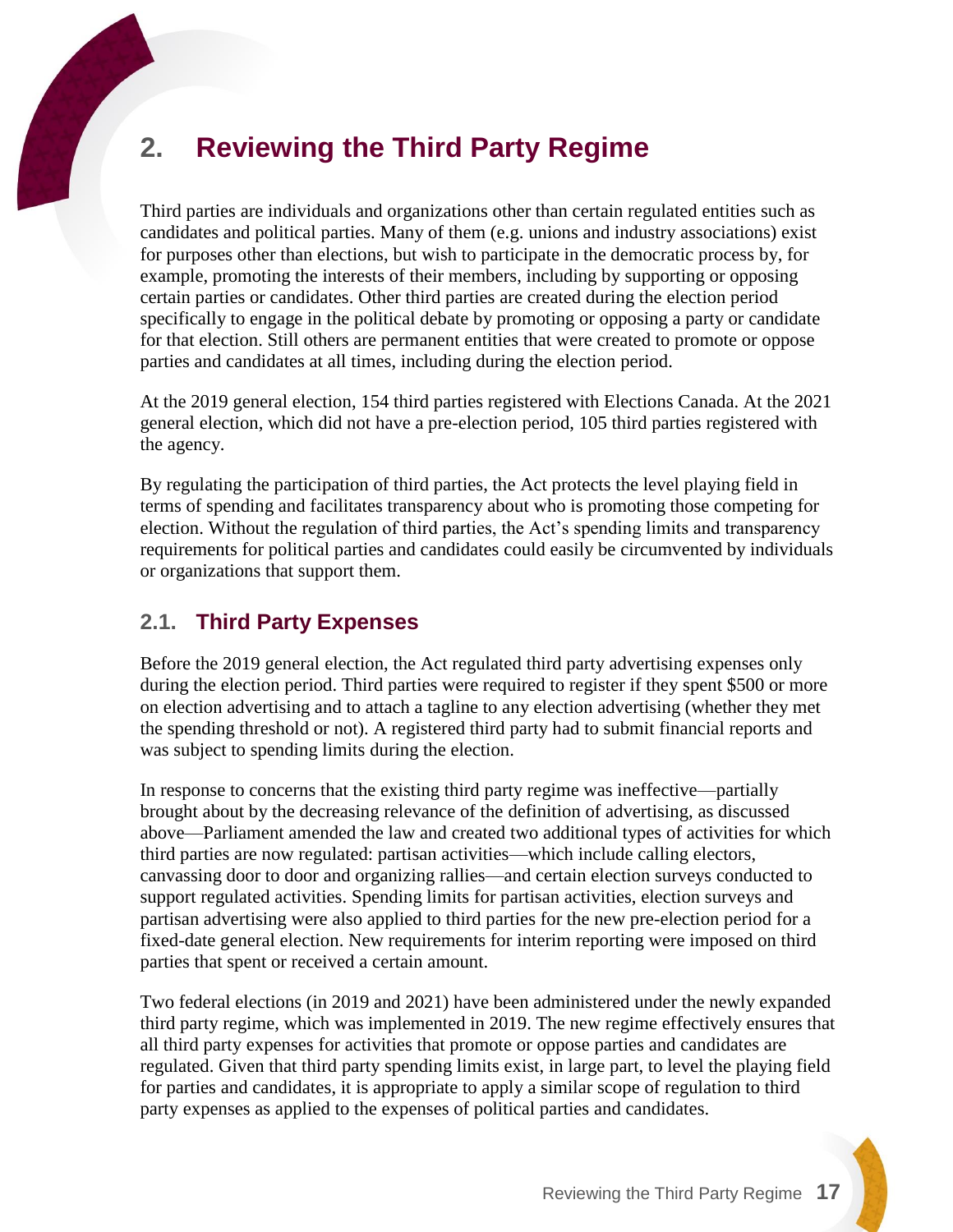In the 2019 election, the vast majority of third parties spent well under the spending limit: 86 percent of third parties spent 25 percent or less than the limit, and only 4 percent spent more than 75 percent of the limit. This suggests that the current regulation does not unduly limit third party spending for the vast majority of third parties. At the time this report was tabled, and although data exists for the 2021 general election, an analysis has yet to be completed.

In the two elections since the Act was amended, the area of greatest concern for third parties has been that of "issue advertising." Issue advertising promotes or opposes a party or candidate without specifically naming them. Instead, such advertising takes a position on an issue that is associated with the party or candidate.

Issue advertising by parties, candidates and third parties has long been regulated under the Act. Its regulation with respect to third parties, however, seems to have been especially noted by participants in the 2019 and 2021 elections, perhaps because such advertising is included in the definition of "election advertising" under the Act, but not in the new definition of "partisan advertising," from which issue advertising is expressly excluded. This means that issue advertising by third parties is regulated only during the election period and not in the pre-election period. Its exclusion from regulation during the pre-election period seems to have highlighted its long-standing regulation during the election period.

There is good reason to regulate issue advertising in the same way as advertising (or other communications) that explicitly mentions a party or candidate. Where an issue is so clearly associated with a candidate or a party that taking a position on that issue is a way to promote or oppose the party or candidate, to exclude such advocacy from spending limits or transparency requirements effectively defeats the objectives of the Act.

That said, there are legitimate concerns that expression can be inhibited by too broad an interpretation of issue advertising or communications. Currently, the law regulates all issue advertising that has the effect of promoting a party or a candidate, whether or not such promotion is the purpose of the communication. As a result, a large number of communications may be captured.

According to Elections Canada's [survey of registered third parties](https://www.elections.ca/content.aspx?section=res&dir=rec/eval/pes2019/thipar&document=index&lang=e) after the 2019 general election, over half of third parties' financial agents said it was difficult to figure out whether the issues they wanted to advertise were issues that would engage the Act, and 4 in 10 said it was very difficult. The most common reasons cited for this difficulty were that the rules for advertising about issues in an election were not clear, followed by the perception that the issues the third parties regularly work on (e.g. climate change, gender issues) would create a need for registration and regulatory compliance.

Similarly, responses to the consultation conducted in 2020 indicated that the definition of issue advertising could be made clearer. Respondents noted that the link between an issue and a political entity is not always obvious. They also stated that the rules may have the unintended consequence of limiting communications that are conducted in the normal course of business or educational activities.

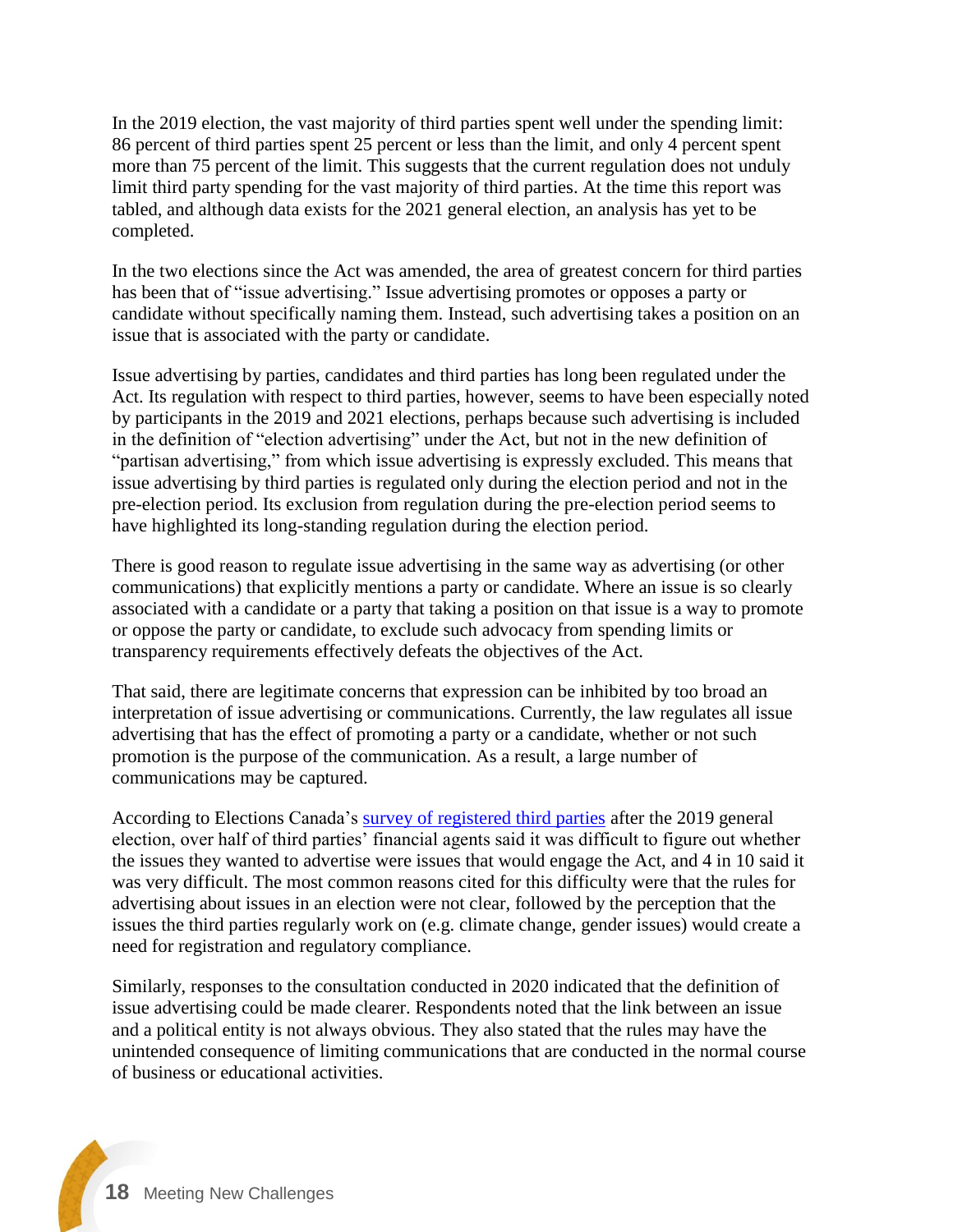While it would not be consistent with the objectives of the law to exclude all issue-based communications from regulation, it is important to reduce uncertainty about what is and what is not regulated. Elections Canada believes that greater clarity could be provided, and the goals of the regime better achieved, if the law targeted only those issue-based communications that have the *purpose* of promoting or opposing parties and candidates. As noted, the Act also currently impacts issue-based election advertising during an election period that has the incidental *effect* of promoting a party or candidate while, in fact, being transmitted for some other reason.

Further clarity on the scope of regulated issue-based communications could be provided in law, as suggested by some respondents to the consultation. For example, Ontario's *Election Finances Act* does this by including a number of useful factors to consider when determining whether issue-based advertising falls under that legislation. These factors include whether the advertising was planned to coincide with the election, whether it refers to the election, whether it is similar to party or candidate advertising in appearance and whether it is consistent with the entity's non-election-period advertising. For the reasons noted above, Elections Canada believes that the factors outlined in the Ontario legislation should be applied at the federal level, beyond advertising, to all issue-based electoral communications. Issue-based electoral communications that can reasonably be seen to have the purpose of promoting or opposing a party or candidate should be regulated.

A more targeted regulation of issue-based communications that focuses on the purpose of the communication—with objective factors set out in legislation for determining whether there is a clear link between the particular communication and a party's or candidate's platform should reassure third parties about the scope of the provisions of the Act. This change would continue to protect the spending limits and transparency objectives of the Act, while ensuring that only communications clearly linked to one or more candidates or parties are subject to regulation.

For consistency, Elections Canada believes that the same test should apply during both the election and the pre-election periods, recognizing that fewer issues should attract scrutiny in the pre-election period, when party platforms are less clearly defined.

### **Recommendation 2.1.1**

- $\triangleright$  To continue to provide transparency about electoral communications and to protect the objective of fairness through spending limits, the Act should regulate paid issue-based electoral communications—not only issue advertising—that can reasonably be seen as having the purpose of promoting or opposing a party or candidate during the election and pre-election periods.
- $\triangleright$  To clarify the scope of regulated issue-based communications, a list of factors should be provided in the Act to help determine which communications would be captured under the Act as being for the purpose of promoting or opposing a candidate or party. Section 37.0.1 of Ontario's *Election Finances Act* could serve as a model.

Reviewing the Third Party Regime **19**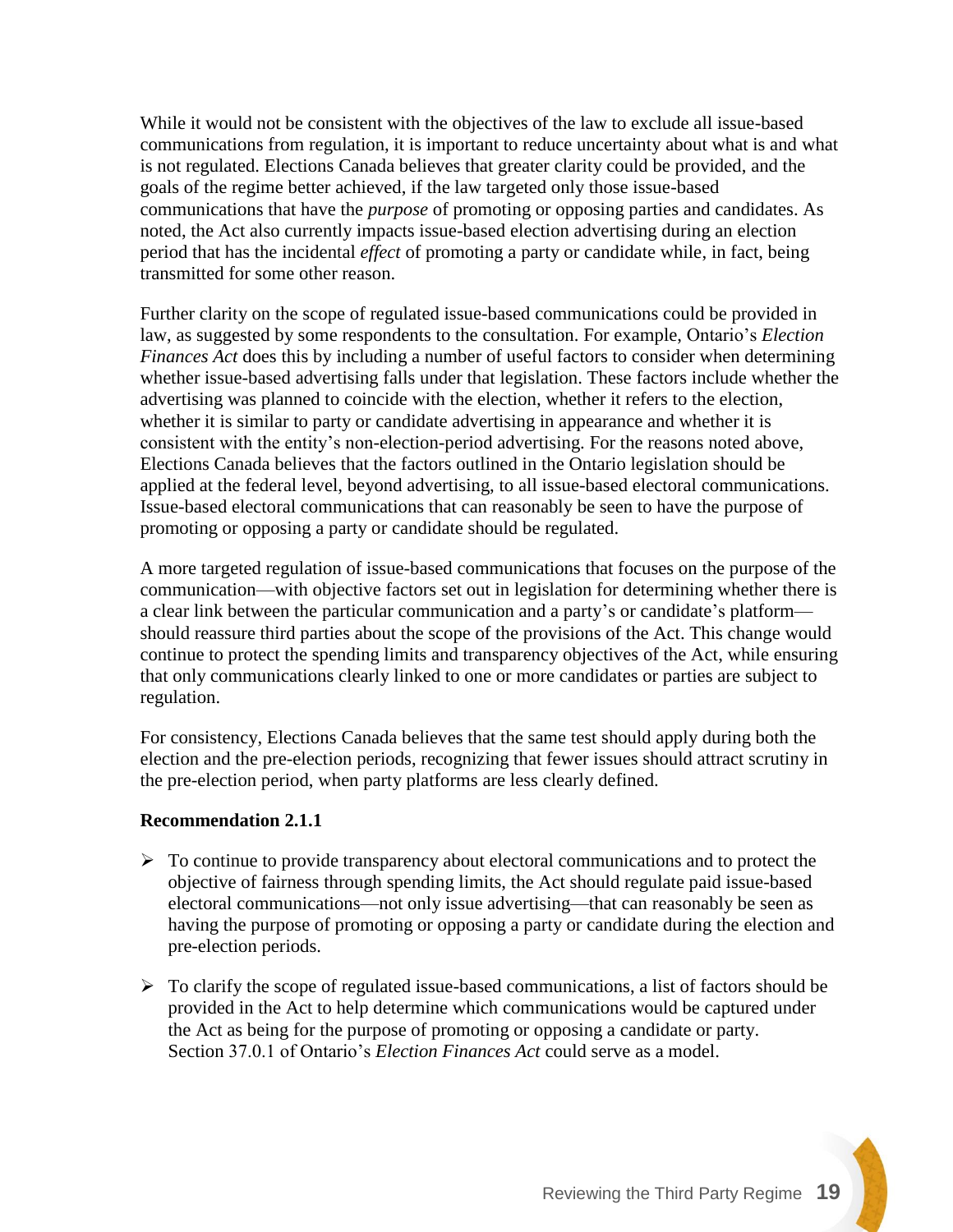# <span id="page-19-0"></span>**2.2. Third Party Registration Threshold**

Although the scope of the regulation of expenses and the related spending limits for third parties have recently been substantially changed, the third party registration threshold—set at \$500—has not changed in more than 20 years.

In the 2019 general election, 73 percent of registered third parties spent over \$1,000; 3 percent spent between \$500 and \$999; and 24 percent spent less than \$499. Third parties that registered but spent less than \$499 did so believing that they would, in fact, exceed the \$500 threshold. It is unknown how many other third parties (those that did not register) spent less than \$500. At the time this report was tabled, and while data exists for the 2021 general election, an analysis has yet to be completed.

Unlike spending limits, which are adjusted annually, the registration threshold remains frozen. Increasing this threshold would reduce the regulatory burden on smaller organizations and individuals.

Although some may express concern that a higher threshold for registration would allow some actors to escape regulation and thus threaten the goals of the law, it should be noted that the requirement for a third party to include a tagline or authorization statement in its advertisements applies to third parties even if they have not met the threshold for registration.

If Recommendation 1.1.1 is adopted, third parties required to register would also have to disclose their identity in their paid and unpaid electoral communications, and unregistered third parties would have to continue to identify themselves in their paid electoral communications. Therefore, an increased registration threshold for other regulatory requirements to apply could facilitate participation in the electoral process by reducing the regulatory burden on smaller third parties, while not unduly jeopardizing transparency. In line with Recommendation 1.1.1, once a third party has met the registration threshold, it should be required to identify itself in *all* its electoral communications, whether paid or unpaid.

### **Recommendation 2.2.1**

 $\triangleright$  To reduce the regulatory burden on those playing a smaller financial role in the electoral process, amend the Act to increase the third party registration threshold to \$1,000.

# <span id="page-19-1"></span>**2.3. Third Party Contributions**

Although third parties have spending limits and reporting obligations that are similar to those imposed on parties and candidates, the same cannot be said with respect to the inflow of resources to third parties. Whereas parties and candidates must record all contributions of funds, goods and services in relation to the election, and such contributions are subject to limits, the same requirements do not apply to third parties.

Third parties are required only to record contributions given to them for the purpose of engaging in regulated activities. Contributions received for no specific purpose, or no purpose directly linked to regulated electoral activities, are treated as general revenue. If they are used for regulated activities, they are reported as forming part of the third party's own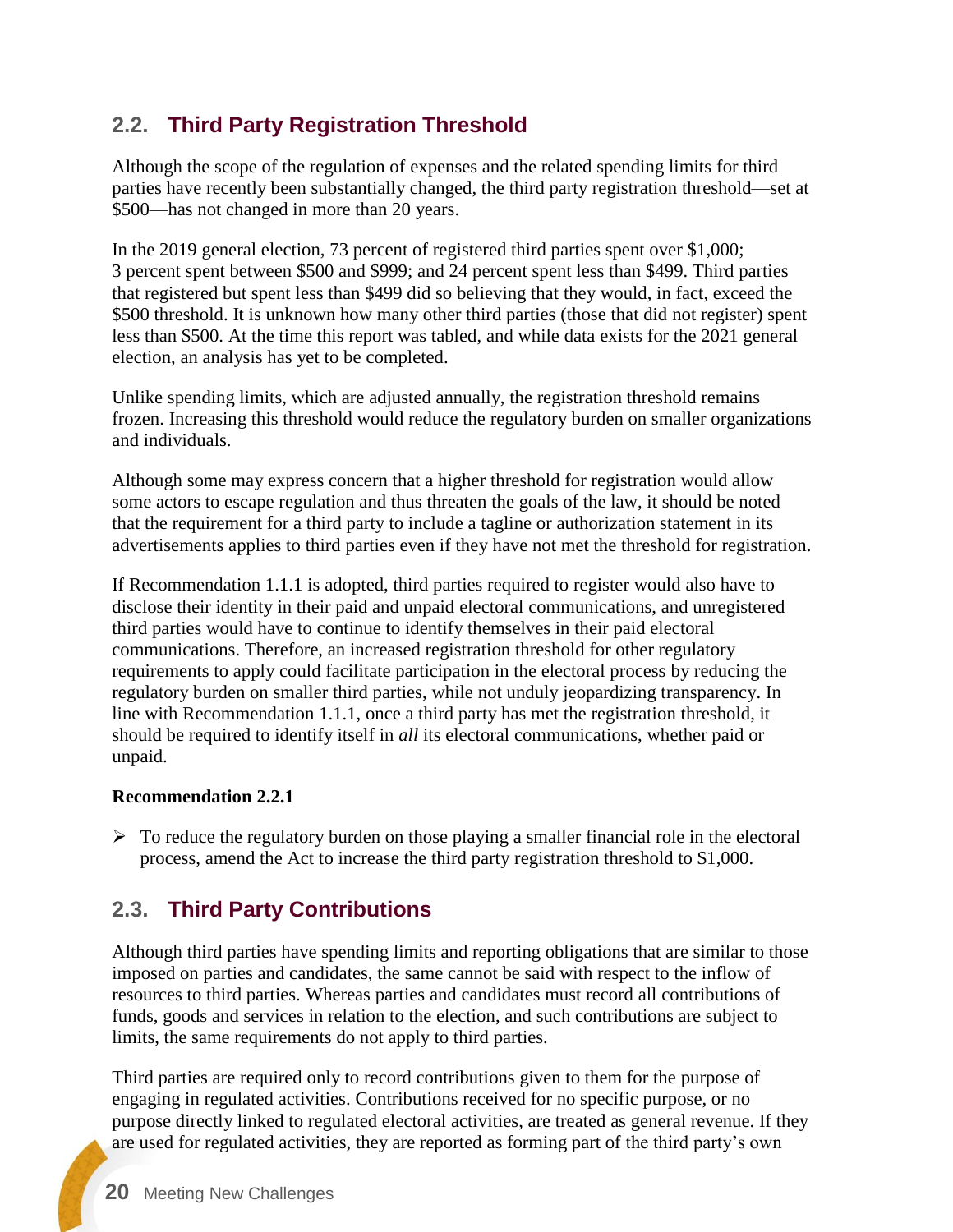funds or resources. This provides a gap in transparency concerning the true origins of third party resources and provides a way for large anonymous contributions, or foreign contributions, to make their way into Canadian elections.

The proportion of third party funding coming from declared contributions is decreasing. In the 2011 general election, 92 percent of third party funding came from contributions, while 8 percent came from the third parties' own funds. In the 2019 general election, only 63 percent of total inflows used by third parties were recorded as contributions from named contributors; the other 37 percent came from the third parties' own funds.

In the case of entities that receive a substantial portion of their revenue from fundraising notably, third parties created for the purpose of supporting or opposing parties and candidates—reporting that the entity's "own funds" are being used can have the effect of hiding whose resources are truly being used in the electoral process. This is because, under the Act, contributions received by an entity to support a given cause (or to support the entity more generally), but not specifically for regulated campaign activities, are considered to be part of the entity's general revenue and are reported as the entity's "own funds." This weakens transparency and can open the door to the use of foreign funds when they are comingled with general revenue.

Another problem with the current third party contributions regime is that a third party (e.g. entity A) can receive funds from another entity (entity B) that collects contributions. In that case, entity A's contributions from entity B are disclosed as such, without reference to original contributors, individual or otherwise. Again, this undermines transparency and allows for inflows of foreign contributions.

One solution to this lack of transparency could be to provide that all resources used by a third party to promote or oppose a party or a candidate should be subject to the same rules as those governing contributions to political parties and candidates. Only contributions from individual Canadian citizens or permanent residents, and subject to statutory limits, could be used by a third party for regulated electoral activities. While effective, such a solution may raise issues under the *Canadian Charter of Rights and Freedoms* because it restricts the expressive activities of a broad range of entities such as unions and commercial corporations by preventing them from using their own funds altogether, even though they carry on activities and generate revenues in Canada.

An alternative solution is to impose restrictions on those third parties that receive a significant level of funding from contributions (e.g. 10 percent per year). These entities, which present higher risks to transparency, would be able to register and participate in a Canadian election as third parties, but they would be required to use only funds that could be traced to contributions from individual Canadians and permanent residents. They could not rely on their "own funds" or contributions from sources other than individuals. These third parties would be required to have a separate bank account for their third party campaign expenses; such an account would receive inflows only from these individual contributors, and all regulated expenses would need to be made from it.

These restrictions should not apply to individuals registering as third parties who should be allowed to continue relying on their own funds. In the last two elections, only a small number of individuals registered as third parties (8 in 2019 and 7 in 2021), and only one reported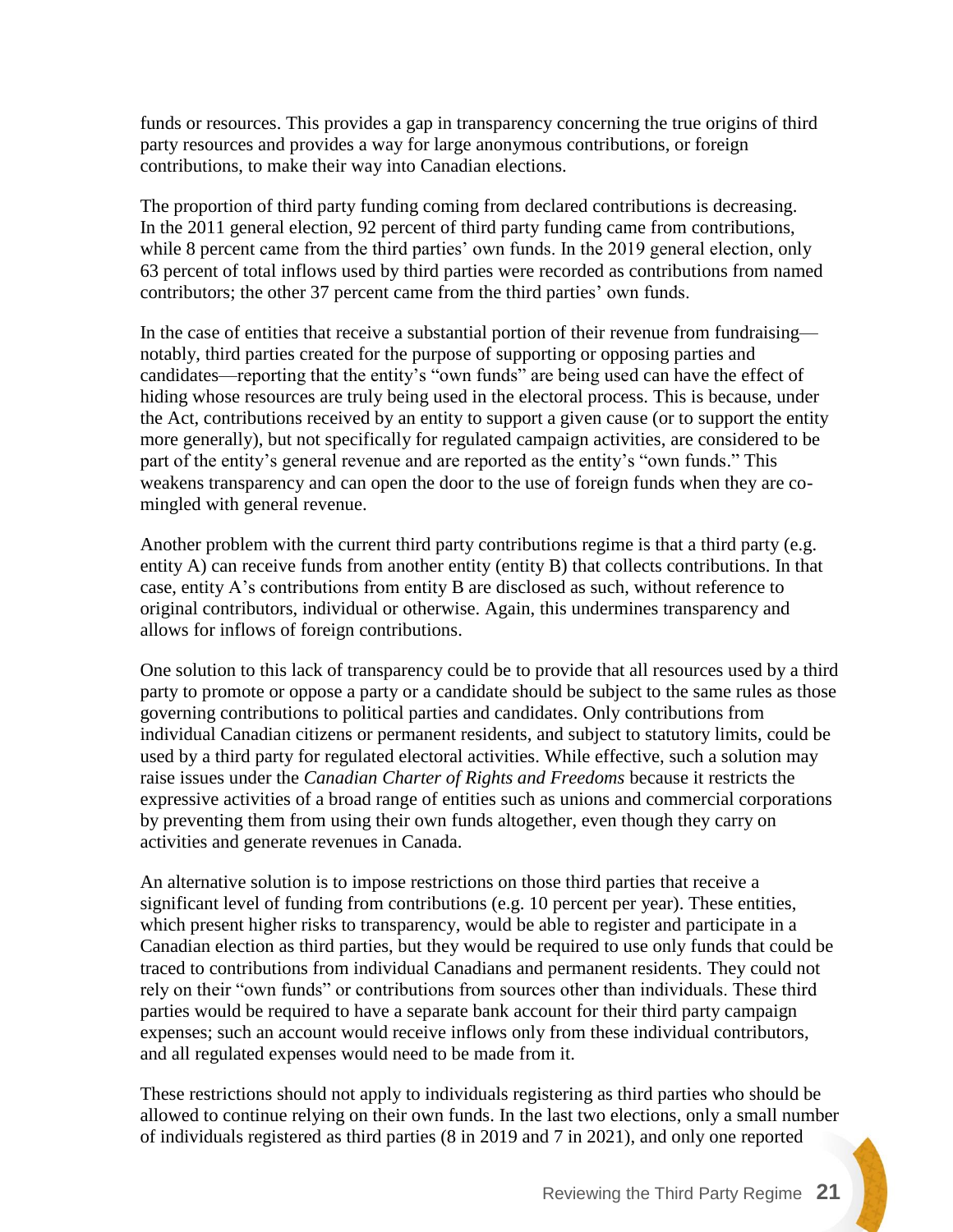expenses above \$5,000. Current prohibitions in the Act on the use of foreign funds are adequate with respect to this category of third party.

#### **Recommendation 2.3.1**

- $\triangleright$  To achieve improved transparency and help prevent foreign funding of third parties, the Act should provide that third parties other than individuals who wish to rely on their own funds to finance regulated electoral activities need to provide Elections Canada with audited financial statements showing that no more than 10 percent of their revenue in the previous fiscal year comes from contributions.
- $\triangleright$  All other third parties that are not individuals should be required to incur expenses to support or oppose parties and candidates only from funds set aside in a separate account established for that purpose. Such third parties should also be required to identify the contributors whose funds have been used to promote or oppose parties or candidates, and such contributors should be made up only of individual Canadian citizens and permanent residents.

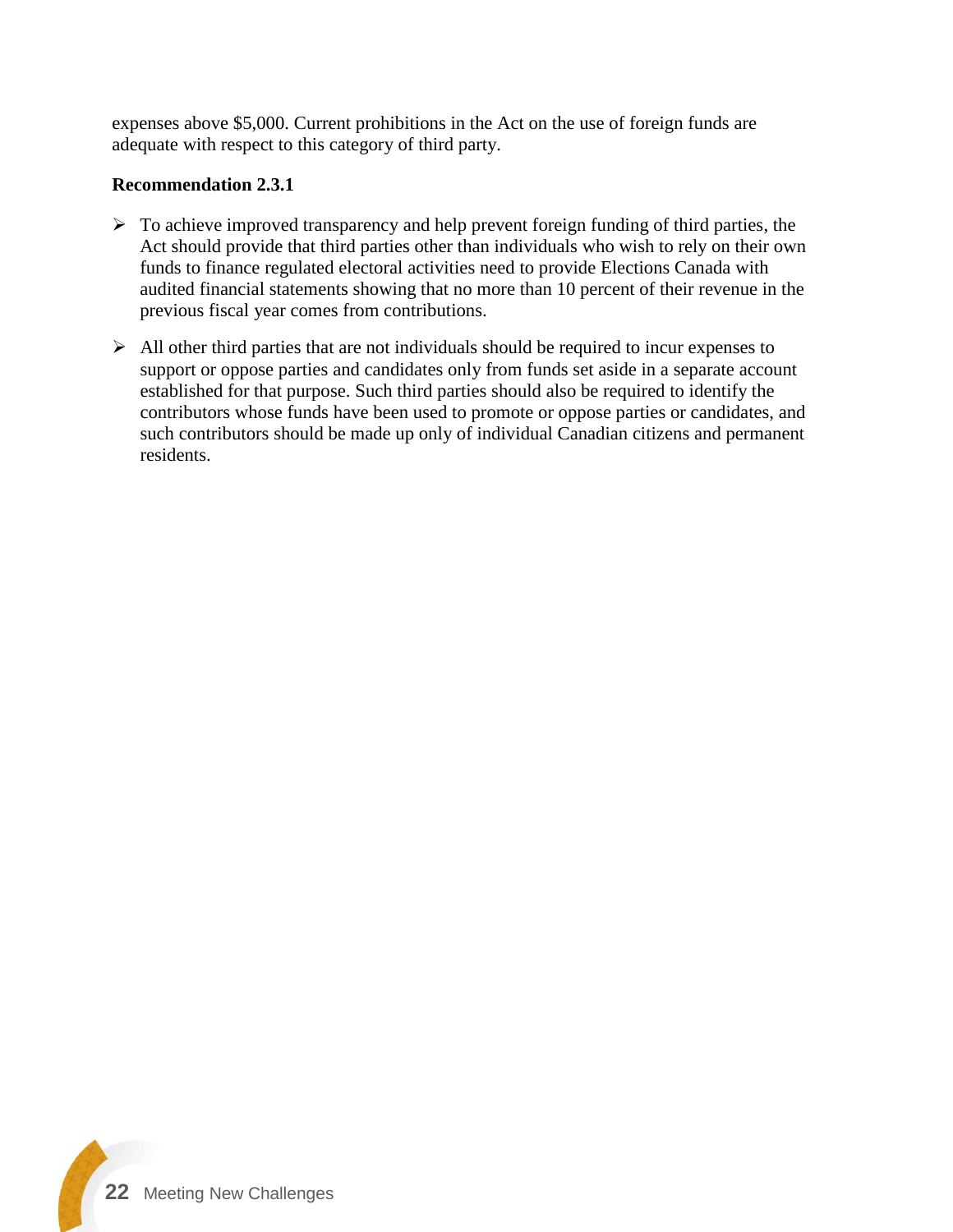# <span id="page-22-0"></span>**3. Pre-Registration of Candidates**

The *Elections Modernization Act* extended the third-party registration requirement to the preelection period when there is a fixed-date general election. This change reflects the reality that political campaigns are not restricted to the election period. Placing limits on third party spending during the pre-election period prevents third parties from being used during this time to circumvent the spending limits imposed on registered parties.

However, a regulatory gap exists when it comes to potential candidates. A "potential candidate" is a person whose nomination has not been confirmed, but who has been selected in a nomination contest, is a member of Parliament or has the support of a registered party to be a candidate. Potential candidates cannot register (i.e. be nominated) until after the election period begins, and they are explicitly excluded from the definition of "third party."

If a potential candidate subsequently becomes a confirmed candidate, their financial transactions and expenses during the pre-election period (and the election period up until their candidacy is confirmed) are regulated retroactively. If, on the other hand, they do not become a confirmed candidate, there is no transparency or oversight with respect to their financial activities, even if those activities had the purpose of promoting or opposing a political party or candidate. In effect, they will have been able to spend as a third party without any third party rules applying to them.

Allowing candidates to pre-register would provide a solution to this gap in the political financing regime. The opportunity to pre-register would need to be accompanied by a change in the definition of "third party" during the pre-election period. Individuals who do not preregister as a candidate but carry out financial activities during the pre-election period would be treated as third parties and would be required to register as such if they meet the registration threshold.

In addition to closing a regulatory gap, there would be other important benefits to the preregistration of candidates, especially for independent candidates or party candidates in electoral districts where there is no active electoral district association. Pre-registered candidates could be allowed to issue tax receipts for contributions from the time they preregister. This would facilitate the ability of candidates to compete on a level playing field in the period before the issue of the writs.

Pre-registration would also allow Elections Canada to make candidates aware of their obligations and to assist them with compliance earlier in the electoral process. For example, candidates could be informed early on about their obligations to appoint an official agent, open a bank account and issue receipts for all contributions. This would mitigate the possibility of unintentional non-compliance that can occur under the existing rules when an individual is retroactively deemed to be a candidate from the moment of their first financial transaction. In addition, pre-registration could potentially reduce the pressure on campaigns and returning officers in the lead-up to the close of nominations (21 days before election day). Finally, pre-registration would provide assurances that all those engaged in electoral communications are governed by similar obligations and reporting requirements.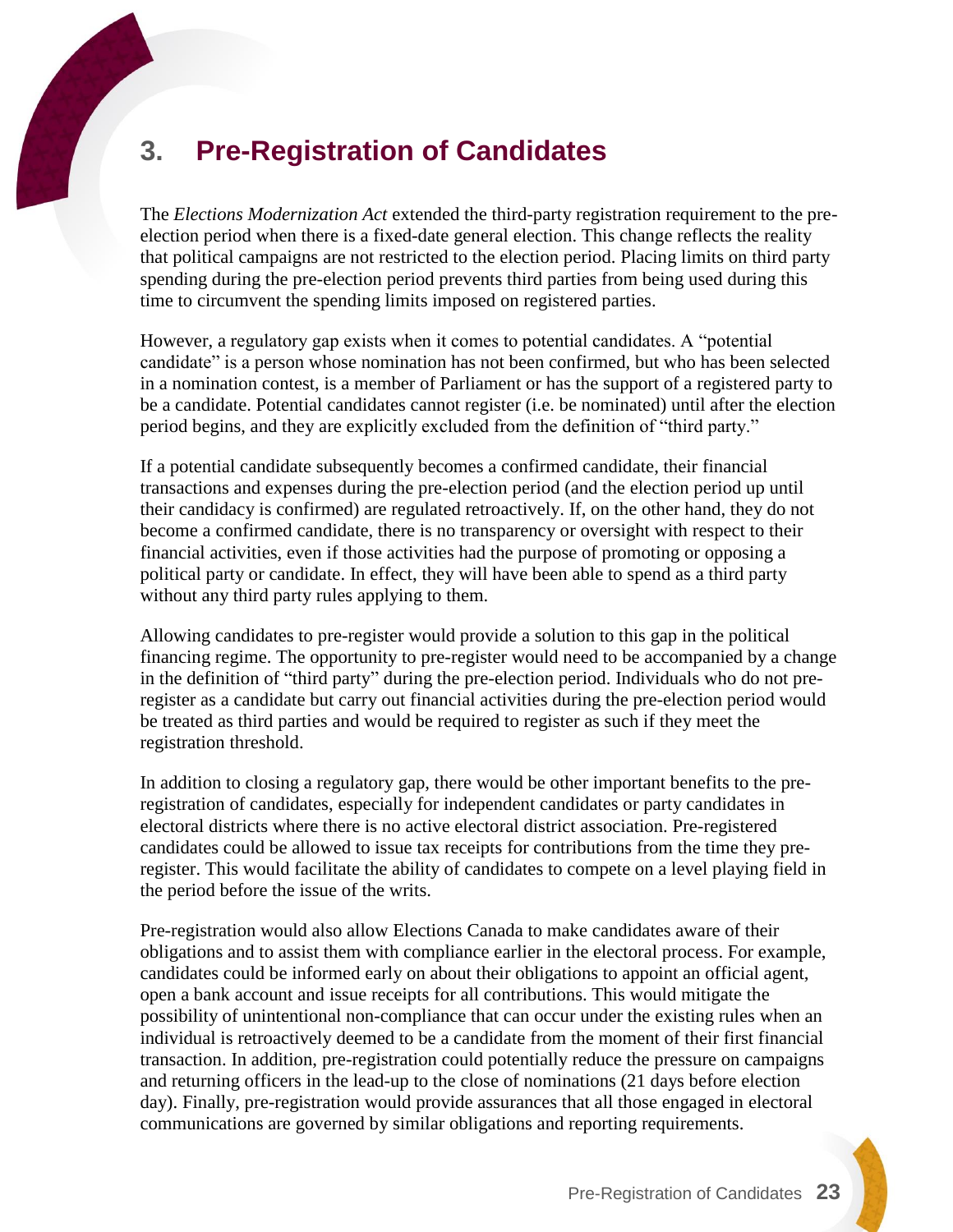At present, once a candidate's nomination papers are accepted, the associated political party cannot withdraw its support. To facilitate pre-registration, parties should be given the option of withdrawing their support for a pre-registered candidate, up to a reasonable point before the close of nominations, and endorsing a different candidate.

Consideration could also be given to allowing a party that has become eligible for registration to become registered on filing its first pre-registration of a candidate. Currently, an eligible party may become registered only once it has nominated a candidate at an election. The benefits of registration include the ability to issue tax receipts, receive the preliminary list of electors and access the allocation of broadcast time by the Broadcasting Arbitrator.

In the year of a fixed-date election, pre-registration could take place during the pre-election period, or it could be extended to a certain time in advance. In other years, the timing for the pre-registration of candidates is less clear; individuals should not be entitled to remain preregistered for years. The Act could perhaps provide a pre-registration mechanism that would require candidates to renew their pre-registered status after a certain period, absent an election call. This would also allow political parties to renew or repeal their endorsement.

In summary, creating a process for pre-registering candidates, specifically in the pre-election period of a fixed-date general election, would close an existing gap in the electoral communications regime. Other more substantial benefits could flow from a general process allowing candidates to pre-register at any time, such as an extended eligibility period for tax credits for contributions and greater financial flexibility outside the campaign period. Such benefits should be counterbalanced by obligations to ensure transparency (notably, increased reporting obligations). Finally, pre-registration of candidates would assist voters who wish to vote by special ballot to do so earlier in the election campaign and help reduce late mail-in ballots.

#### **Recommendation 3.1.1**

- ➢ To better ensure reporting of all expenses to promote or oppose a candidate or party during a pre-election and election period, allow a process for candidates to register with Elections Canada before the election period (either only in years of a fixed-date election or at any time with certain conditions). In addition, permit pre-registered candidates to issue tax receipts and make them subject to the regulatory requirements (opening a bank account, appointing an official agent, etc.) that ensure transparency.
- $\triangleright$  To respond to the possible hesitation of parties to pre-register candidates, allow parties to withdraw their endorsement of a pre-registered candidate up to a reasonable point before the close of nominations and endorse a new candidate for the same electoral district.
- $\triangleright$  To close a potential gap in the law, repeal the definition of "potential candidate" and amend the definition of "third party" so that "pre-registered candidates" are excluded from the definition.

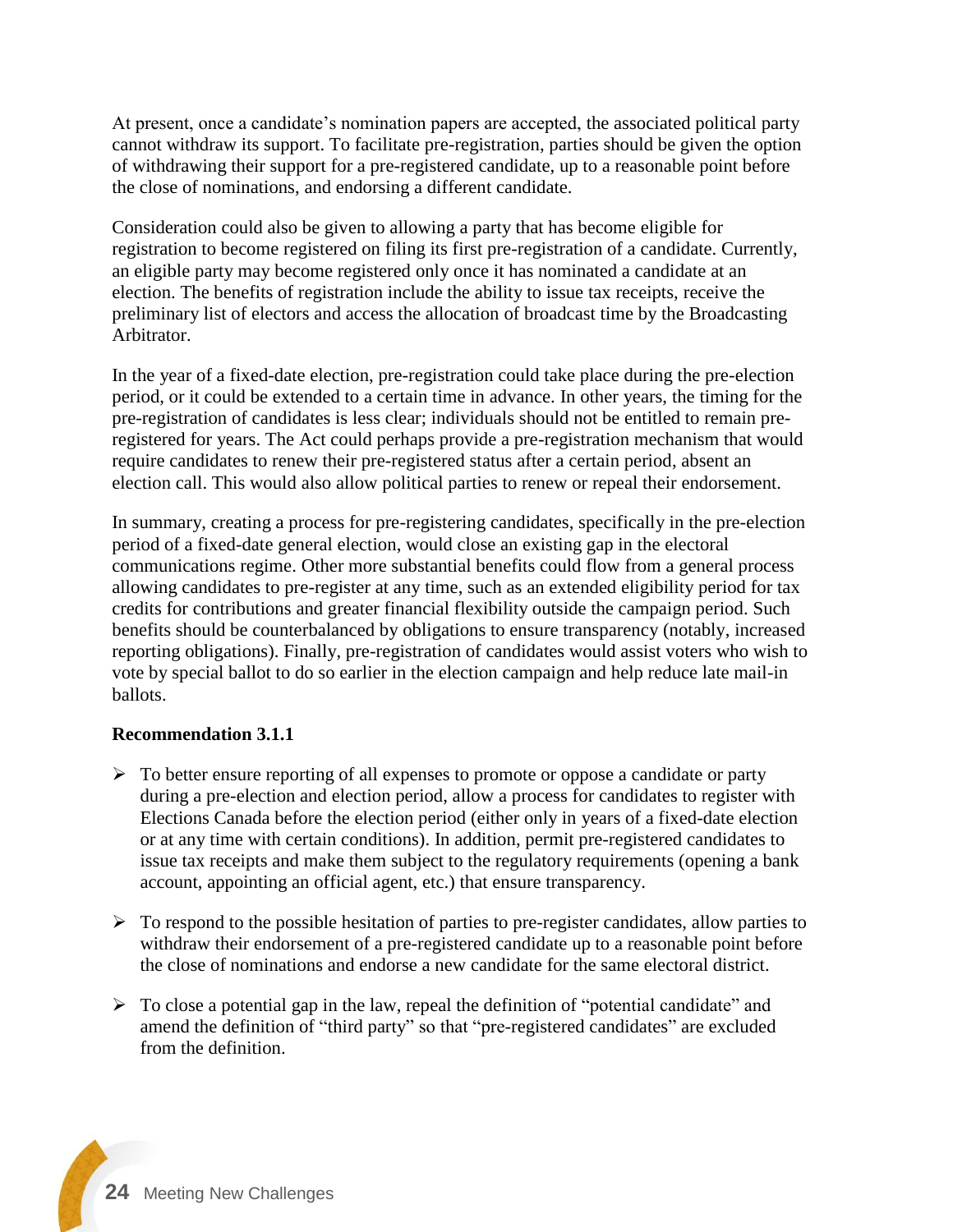# <span id="page-24-0"></span>**4. Protecting Against Threats to the Electoral Process**

The Act sets spending limits and requires most political entities to report on the money they raise for and spend on an election campaign. The content of electoral communications is, for the most part, not restricted.

In certain limited situations, however, the content of a communicator's message is regulated by the Act. Parliament has enacted such regulation to promote fairness and trust in elections and, in some instances, to promote healthy democratic discussion.

### <span id="page-24-1"></span>**4.1. Prohibiting Certain False Communications**

False information about the electoral process and the integrity of elections can harm public trust in elections. This can serve to facilitate voter suppression and, in the longer term, jeopardize trust in the entire electoral system on which democracies rest.

There are no specific prohibitions in the Act against making false statements about the electoral process. For example, statements that wilfully mischaracterize when, where and the ways to vote are not specifically prohibited, nor are false statements that portray official results as having been manipulated. When such statements are knowingly made to suppress participation, they may trigger the application of existing prohibitions against actions to interfere with the voting process.

However, in some cases, the deliberate dissemination of inaccurate information may serve a broader purpose—namely, to undermine the legitimacy of the election itself or the counting of the votes. Even if the person making the statements knows them to be untrue and makes them for the clear purpose of undermining the election, they would not be caught by existing prohibitions.

To protect freedom of expression, the threshold for any provision that seeks to circumscribe speech must be high. While recognizing the importance of freedom of expression, it seems appropriate to limit expression where the speaker knows the information to be false and communicates it in order to disrupt the conduct of an election or to undermine the legitimacy of election results.

#### **Recommendation 4.1.1**

 $\triangleright$  To protect against inaccurate information that is intended to disrupt the conduct of an election or undermine its legitimacy, amend the Act to prohibit a person or entity, including foreign persons and entities, from knowingly making false statements about the voting process, including about voting and counting procedures, in order to disrupt the conduct of the election or to undermine the legitimacy of the election or its results.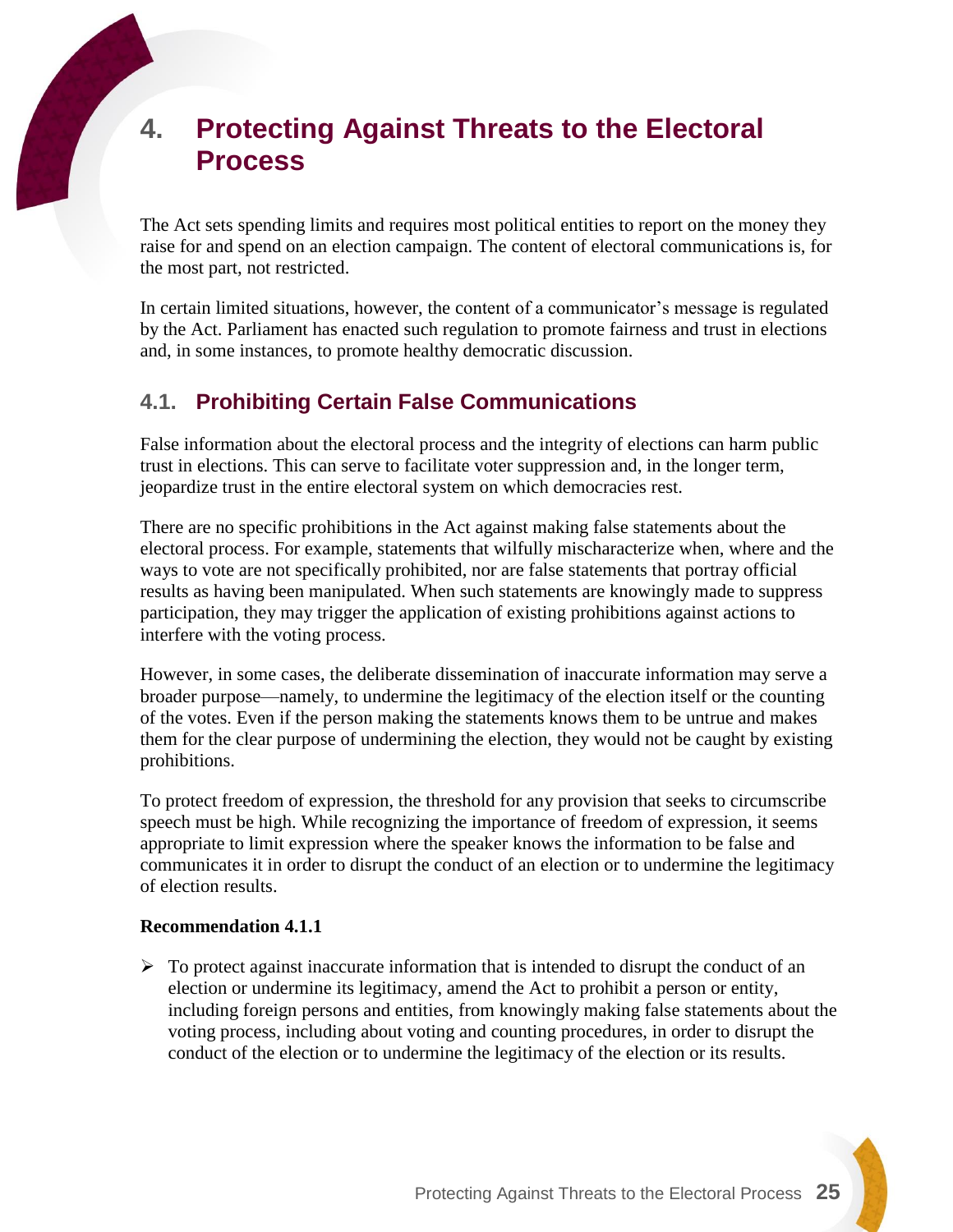### <span id="page-25-0"></span>**4.2. Broadening the Scope of Existing Prohibitions**

In 2018, the *Elections Modernization Act* clarified the prohibitions against foreign interference and added the prohibition against misleading publications that falsely purport to be from an election worker, political party or candidate. These prohibitions apply only during an election period. To deter such threats to the integrity of elections, the period to which these prohibitions apply should be extended.

#### **Recommendation 4.2.1**

➢ To better protect against foreign interference and the spread of inaccurate information about elections and electoral participants, amend the Act to extend to the pre-election period the prohibitions against foreign interference and extend to all times the prohibition against misleading publications that falsely claim to be by an election worker, political party, leadership contestant, nomination contestant or candidate.

Since 2018, the Act has made it an offence to use a computer system fraudulently with the intention of affecting the outcome of an election. However, the offence does not capture activity that is designed to interfere with or discredit the electoral process.

In a world at risk from cybersecurity threats, phishing scams and automated bots that have the unprecedented ability to amplify messages, our electoral law should seek to deter the potential damage that can be done by electronic means to our democratic processes, including by foreign actors who may wish to discredit our democracy.

#### **Recommendation 4.2.2**

 $\triangleright$  To ensure the more appropriate targeting of an existing offence, amend the Act to broaden the scope of the offence of using a computer system to include acting fraudulently with the intention of disrupting the conduct of the election or undermining the legitimacy of the election or its results.

# <span id="page-25-1"></span>**4.3. Political Parties That Promote Hatred**

A "political party" is defined in the Act as an organization, one of whose fundamental purposes is to participate in public affairs by endorsing one or more of its members as candidates and supporting their election.

A political party may apply to register with the CEO. Registered political parties obtain a number of benefits, including the ability to issue tax receipts and becoming eligible for expense reimbursements. They also receive access to free broadcasting time and to lists of electors, and the party's name appears on ballots. To maintain their eligibility to receive these benefits, a party must have a minimum of 250 confirmed members and endorse at least one candidate to run for office in a general election.

In recent years, parties and candidates involved in the dissemination of hatred against particular communities have attracted attention from the media, the public and political actors. Concerns have been raised about such individuals and groups gaining access to lists of electors and to financial support from the state.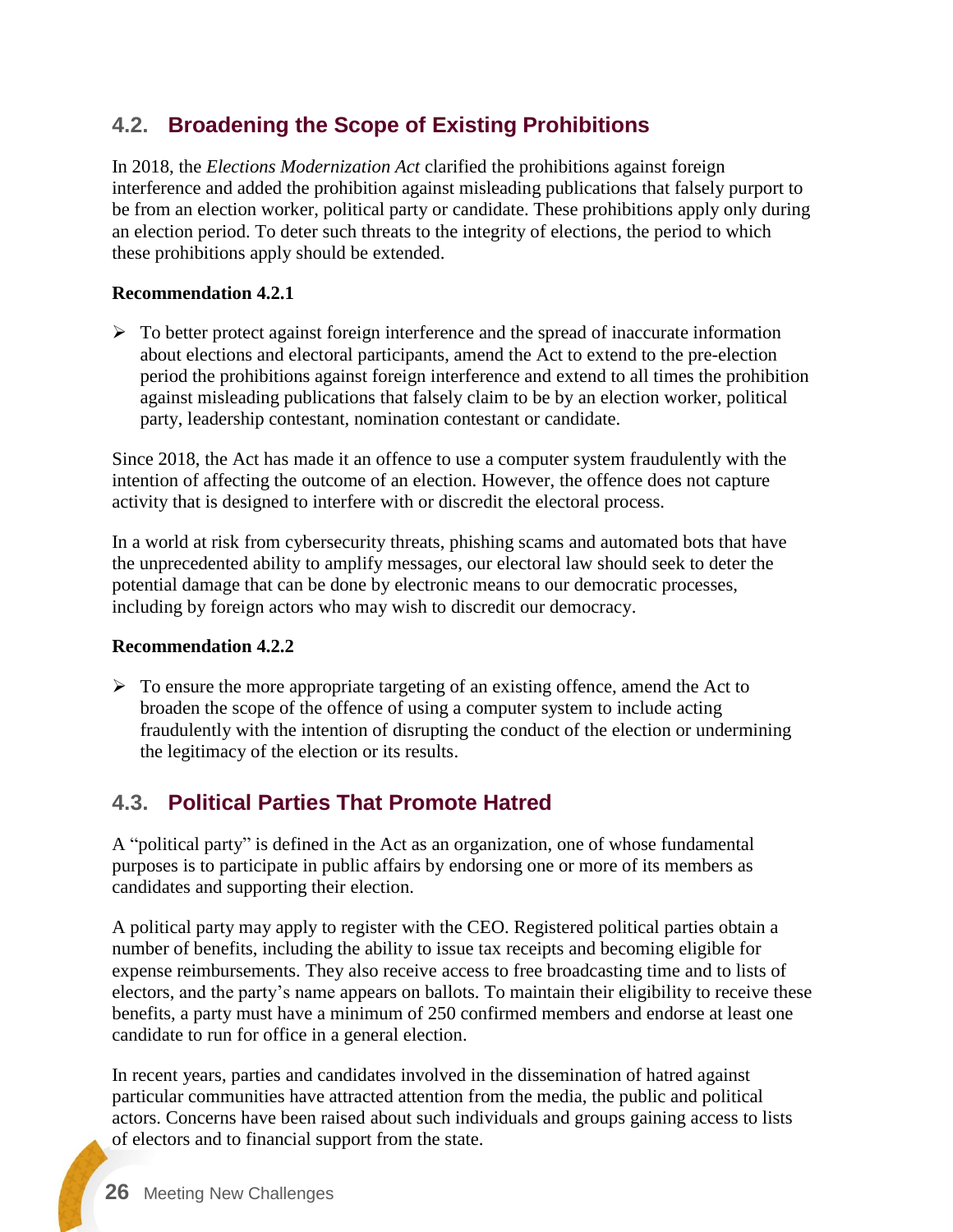The Supreme Court of Canada in *Saskatchewan (Human Rights Commission) v. Whatcott* has defined hate speech as "speech that exposes a group to hatred, that seeks to delegitimize group members in the eyes of the majority, reducing their social standing and acceptance within society."<sup>6</sup> In this respect, hate speech must be more than merely offensive or hurtful: it must present an "extreme and egregious example of delegitimizing expression."

Canadian case law recognizes 11 hallmarks of hateful expression, which have been applied by courts and tribunals. These hallmarks include portraying a targeted group such as an ethnic or religious minority as a powerful menace and as responsible for society's or the world's current problems. Hateful expression also uses highly inflammatory language; dehumanizes a targeted group through comparisons to and associations with animals, vermin or excrement and other noxious substances; trivializes or celebrates past persecution or tragedy involving members of the targeted group; and calls for violent action against a targeted group.

When a party has as one of its primary purposes the promotion of hatred against a targeted group, there is at present no ground for barring the party's registration, or requiring the party's deregistration, under the Act.

It is not appropriate for the CEO (or the Commissioner of Canada Elections) to have a role in choosing which political parties are registered based on their political views, even when those views may be hateful. The CEO should remain strictly impartial in the administration of elections and the enforcement of the Act, and it is therefore proper that the Act not provide an election administrator any scope to make judgments about the positions of political entities in determining whether or not to register them. Nevertheless, the possibility of registering an organization that has the promotion of hatred as one its primary purposes as a political party entitled to benefits raises obvious policy concerns.

In order to ensure that the CEO and Commissioner remain non-partisan, and be seen as such, electors could be given the authority to apply to a court when there is reason to believe that an organization seeking party registration, or that is already registered, has as one of its primary purposes the promotion of hatred against an identifiable group. In making this determination, a court could use the test that has been applied under Canadian law.

### **Recommendation 4.3.1**

 $\overline{a}$ 

➢ To ensure that an organization that has as one of its primary purposes the promotion of hatred against an identifiable group does not enjoy the benefits of being a registered party, including access to lists of electors and public financing, give electors the authority to apply to a court for a determination as to whether the organization has such a primary purpose. If the court determines that it does, the organization would not be eligible to register as a political party or would be deregistered.

<sup>6</sup> *Saskatchewan (Human Rights Commission) v. Whatcott*, 2013 SCC 11 (CanLII), [2013] 1 SCR 467, [https://canlii.ca/t/fw8x4.](https://canlii.ca/t/fw8x4)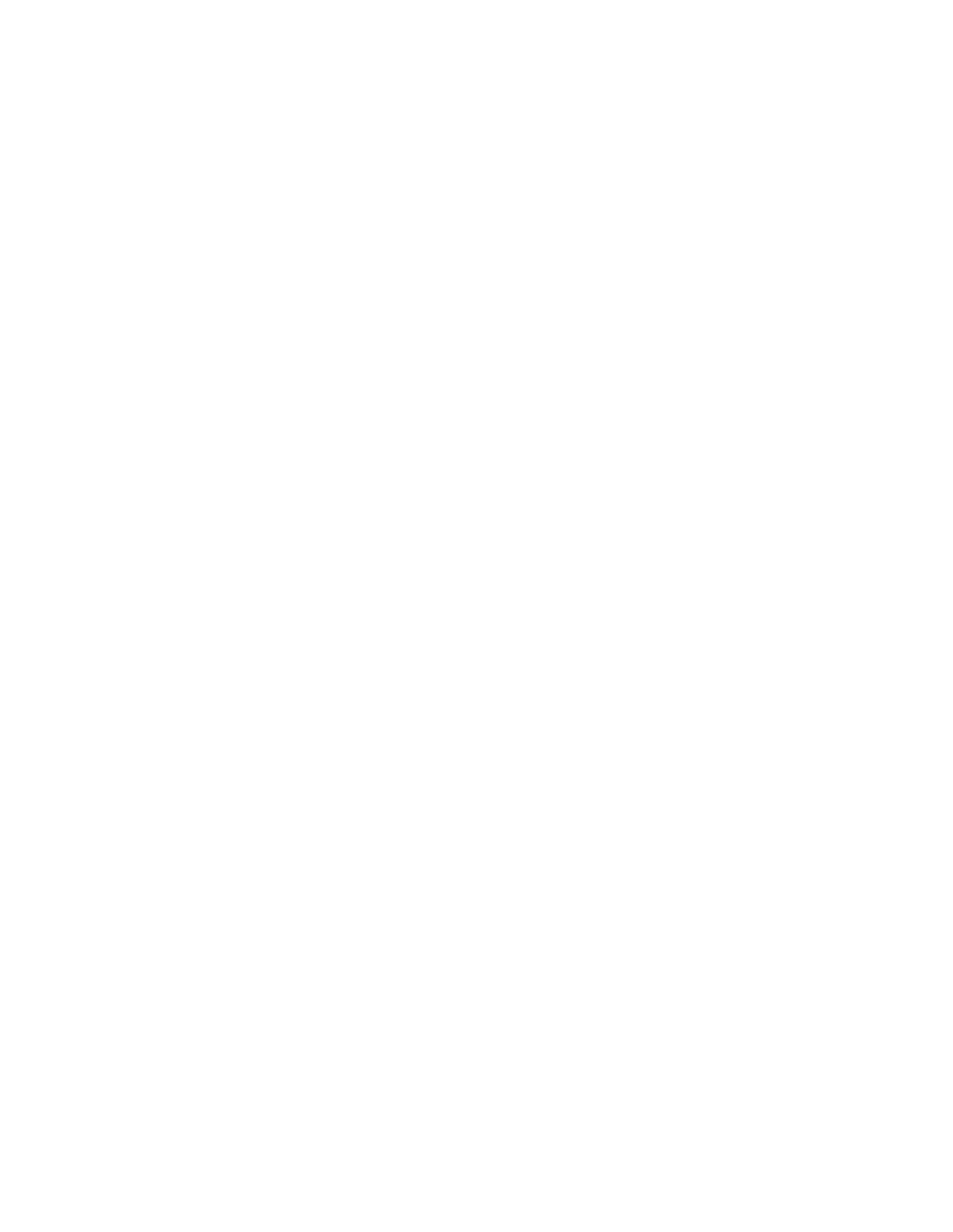$\overline{a}$ 

# <span id="page-28-0"></span>**5. Regulating Channels of Electoral Communication**

Many of the Act's provisions relating to campaign communication channels were drafted before the advent of digital communications. The opportunity presented by new communications media comes with questions about whether and how to regulate their use during (and outside) elections to uphold the values of transparency, a level playing field and free and fair participation in the electoral process.

### <span id="page-28-1"></span>**5.1. Online Platforms**

By far the most transformative communication channels have been online platforms, including social media and other digital platforms that enable users to create, share, discover and interact with content online. Having become a central component of our electoral environment, these platforms can be valuable tools for reaching Canadians efficiently and inexpensively, and they are credited with spurring people on to participate in elections in many ways, whether by updating their voter registration, donating to a political party or cause or accessing information about political options or about when, where and the ways to vote.

In the wake of digital interference in elections around the world and the spread of inaccurate and harmful content, governments—alongside academics, civil society and online platform companies—have begun taking a closer look at the impact of online platforms.

These platforms hold immense power in today's information environment. American and European legislators have noted that this power has become concentrated to the point that a small number of commercial companies have a near monopoly on the market. Similar concerns have been raised by experts in Canada. <sup>7</sup> A few powerful private companies employ algorithms that impact the information we consume, meaning that some political messages may make their way to users' screens, while others do not.

Major online platforms decide how, when and at what price to sell digital advertisements. And although the cost to enter the digital landscape is relatively low, the use of dynamic pricing strategies makes the cost and effectiveness of a digital advertising campaign difficult to predict. This unpredictability may present a risk to the level playing field if political

<sup>7</sup> Makena Kelly, "House Lawmakers Introduce Five Bipartisan Bills to Unwind Tech Monopolies," *The Verge*, June 11, 2021. Retrieved from [https://www.theverge.com/2021/6/11/22529857/democrats-antitrust-big-tech](https://www.theverge.com/2021/6/11/22529857/democrats-antitrust-big-tech-facebook-amazon-google-apple-competition-package-bills)[facebook-amazon-google-apple-competition-package-bills.](https://www.theverge.com/2021/6/11/22529857/democrats-antitrust-big-tech-facebook-amazon-google-apple-competition-package-bills)

Billy Perrigo, "How the E.U.'s Sweeping New Regulations Against Big Tech Could Have an Impact Beyond Europe," *Time*, December 30, 2020. Retrieved from [https://time.com/5921760/europe-digital-services-act-big](https://time.com/5921760/europe-digital-services-act-big-tech/)[tech.](https://time.com/5921760/europe-digital-services-act-big-tech/)

Vass Bednar and Robin Shaban, "The State of Competition Policy in Canada: Towards an Agenda for Reform in a Digital Era," Centre for Media, Technology and Democracy, April 21, 2021. Retrieved from [https://www.mediatechdemocracy.com/work/the-state-of-competition-policy-in-canada.](https://www.mediatechdemocracy.com/work/the-state-of-competition-policy-in-canada)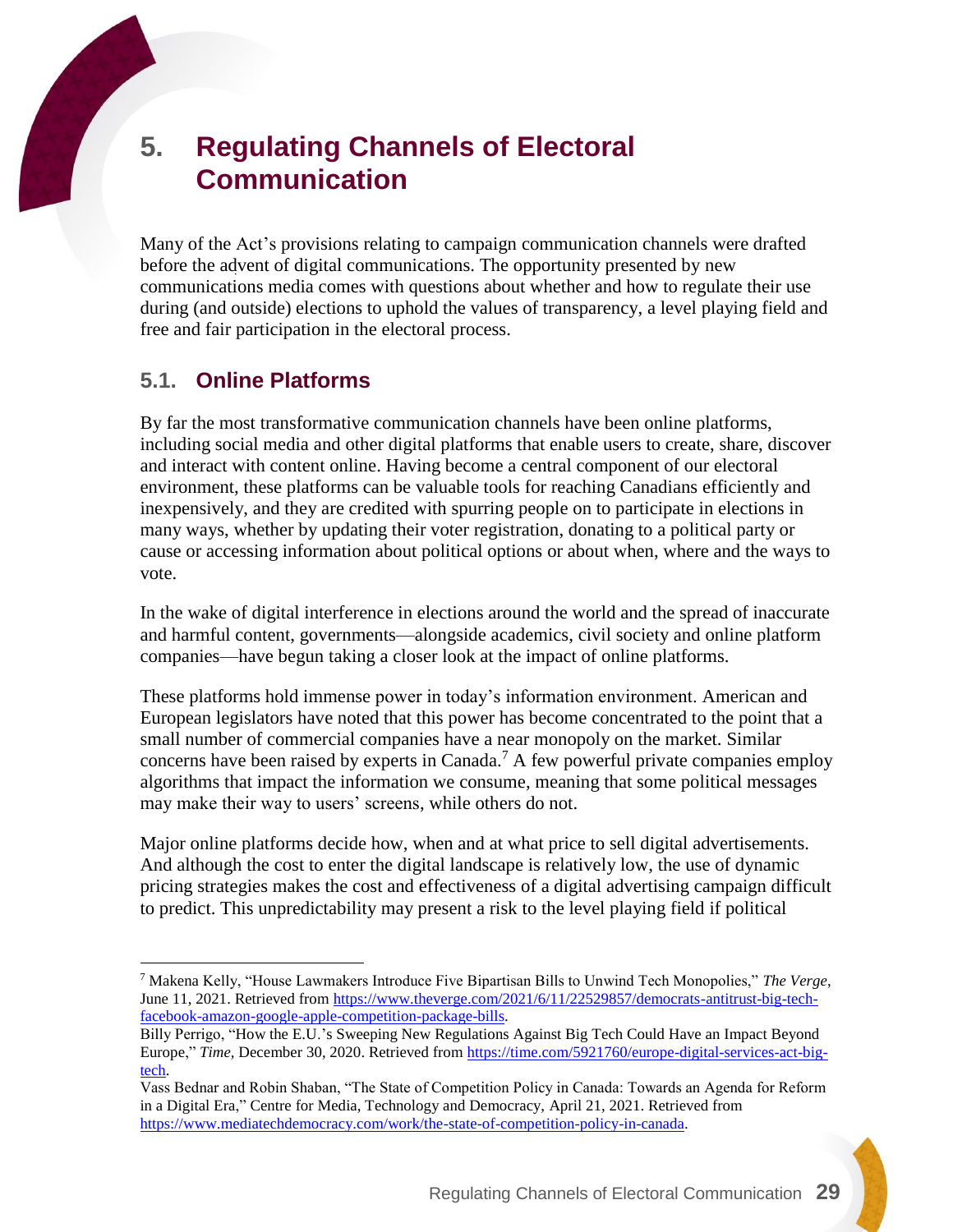entities are treated unequally by online platforms that act as gatekeepers to electors' attention.

Though some platforms have advertising and content-moderation policies in place, experts have noted that these policies are not necessarily applied consistently or transparently. For example, the US-based Brennan Center for Justice reports that content created by marginalized populations is moderated more heavily or removed at disproportionate rates and has called for more transparency into content-moderation practices.<sup>8</sup>

In Canada, several online platforms signed on to the [Canada Declaration on Electoral](https://www.canada.ca/en/democratic-institutions/services/protecting-democracy/declaration-electoral-integrity.html)  [Integrity Online](https://www.canada.ca/en/democratic-institutions/services/protecting-democracy/declaration-electoral-integrity.html) before the 2019 federal election. The signatories committed to acting with integrity, transparency and authenticity, and consistently, with Canadian laws and other legal obligations in the lead-up to, and during, the election. There are also voluntary measures being taken to identify and remove malign actors, manage inappropriate content and collaborate with agencies and authorities to uphold trust in the electoral process and in democratic institutions more generally. However, more transparency, especially during elections, would be welcome.

In particular, there is a lack of transparency—and thus not much predictability for election administrators or regulated entities—about the approach used by online platforms to manage election-related content, including advertising. A legislative requirement for transparency would allow online platforms to be held accountable for their practices. This accountability is crucial to upholding the values of our electoral democracy because the decisions made by online platforms impact both political entities' participation in the electoral process and the information electors receive. More transparency could help increase trust in digital campaigning as well as improve enforcement and electoral security.

### **Recommendation 5.1.1**

- $\triangleright$  To provide greater transparency concerning the use of online platforms in elections, require such platforms (as defined in accordance with Recommendation 5.1.2 below) to publish their policies on the administration of paid electoral communications and on user accounts during the pre-election and election periods.
- $\triangleright$  To strengthen the accountability of online platforms during elections, require them to publish policies indicating how they will address content (paid or unpaid) that misleads electors about where, when and the ways to vote or that inaccurately depicts electionrelated procedures during the election period (e.g. by moderating, downgrading or removing content).

Online platforms are currently defined in the Act as Internet sites or applications that sell advertising space, either directly or indirectly. Online platforms that meet a threshold of

 $\overline{a}$ 

<sup>8</sup> Ángel Díaz and Laura Hecht-Felella, "Double Standards in Social Media Content Moderation," Brennan Centre for Justice at New York University Law School, August 4, 2021, p. 3. Retrieved from [https://www.brennancenter.org/sites/default/files/2021-08/Double\\_Standards\\_Content\\_Moderation.pdf.](https://www.brennancenter.org/sites/default/files/2021-08/Double_Standards_Content_Moderation.pdf) Laura Hecht-Felella, "A Call for Legislated Transparency of Facebook's Content Moderation," Brennan Centre for Justice at New York University Law School*,* September 28, 2021. Retrieved from [https://www.brennancenter.org/our-work/analysis-opinion/call-legislated-transparency-facebooks-content](https://www.brennancenter.org/our-work/analysis-opinion/call-legislated-transparency-facebooks-content-moderation)[moderation.](https://www.brennancenter.org/our-work/analysis-opinion/call-legislated-transparency-facebooks-content-moderation)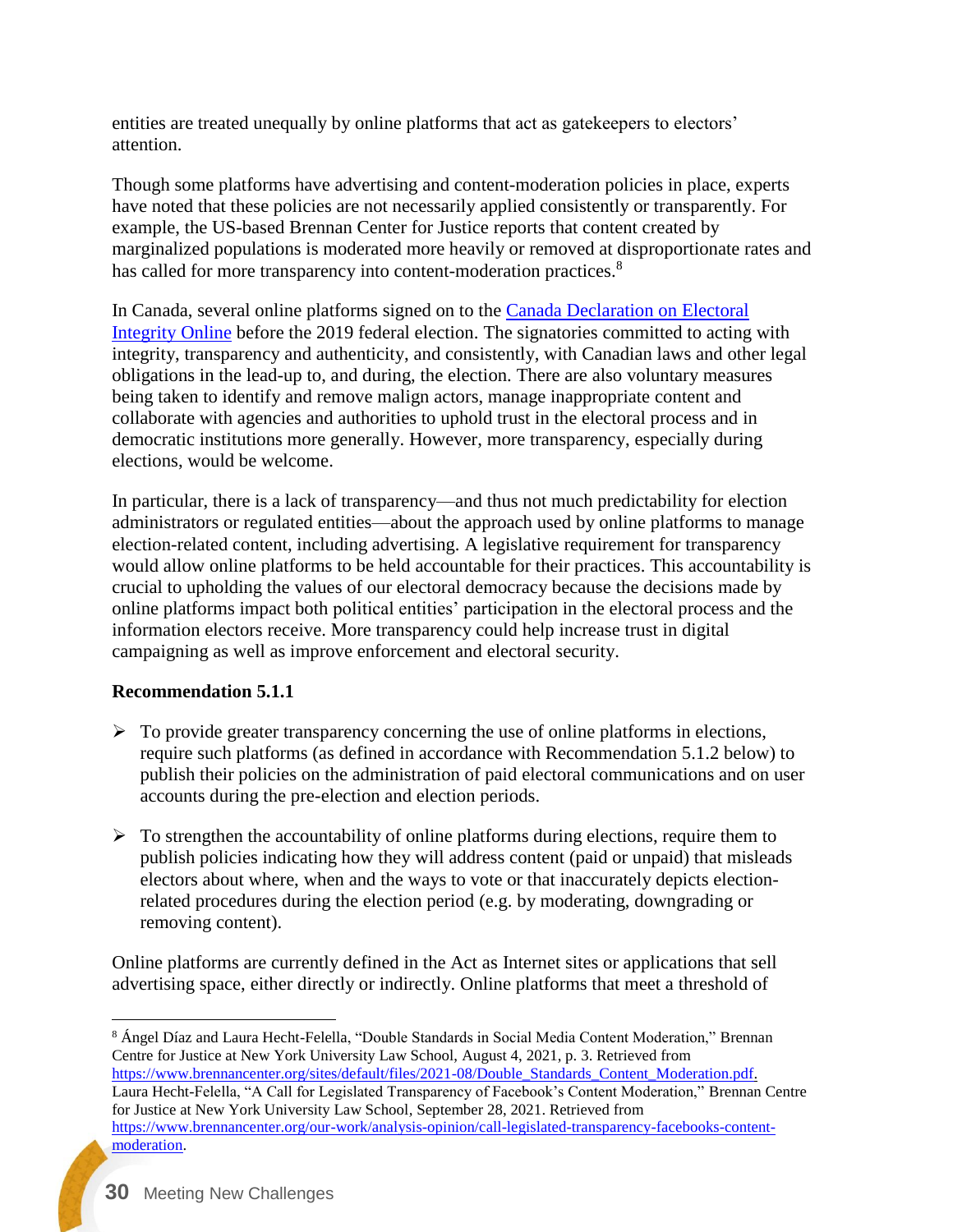minimum monthly users—3 million, 1 million, or 100,000 unique monthly visitors in Canada for platforms in English, French or another language, respectively—are required to maintain a digital advertising registry, described in more detail below.

All online platforms, irrespective of whether they sell advertising space for electoral communications, or their number of monthly users, make decisions about whether the content on their platforms is acceptable and whether it aligns with the terms and conditions of their services. Accordingly, Parliament should revisit the current definition of "online platform" in the Act to ensure that the transparency requirements described above apply to all platforms.

### **Recommendation 5.1.2**

 $\triangleright$  To ensure that the important goals of the law are met regardless of the size of the online platform hosting election-related content, amend the definition of "online platform" to extend beyond only those that sell advertising space and eliminate the minimum monthly threshold requirement for digital advertising registries.

# <span id="page-30-0"></span>**5.2. Digital Advertising Registry**

The *Elections Modernization Act* introduced a requirement for online platforms that meet a certain threshold of monthly users to maintain and publish a digital advertising registry. Registries must contain a copy of all ads purchased by political entities and the name of the person who authorized the publication.

Digital ad registries bring transparency, but the experience of the 2019 and 2021 general elections suggests that their impact is mixed. Some major platforms opted out of the election advertising market altogether, citing technical and timing challenges associated with implementing an ad registry. Therefore, political entities could only communicate to electors through advertisements on the platforms that chose to adopt the ad registry requirements.

As well, the formats of the digital ad registries that platforms did implement varied considerably. Notably, there was no standardized way to search ads within, or compare them across, registries. Registries are not required to include how much an ad costs or who is being targeted. Without the ability to easily search for basic information across platforms, transparency is not as complete as it could be.

In addition, the user thresholds for online platforms do not capture smaller platforms, to which malign actors may turn to communicate inaccurate information or where targeted messages may be left unscrutinized.

These limitations prevent electors from forming an overall picture of the digital advertising landscape. Because electors do not have access to all a political entity's advertisements, they cannot be fully informed about how it is attempting to influence their vote. Furthermore, there is no incentive for political entities to provide consistent messaging; rather, they can target different messages to different population groups without being held to account.

Many consultation respondents in 2020 welcomed the idea of a centralized registry that could increase searchability and transparency; some suggested that Elections Canada host such a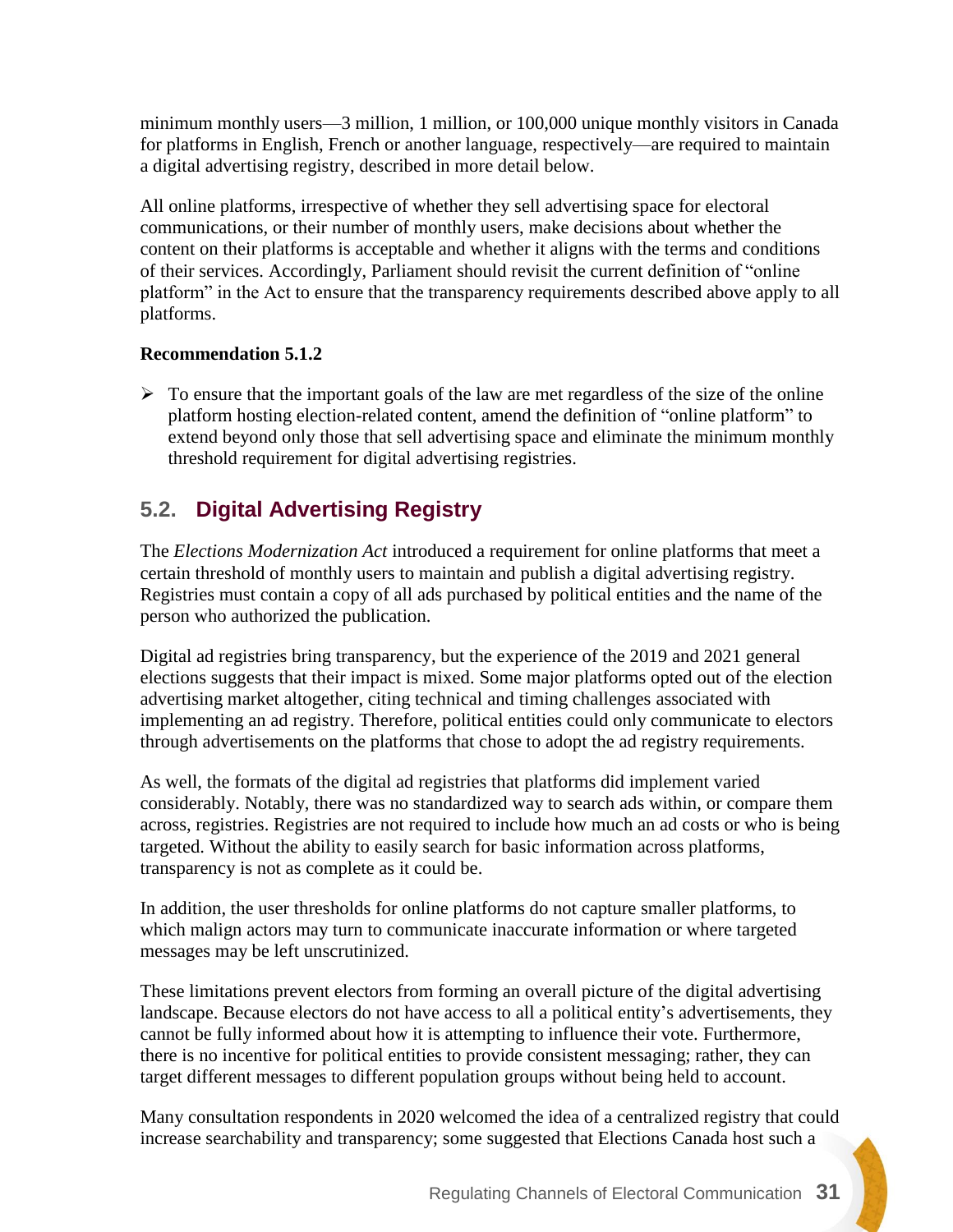repository. Several noted that unique identifiers could increase transparency for electors and would also help researchers better understand who is purchasing digital ads and to what extent.

The technical challenges of creating one unified registry for electoral communications would be significant. Instead, existing registries could present their data in a searchable and shareable fashion, as recommended below. In addition, political entities could increase transparency by making all their paid digital communications available on their websites. Rather than having political entities establish their own registries, which may be challenging for smaller political parties, requiring them to provide a link to the registries that host the electoral communications they purchased would strike the right balance.

The latter requirement would provide an added layer of transparency so that the general public can easily get a full picture of a political entity's paid digital communications.

As a matter of election administration, Elections Canada plans to assign each registered political entity a unique identifier that could be used when purchasing digital electoral communications. This change does not require a legislative amendment.

#### **Recommendation 5.2.1**

- ➢ To enhance transparency concerning digital advertising in elections, amend the Act to:
	- o Require political entities to disclose in a timely manner comprehensive information about their paid digital electoral communications—for example, by requiring their websites to link to the registries of the online platforms that host their paid digital communications.
	- o Require that the platform's paid digital communications registries include searchability (e.g. by purchaser or date) and exportability of data.

### <span id="page-31-0"></span>**5.3. Voice Calls and Text Messages**

The Voter Contact Registry was created in 2014 in response to automated voice calls (or robocalls) that misdirected electors about where to vote during the 2011 general election. Maintained by the Canadian Radio-television and Telecommunications Commission (CRTC), the Registry is meant to protect electors from rogue or misleading calls during federal elections and ensure that those who do contact voters do so transparently. Entities making or authorizing calls to voters during an election must file a registration notice within 48 hours of making the first call, and notices are made publicly available on the CRTC's website.

Phone calls are still widely used to communicate with electors. In the 2019 general election, registration notices with the [Voter Contact Registry](https://services.crtc.gc.ca/pub/RegistrationNoticesList/RegistrationNoticesList-ListeAvisEnregistrements.aspx?lang=en&ElectionID=11&Type=&From=&To=) were filed by 718 persons and groups using calling-service providers, 659 calling-service providers and 51 persons and groups using internal services to make voter-contact calls. In the 2021 general election, 681 persons and groups using calling-service providers, 619 calling-service providers and 27 persons and groups using internal services to make voter-contact calls filed notices.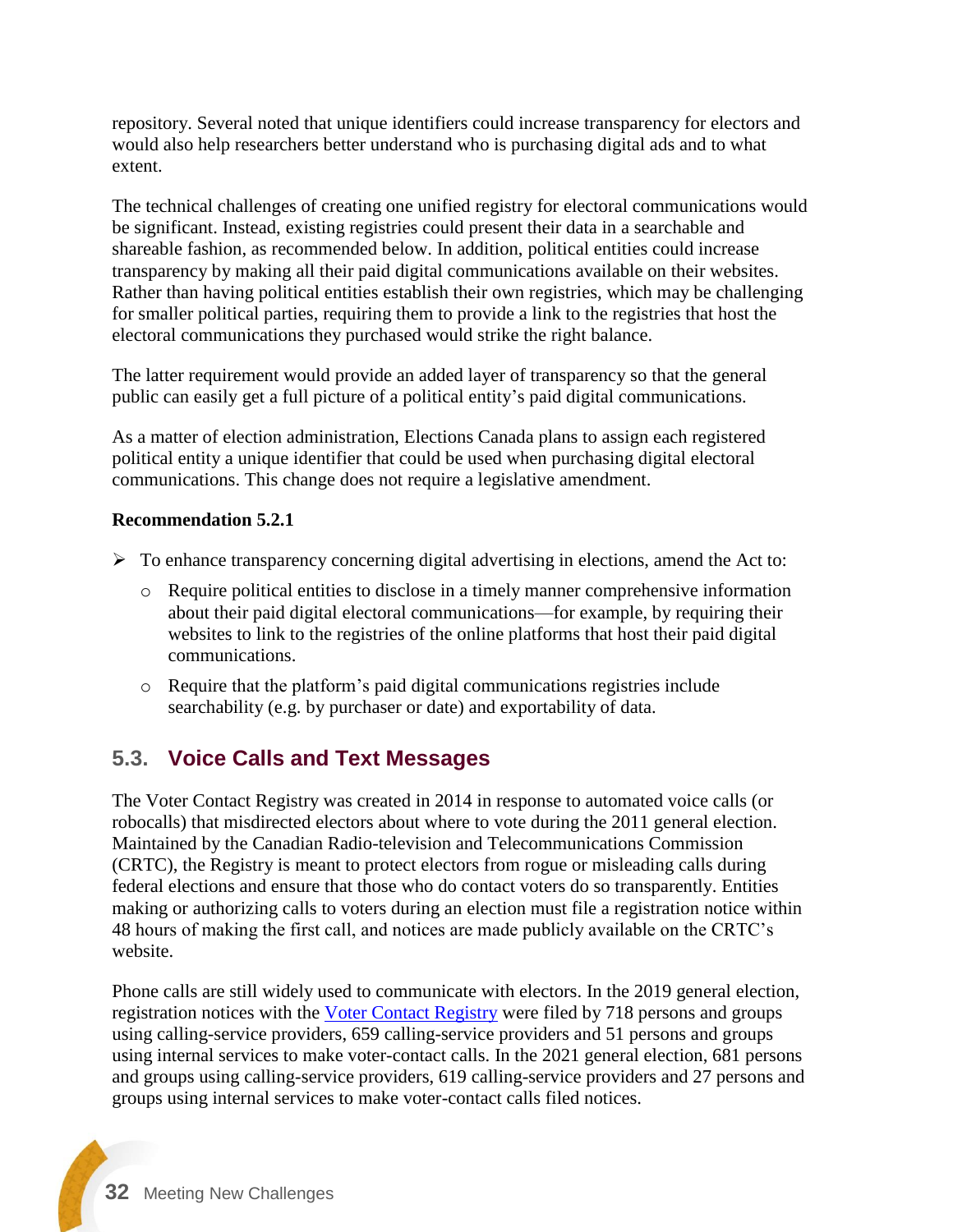Text messages, however, are not currently captured in the Registry. The use of text messages to communicate with electors, particularly by third parties, has been increasing in recent years.

Both Elections Canada and the CRTC believe that the voter-contact-calling regime should be extended to apply to electoral communications through text messages because texting is based on the same principles and technology as phone calls, and it can be used in the same way to mislead thousands of voters at a very low cost.

#### **Recommendation 5.3.1**

 $\triangleright$  To enhance transparency and apply the same rules to text messages as to telephone calls, amend the Act to add text messages to the voter-contact-calling regime administered by the CRTC.

### <span id="page-32-0"></span>**5.4. Broadcasting**

The broadcasting provisions of the Act seek to ensure fairness and equity in the provision of broadcasting time during the election period. Since broadcasting is one of the most expensive channels of electoral communication, the Act requires all broadcasters to make 6.5 hours of prime-time broadcasting time available for purchase by registered and eligible parties during the election period. All networks are required to provide free broadcasting time (not in prime time) to registered and eligible parties.

The allocation of time is presided over by the Broadcasting Arbitrator, who is also responsible for setting guidelines and arbitrating disputes between parties and broadcasters over the application of the rules in particular cases.

In addition to ensuring an adequate supply of broadcasting time, the Act contains a provision to ensure that broadcasting and periodical advertisements are made available at the lowest rate charged for an equivalent amount of broadcasting time or advertising space.

There are numerous problems with the current broadcasting provisions. These issues have been identified in previous reports, including the CEO's 2016 recommendations report (on which the CRTC, CBC/Radio-Canada and the Canadian Association of Broadcasters were consulted). Generally, the provisions are overly complex and prescriptive when considering the decreasing substantive benefits they deliver. In addition, the reliance on "broadcasters" and "networks," as defined in law, to distribute time has weakened the provisions because broadcasters and networks take up an ever-smaller portion of the television landscape. While the current provisions present problems, the goals being pursued remain valid.

Television broadcasting may be less relevant now than it was before the digital age, but it remains an important communication channel for political entities. For example, political parties represented in the House of Commons before the 2019 general election spent a majority of their election advertising dollars on television ads (47.4 percent), followed by online ads (28.3 percent), other ads (13.3 percent), radio ads (9.6 percent) and print media (1.4 percent). At the time this report was tabled, parallel data was not yet available for the 2021 general election.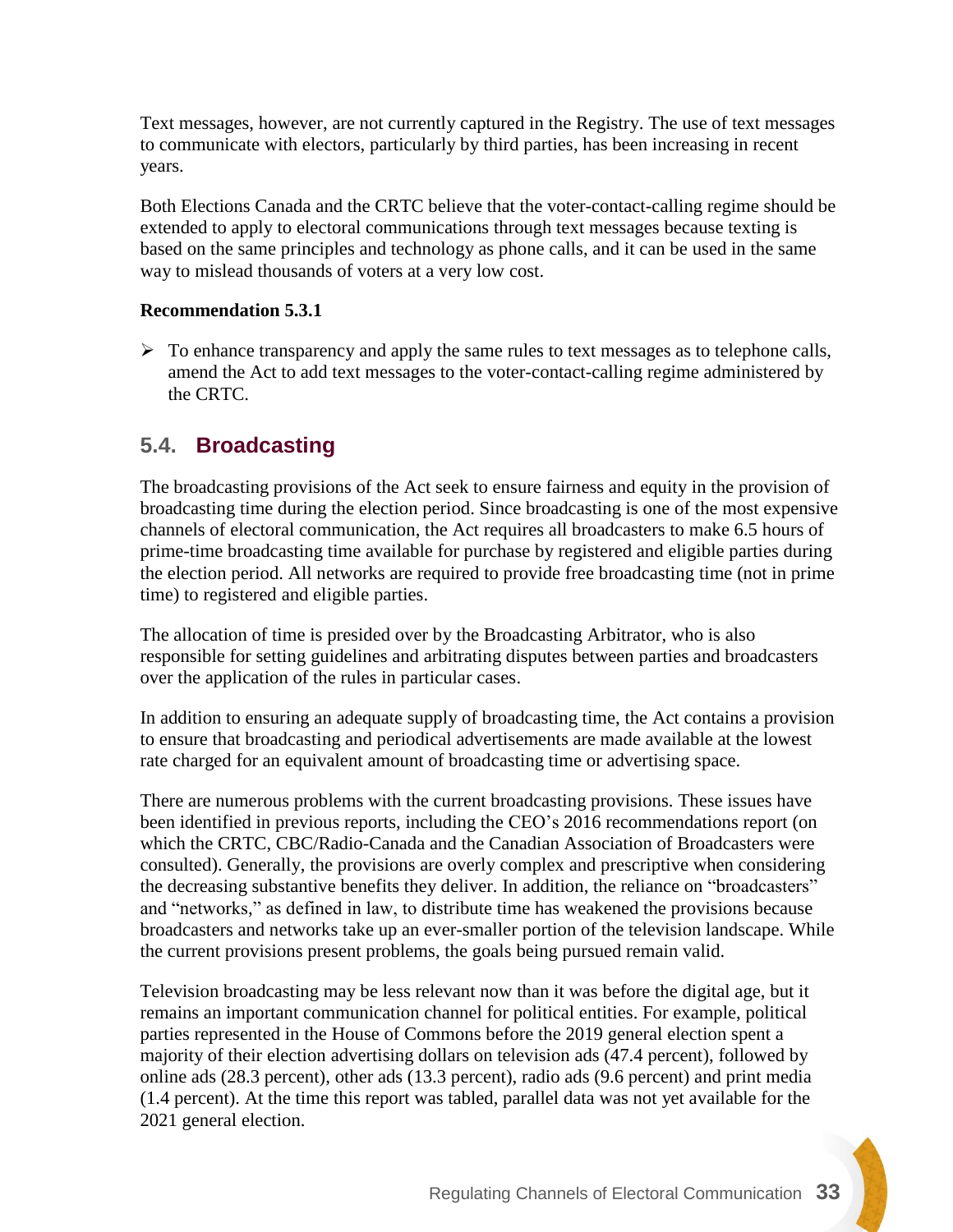Respondents to an evaluation of the 2019 federal leaders' debates indicated that television was the most popular means of watching the debates. Eighty-five percent of English and 93 percent of French respondents reported watching the debates on television.<sup>9</sup> According to an Elections Canada survey conducted after the 2021 general election, among electors who recalled seeing or hearing information from Elections Canada's Voter Information Campaign, 56 percent recalled seeing or hearing it on TV, 48 percent saw it in a brochure, 41 percent saw it on social media and 40 percent heard it on radio.

Given the continued relevance of traditional communication channels, the broadcasting regime, which is designed to provide equitable access to information about registered parties, should be modernized rather than eliminated from the Act.

Respondents to the 2020 consultation were in favour of maintaining the position of the Broadcasting Arbitrator, and several indicated that the mandate could be expanded to include social media. Respondents were in favour of limiting the influence of money and providing equal access to broadcasting time, and most were in favour of maintaining the provisions for access to both free and paid broadcasting time. Several welcomed expanding the paid broadcasting provisions beyond traditional broadcasting to newer forms of media.

While there have been reports about unfair pricing for social media ads, the costs are relatively low compared with those for television ads, and there is no material scarcity of adplacement opportunities. Consequently, unlike accessing traditional broadcasting media, there is not a high barrier to entry for using social media to communicate a political party's viewpoints. This means that it may not be necessary to import the equitable and fair pricing requirements from the broadcasting scheme into social media, and it is likely premature to consider expanding the role of the Broadcasting Arbitrator to cover this sphere. That said, given the emerging dominance of social media as a communication medium, Parliament may wish to consider adapting the Broadcasting Arbitrator's role to online platforms in the future.

The current Broadcasting Arbitrator, first appointed in 2020, has been consulted and agrees with the recommendations below (which repeat those made in previous reports).

#### **Recommendation 5.4.1**

- $\triangleright$  To improve the broadcasting provisions in the law, amend them as follows:
	- o Separate the paid- and free-time allocation processes.
	- o Modify the allocation regime for paid time by giving each party the same entitlement to 100 minutes of paid time, with a cap of 300 minutes on the total amount of broadcasting time that any broadcaster must sell to political parties.
	- o Require that paid time be provided at the "lowest unit charge," and clearly define this term to mean the lowest rate charged to non-political advertisers that receive volume discounts for advertising purchased months in advance.
	- o Amend the provisions determining to whom the obligation to provide free broadcasting time applies. Instead of applying only to "network operators," these

 $\overline{a}$ 

<sup>9</sup> John R. McAndrews, et al., "Evaluation of the 2019 Federal Leaders' Debates," *Leaders' Debates Commission,* 2019. Retrieved from [https://www.debates-debats.ca/en/report/evaluation-2019-federal-leaders](https://www.debates-debats.ca/en/report/evaluation-2019-federal-leaders-debates/)[debates/.](https://www.debates-debats.ca/en/report/evaluation-2019-federal-leaders-debates/)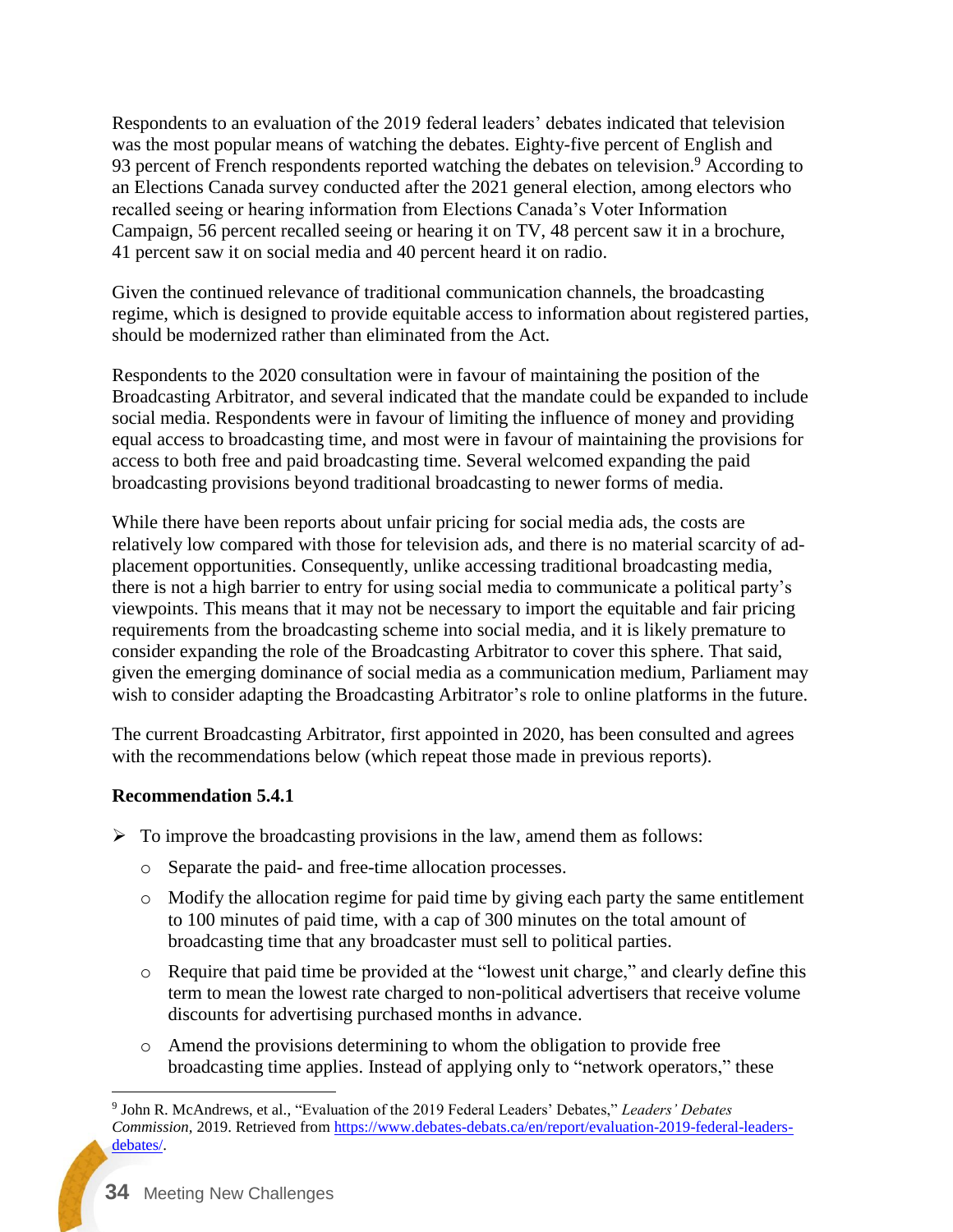obligations should apply, through conditions of licence under the *Broadcasting Act*, to all broadcasters that focus on news or public affairs (e.g. conventional television stations, news or talk radio stations and speciality television stations that focus on news or public affairs). Each of these broadcasters should be required to provide a total of 60 minutes of free time, allocated equally among the parties.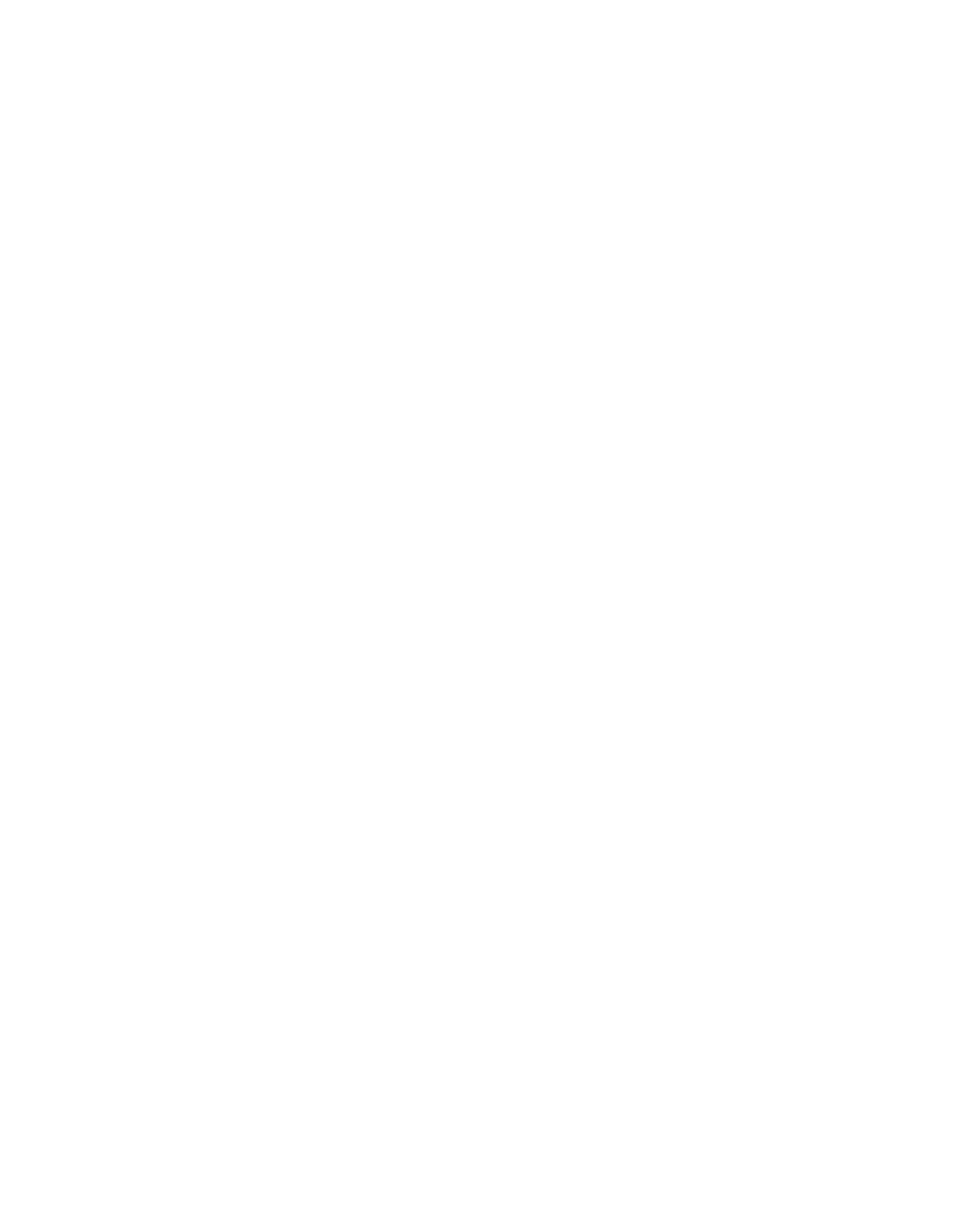# **6. Protecting Individuals Receiving Electoral Communications**

In order to understand and effectively reach their intended audience, political campaigns increasingly rely on data and data analytics. Although surveys are still commonly used, in the digital era, information about electors' identities and preferences can be collected in many ways, whether directly or indirectly. There have been growing calls to better protect the personal information of electors.

Many electors are willing to receive electoral communications, but they also want their personal information to be collected and used in appropriate, transparent and secure ways. While some parties in the digital age collect and use information about voters in ways that are similar to those of commercial entities, political parties are not subject to binding rules governing the collection and use of personal information. Canadians' concerns about the use and potential misuse of their personal information could undermine their trust in political entities such as political parties and, eventually, their trust in the electoral process.

## **6.1. Political Entities and Privacy**

As political parties expand the ways they communicate with electors, they are also collecting more data about electors. Many, including parliamentarians, have called for stronger protections on electors' personal information.

Extending the fair-information principles found in Schedule 1 of the *Personal Information Protection and Electronic Documents Act* (PIPEDA) to political parties is consistent with past recommendations and statements made by the CEO. It is also consistent with recommendations made by the House of Commons Standing Committee on Access to Information, Privacy and Ethics; the Office of the Privacy Commissioner of Canada; and many academics and civil society organizations. These principles are based on internationally recognized standards that govern the collection, use and protection of individuals' personal information by private and public organizations.

Elections Canada continues to hold the view that applying these privacy principles to political parties is the best approach moving forward.

In 2018, the *Elections Modernization Act* established the requirement for registered and eligible political parties to publish, on their websites, a policy for the protection of personal information and to provide it to the CEO. The policy must include statements indicating the type of information collected and how it is protected and used, under what circumstances information may be sold, how the party collects and uses personal information created from online activity and the name and contact information of a person to whom privacy concerns may be addressed.

While these new requirements increase transparency about the policies on the handling of personal information by political parties, they have been broadly criticized as falling short of fair-information principles because while political parties are required to make their policies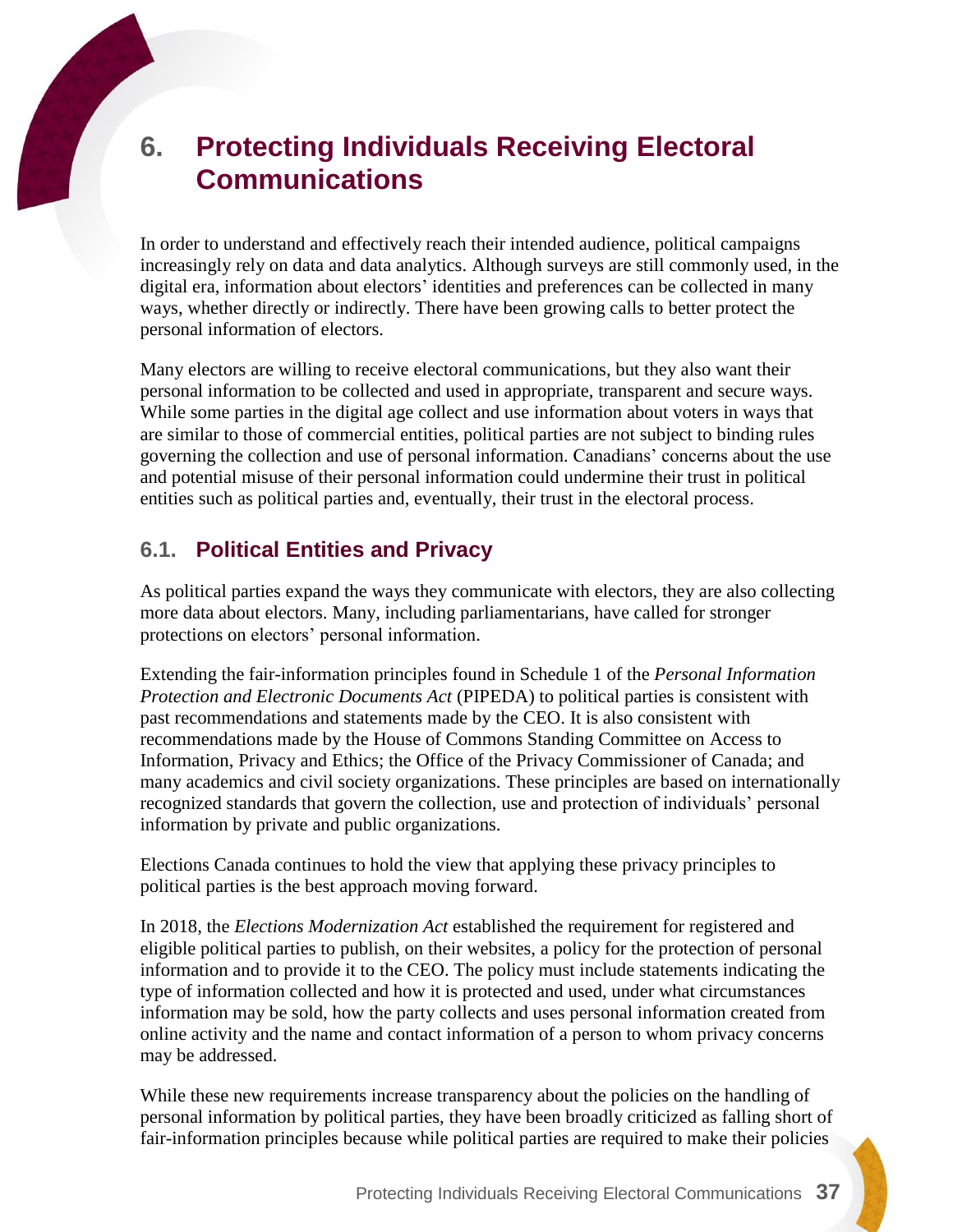publicly available, there are no provisions requiring them to actually take measures to protect personal information. Further, there is no oversight mechanism to monitor whether parties actually abide by the contents of their policies.

Elections Canada believes that, in line with the application of fair-information principles, certain minimum standards should apply to parties' privacy policies.

Some electors may not welcome certain types of electoral communications. For example, according to a 2021 Elections Canada [survey,](https://www.elections.ca/content.aspx?section=res&dir=rec/eval/pes2019/nes/pcei&document=index&lang=e) respondents were more in favour of being contacted by email (42 percent), voice calls (41 percent) or social media (39 percent) over text messages (27 percent) or automated telephone calls (17 percent). Unsolicited communications may unintentionally reduce trust in elections and damage the relationship between electors and those seeking to represent them.

Political parties are exempt from some of the Unsolicited Telecommunications Rules and Canada's Anti-Spam Legislation (CASL), both administered by the CRTC. Among other things, the Unsolicited Telecommunications Rules require telemarketers to identify themselves when making unsolicited calls, and they enable consumers to receive fewer such calls by registering their telephone number on the National Do Not Call List. CASL requires that individuals be able to unsubscribe or opt out of receiving commercial electronic messages (i.e. emails that offer or promote goods or services for sale).

Many consultation respondents in 2020 also cited the ability to access, view and correct the information that political parties have about an individual as a fundamental privacy right. Under this principle, individuals must be allowed to request access to their personal information as well as to correct it if it is inaccurate or incomplete. Information must be provided on request, except where it is prohibitively costly to provide, or for legal, security or commercially proprietary reasons. Several respondents supported giving parties the ability to decline frivolous or vexatious access requests.

Political parties need to collect information in order to better understand and communicate with the electorate. Trust in their ability to manage this information is likely to improve if they are required to comply with well-established principles that apply to most other private and public entities. Ideally, this greater trust would enhance Canadians' overall confidence in the electoral process.

In this regard, it should also be noted that, in the absence of federal legislation in this area, provinces may act to impose obligations on federal parties. This is already the case in British Columbia, where provincial law has recently been held to apply to federal parties.<sup>10</sup>

### **Recommendation 6.1.1**

 $\triangleright$  To better protect electors' privacy and enhance their confidence in how political parties manage their personal information, apply broadly accepted privacy principles, as enumerated in Schedule 1 of the *Personal Information and Protection of Electronic* 

 $\overline{a}$ <sup>10</sup> *Conservative Party of Canada (Re)* 2022 BCIPC 13. Retrieved from [https://canlii.ca/t/jmzsq.](https://canlii.ca/t/jmzsq)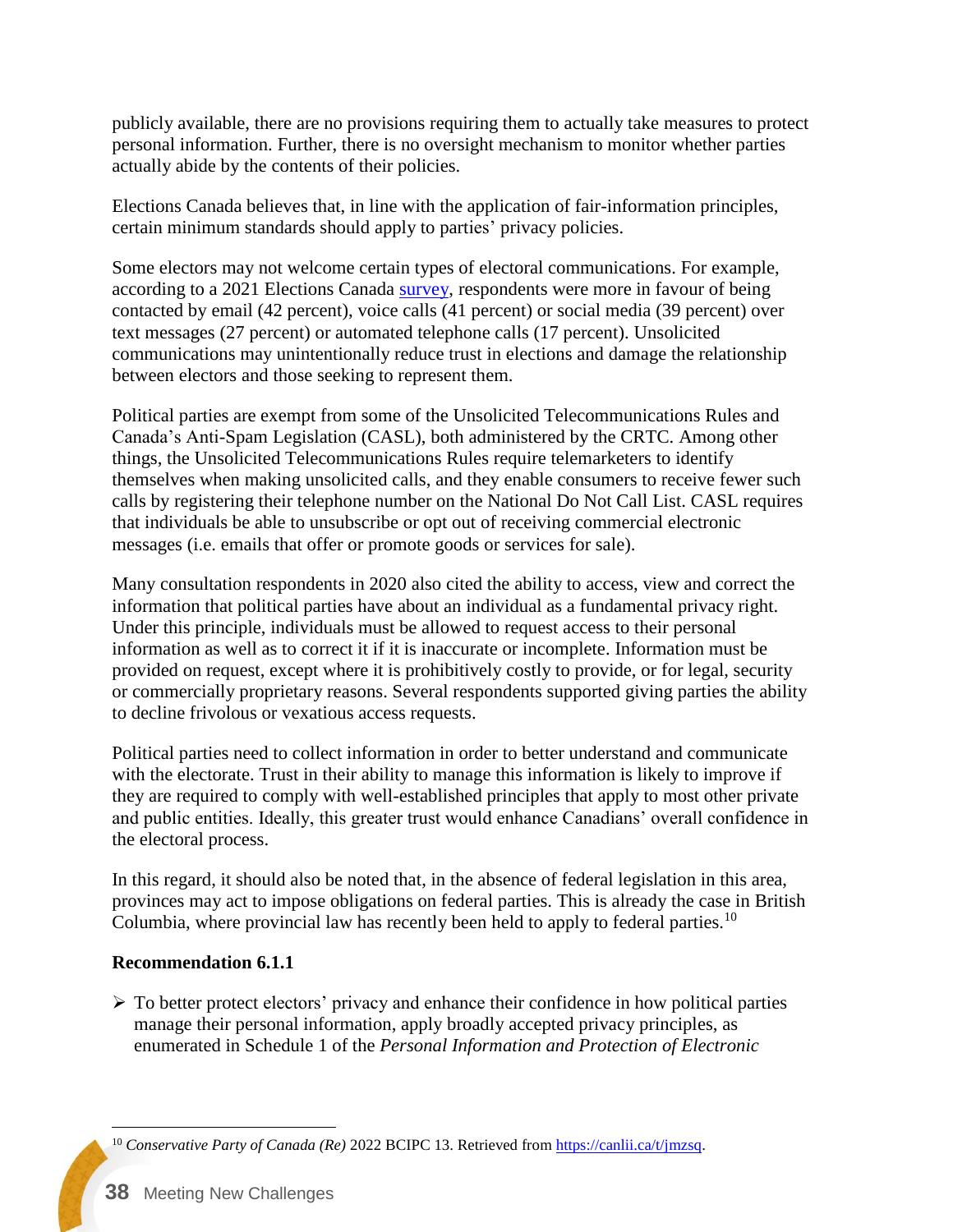*Documents Act*, to registered and eligible parties, with oversight by the Office of the Privacy Commissioner of Canada.

- ➢ Although a full application of such broadly accepted privacy principles would be preferable, to ensure a minimum level of protection of electors' privacy, the policies of registered and eligible political parties for the protection of personal information should be required to contain, at least, the following substantive elements:
	- o Enable Canadians to opt out of receiving communications, or certain types of communications, from political parties.
	- o Enable Canadians to request access to, and correct, inaccurate personal information that is held by political parties (with an exemption for frivolous or vexatious requests).
	- o Explain how Canadians' personal information may be shared by political parties in addition to how it is collected, used or sold.

### **6.2. Preliminary List of Electors**

 $\overline{a}$ 

Under the Act, political parties and candidates are entitled to receive lists of electors that contain electors' names and addresses as well as a unique identifier randomly assigned to each elector by Elections Canada. These lists, which are compiled from the National Register of Electors, form an important basis of the information that parties collect, retain and use to engage electors.<sup>11</sup>

Parties and candidates also receive "statements of electors who voted," sometimes referred to as "bingo sheets," which, by law, Elections Canada must provide. These statements provide anonymized data, which, when matched with parties' own internal information, allows parties and candidates to identify which electors voted at advance and ordinary polls (although not for which candidate they voted).

Lists are distributed annually to members of Parliament for their electoral districts and to registered political parties for each electoral district where they ran a candidate in the previous general election. Political parties and candidates also have access to various lists throughout and immediately after the election period. In addition to being distributed to confirmed candidates, these lists are generally provided to registered parties, but only for the electoral districts where they are endorsing candidates.

The exception is the preliminary lists of electors, which may be requested by political parties even if they do not intend to field a candidate. The preliminary lists may be obtained soon after the issue of the writs, and they contain the name, address and a unique identifier for each elector in an electoral district. However, if a party does not intend to communicate with electors in order to compete for votes, it is not clear what the information in the lists would be used for. Although it is rare for parties that are not represented by a candidate to request

<sup>&</sup>lt;sup>11</sup> Electors can apply to have their name removed from the National Register of Electors. However, an elector whose name is not included in the Register and who registers to vote on polling day would have their name appear on the final list of electors. The final lists of electors must be shared with the winning candidate and all political parties that ran a candidate in that district.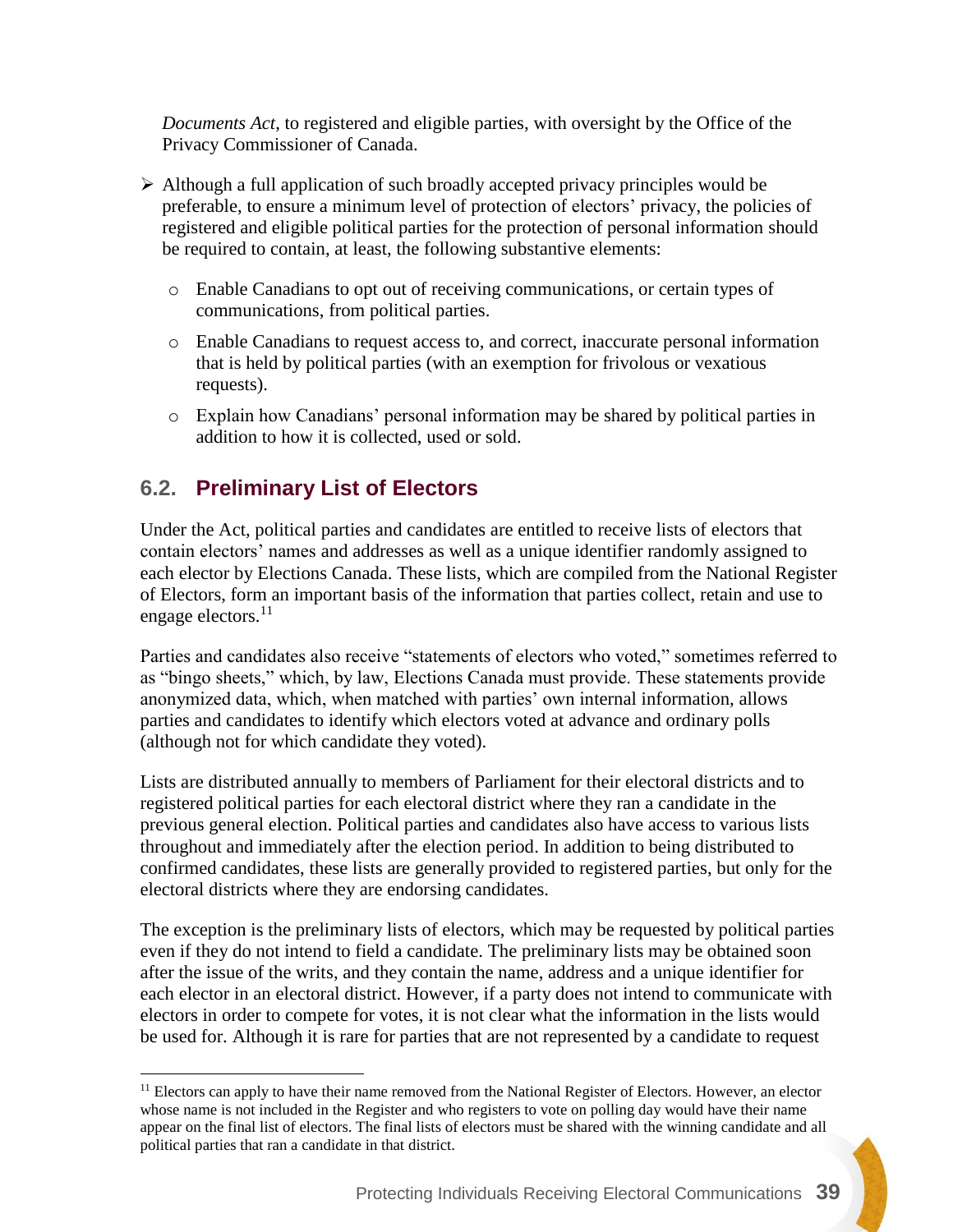the preliminary lists of electors, the fact that electors' personal information may be legally distributed for no apparent purpose represents a significant risk to privacy.

### **Recommendation 6.2.1**

 $\triangleright$  To require the preliminary list of electors to be made available to parties by Elections Canada only in those electoral districts where that party had past candidates or where they have candidates who have pre-registered according to Recommendation 3.1.1 above.

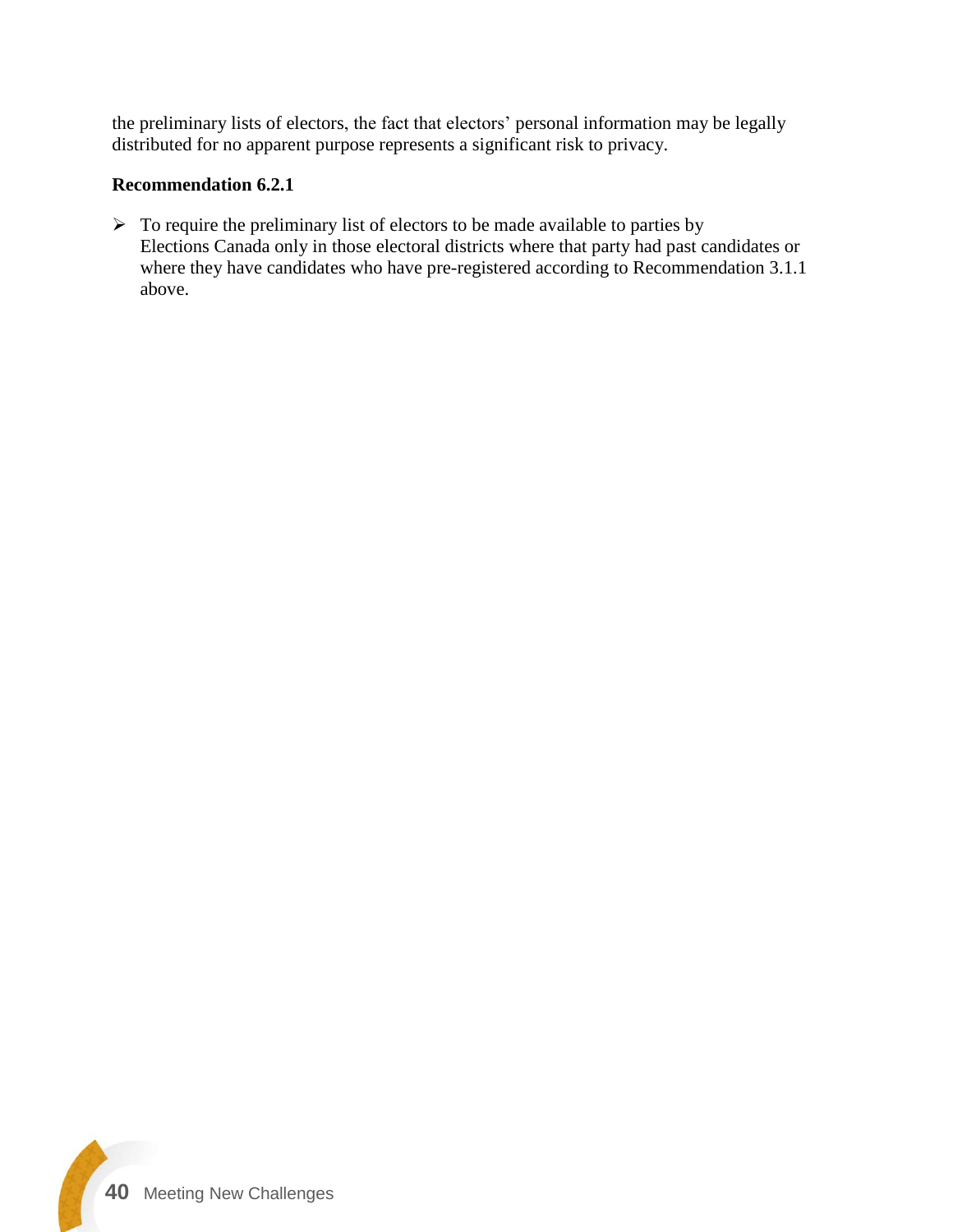# **Part 2: Recommendations Relating to the Administration of the** *Canada Elections Act*

Part 1 of this report focussed on a specific theme: electoral communications. Part 2 provides a number of additional recommendations designed to benefit Canadians by enhancing the administration of the *Canada Elections Act* (the Act). The recommendations respond to the needs of various stakeholders in the federal electoral process: the electorate, specific groups within the electorate, candidates and other political entities.

The first set of recommendations is designed to provide specific responses to subgroups of the electorate who may face barriers to participation in the electoral process. This set includes potential solutions to reduce the number of special ballots set aside for lateness, an amendment to accommodate days of religious and cultural significance; another to enhance services to electors residing in long-term care facilities; and yet another to facilitate voting by electors with disabilities.

A second group of recommendations is designed to enhance service to candidates and other political entities. Three recommendations aim to facilitate the candidate nomination process, while others focus on the political financing reporting regime.

Finally, a third set of recommendations addresses, amongst other things, the needs of the electoral workforce in the field. Changes are recommended to the conditions of work for returning officers to help recruit and retain the best electoral workforce possible. There are also amendments designed to improve electoral management that would lead to better service delivery for Canadians; and another that focuses on the stewardship of public funds.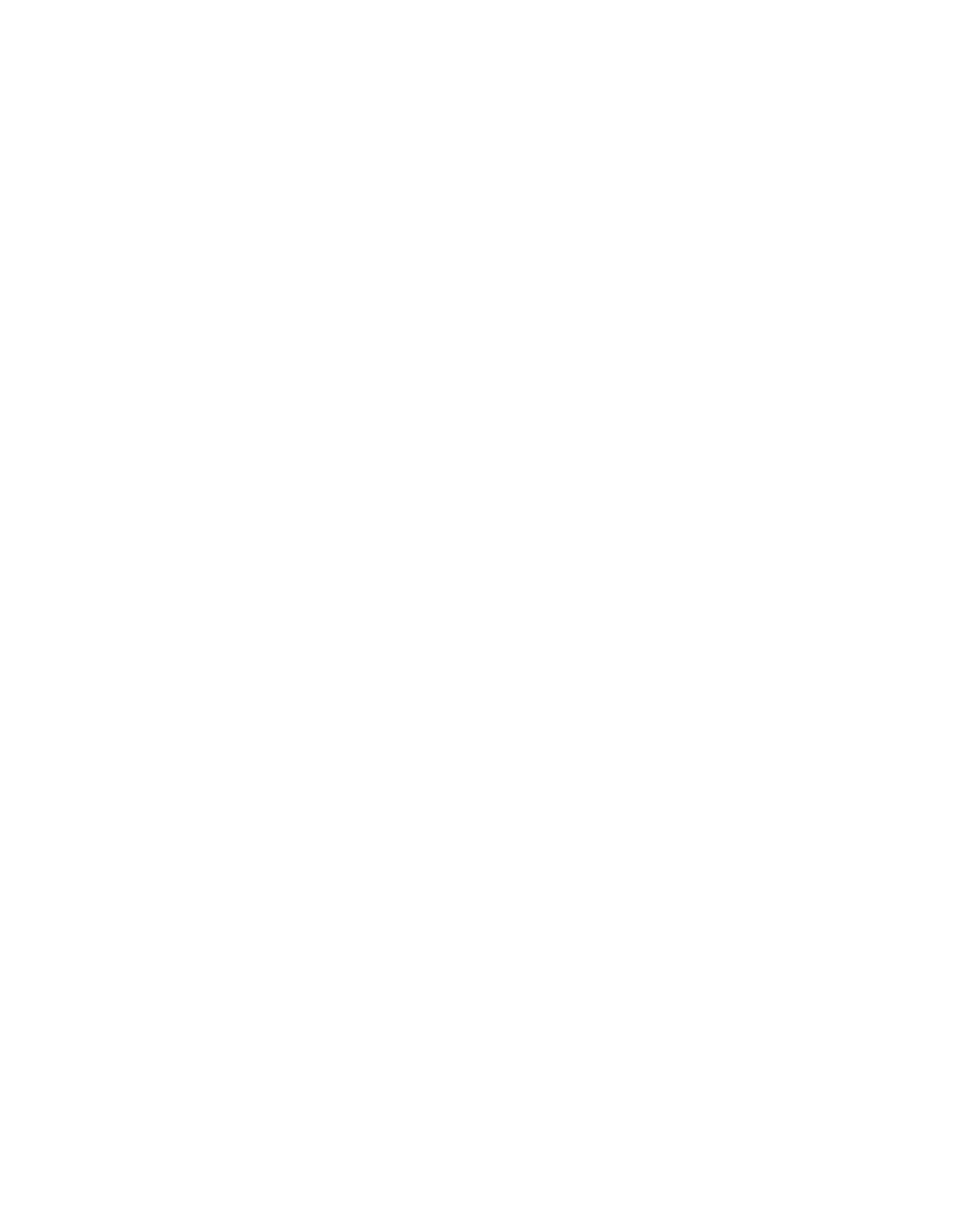# **7. Making Canadian Elections More Accessible**

The recommendations in this section would help ensure that more electors who want to vote can do so without encountering barriers. They include recommendations to make it easier for electors to return their special ballot on time; to accommodate days of religious and cultural significance for electors through a proposal for a new mechanism to do so; to consolidate improvements to voting services in long-term care institutions; and to make it easier for electors requiring assistance to vote at the polls to receive that assistance.

### **7.1. Reducing the Number of Late Special Ballots**

As a result of the COVID-19 pandemic, the 2021 general election saw a sharp increase in the use of special ballot voting services. Elections Canada expects this trend to continue. As reported in the Statutory Report for the 2021 general election, 90,274 special ballots were received after the relevant deadlines and had to be set aside.

| Data on Special Ballots Issued for the 2021 General Election as of March 1, 2022 |                       |                                                                    |                                                                      |                                           |                                                              |
|----------------------------------------------------------------------------------|-----------------------|--------------------------------------------------------------------|----------------------------------------------------------------------|-------------------------------------------|--------------------------------------------------------------|
| (With Comparative Values for the 2019 General Election)                          |                       |                                                                    |                                                                      |                                           |                                                              |
| Category of<br><b>Elector</b>                                                    | <b>Ballots Issued</b> | <b>Ballots</b><br><b>Returned on</b><br><b>Time and</b><br>Counted | <b>Ballots</b><br><b>Returned on</b><br><b>Time but Set</b><br>Aside | <b>Ballots</b><br><b>Returned</b><br>Late | <b>Ballots Not</b><br><b>Returned or</b><br><b>Cancelled</b> |
| Local                                                                            | 1,016,084             | 86.9%                                                              | 0.6%                                                                 | 6.1%                                      | 6.1%                                                         |
|                                                                                  | (401,092)             | $(99.0\%)$                                                         | (0%)                                                                 | (0%)                                      | $(1.0\%)$                                                    |
| National                                                                         | 203,446               | 78.0%                                                              | 0.4%                                                                 | 9.5%                                      | 13.5%                                                        |
|                                                                                  | (243,938)             | (93.8%)                                                            | (0.5%)                                                               | (1.6%)                                    | $(4.1\%)$                                                    |
| International                                                                    | 55,696                | 48.5%                                                              | 0.4%                                                                 | 21.0%                                     | 30.1%                                                        |
|                                                                                  | (55, 512)             | (61.5%)                                                            | $(0.2\%)$                                                            | (11.8%)                                   | (26.5%)                                                      |
| Total                                                                            | 1,275,226             | 83.8%                                                              | 0.6%                                                                 | 7.3%                                      | 8.4%                                                         |
|                                                                                  | (700,542)             | (94.2%)                                                            | $(0.2\%)$                                                            | (1.5%)                                    | $(4.1\%)$                                                    |

Recommendations in this section aim to make it easier for electors to return their ballot in time. While each individual recommendation would have a meaningful impact, it is the individual recommendations in combination that hold out the most promise for a lasting improvement.

#### **Fixed-Date Elections and Registration for Special Ballot Voting**

Electors who desire to vote by special ballot must make an application for registration for special ballot voting after the issue of writs but before 6:00 p.m. on the 6th day before polling day. One possible solution to ensure that special ballots are received by the prescribed timeline is to allow electors to make their application earlier in the process when possible. In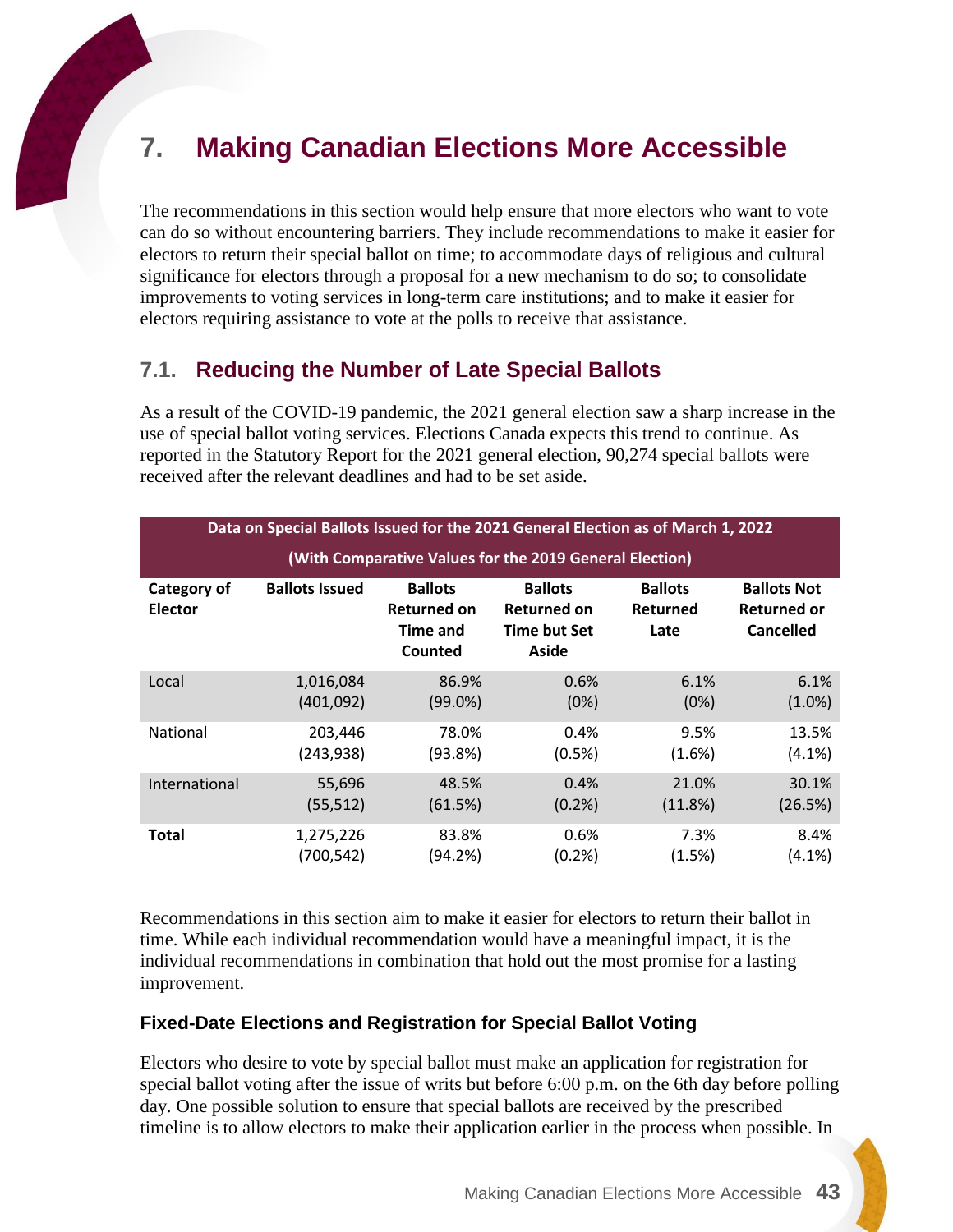the context of a fixed-date election, electors should be allowed to apply for registration and special ballot 45 days before polling day (or at the issue of the writs if the writ period is longer). Elections Canada would not be allowed to send voting kits until the writs are issued, but could do so immediately thereafter for electors who had already applied. This would ensure that voting kits can be issued earlier in the election and give electors more time to return them.

### **A Longer Election Period for a Non-Fixed Date Election**

The Act provides that polling day must take place no earlier than the 36th day and no later than the 50th day after the date the writ is issued. The Governor General, acting on the advice of the Prime Minister and Cabinet, sets both polling day and the duration of the election period. The 2021 general election was a non-fixed date election, with the shortest election period allowed under the Act.

Electors who wish to vote by special ballot must return their special ballot before the relevant deadlines (6:00 p.m. on polling day to the special voting rules administrator in the National Capital Region; or before the close of the polling stations on polling day to the office of the returning officer) or it will be set aside. A longer election period would allow more time for a special ballot kit to be delivered to an elector and then returned to Elections Canada. The benefits of additional time for the return of special ballots are especially relevant to remote communities where the delivery and return of special ballot voting kits is dependent on a weekly mail service—a missed flight due to bad weather or mechanical issues can make returning a special ballot on time very difficult. As such, guaranteeing a longer election period of 44 days for a non-fixed date election should contribute to reducing the number of late ballots.

A longer minimum election period would also benefit electors by responding to a significant change in the voting habits of Canadians, namely, an increasing use of advance poll voting opportunities. As indicated in the chart below, 34.3 percent of the votes were cast at advance polls during the 2021 general election. If the trend continues, returning officers will soon be preparing to serve almost half the electorate before polling day, whether at advance polls or through other special voting services.

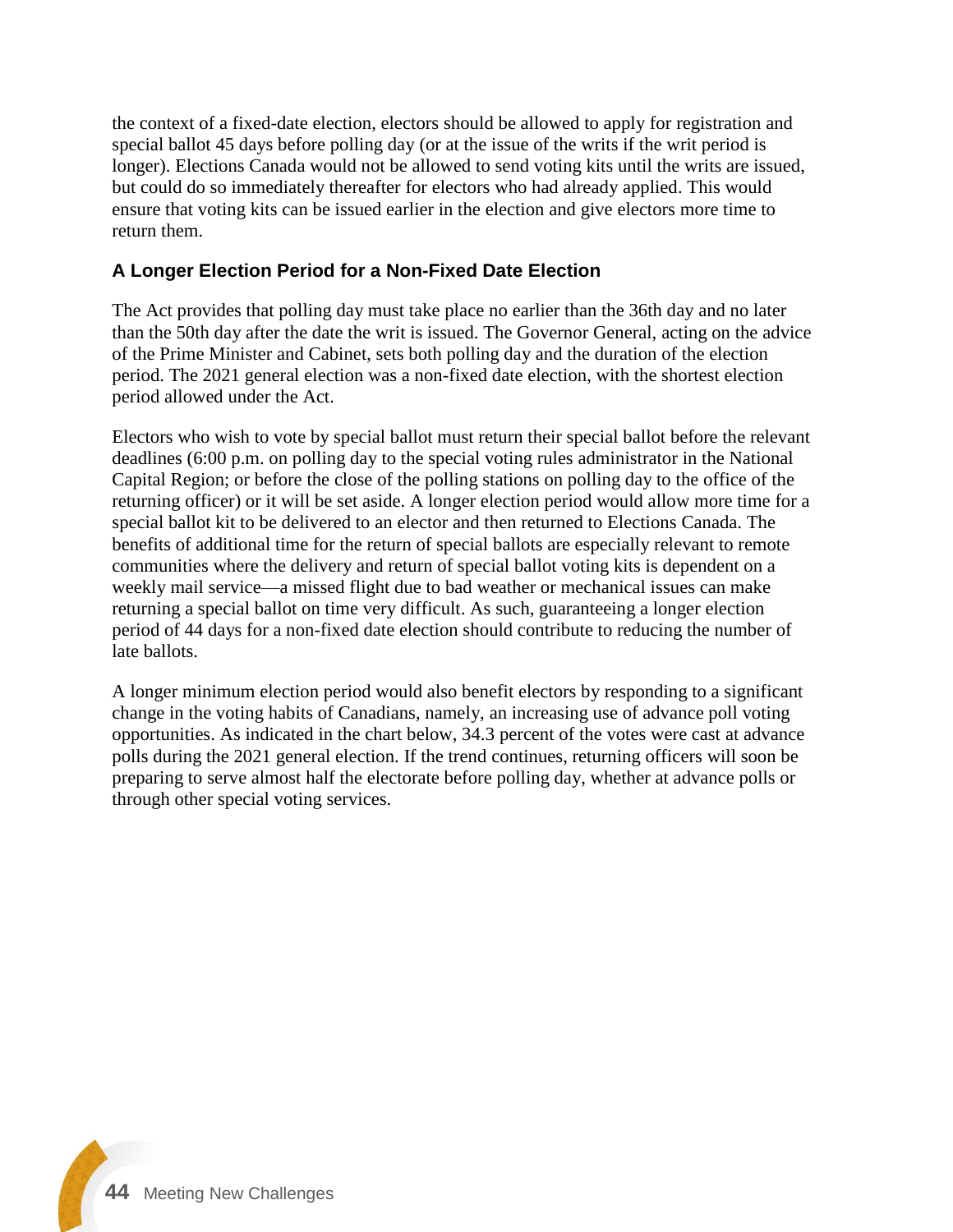

Despite the Act being amended a number of times to increase advance polling opportunities, the election calendar as a whole has never been adjusted to account for the increased volume of electors voting ahead of polling day. The administrative challenges at the beginning of an election period are significant: labour shortages, scarcity of vacant commercial space suitable for local Elections Canada offices and installation delays for the increasing amounts of technical equipment required for modern electoral administration. Many of these challenges flow from the basic fact that, until an election date is known, returning officers cannot secure an office to receive equipment and begin serving electors and candidates. Electors would be better served at advance polls if election administrators had more time to recruit, train workers and make preparations. It should be noted that Elections Canada partners—such as Canada Post and printers that print ballots across the country—would also benefit from a longer election period.

### **Voting Earlier in the Election Period**

The earlier electors cast their special ballot, the more likely it is that it will be received before the deadline. Under the Act, an application for registration for special ballot can be made immediately after the issue of the writs. However, the official list of candidates only becomes available 19 days before polling day. Currently, electors must write down the name of the candidate for whom they wish to vote on the ballot; if the candidate's nomination is rejected or the party endorses a different candidate, the elector's ballot would be rejected.

Where parties have not yet nominated candidates, or where electors cannot recall the name of the candidate of their choice, electors sometimes mark their ballot with the name of the party with whom the candidate is affiliated. Currently, in accordance with the Act, ballots marked only with the name of a political party rather than a candidate are rejected.

Allowing special ballots marked with a candidate's political affiliation (rather than their name) to be counted—as is the case in provincial elections in Saskatchewan and British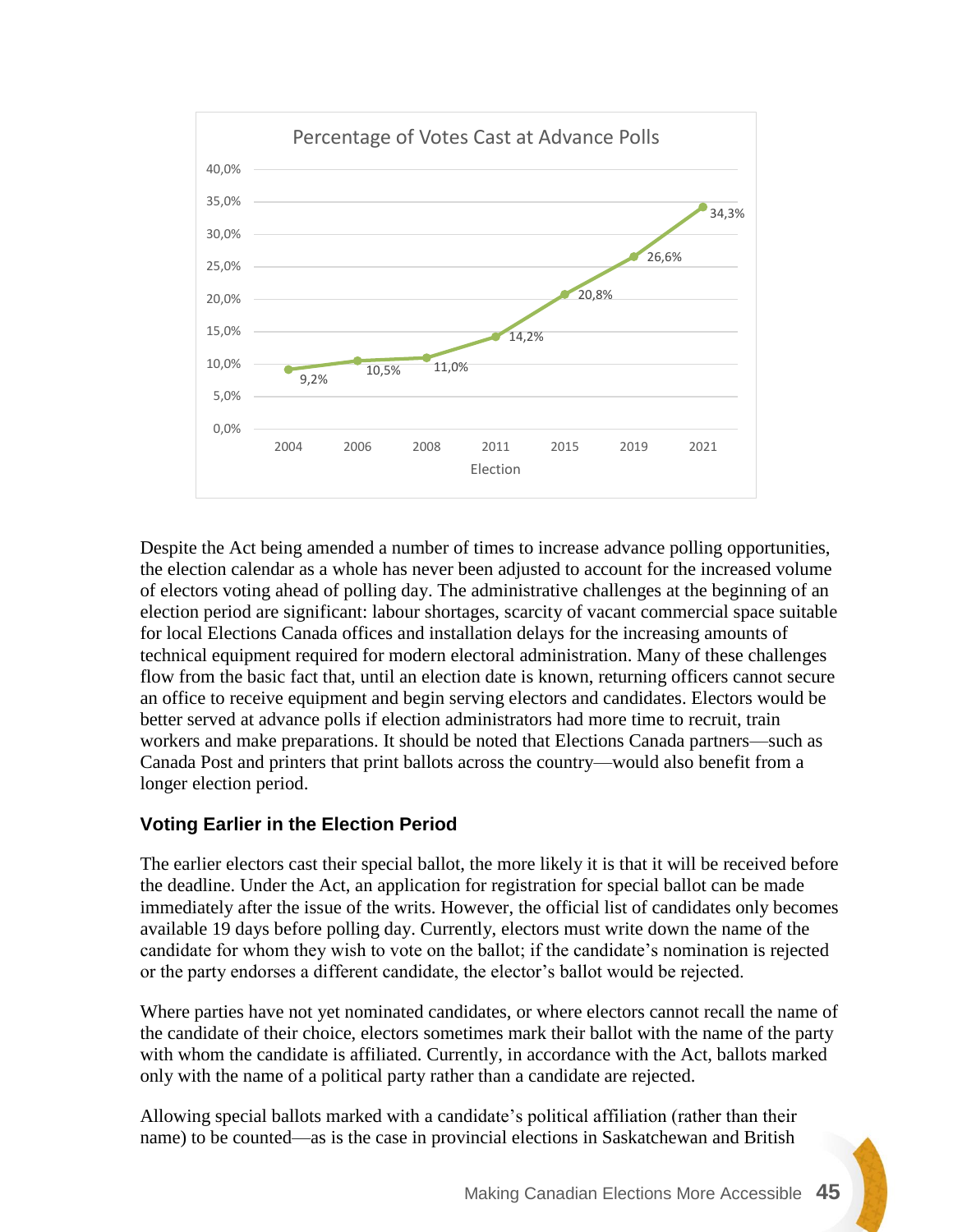Columbia—would enable electors to complete their special ballot earlier and increase their chance of having it delivered to Elections Canada before the relevant deadline.

### **Earlier Candidate Nomination Deadlines**

Currently, nomination applications must be received 21 days before polling day, and nominations must be confirmed by returning officers 19 days before polling day. Setting close of nominations at day 24 before polling day would ensure electors who wish to vote for a specific candidate have more time to complete and return a special ballot. While this shortens the period of time for candidates to complete their nomination papers, the preregistration recommendation made earlier in this report, if enacted, would ensure that candidates have sufficient time. While a three-day acceleration of the nomination process would seem to promise only a marginal improvement, it is precisely in the three days following polling day that the majority of late ballots are received.

As an additional benefit, moving the close of nominations from 21 days before polling day to 24 days before polling day would allow the printing of ordinary ballots to start earlier and help ensure they are delivered in time for advance polling in remote communities. This is especially relevant in light of the continued increase in electors choosing to vote at advance polls. Delivery of printed ballots in remote communities can be extremely challenging: during the last general election, the CEO adapted the Act to allow for the photocopying of ballots by the returning officer for use at advance polling stations in some remote communities in Nunavut.

### **Flexibility for Electors**

In some instances, electors apply for a special ballot but, for various reasons (e.g. ballot is lost or damaged), may be unable to use it. Allowing an elector who has applied for a special ballot to vote at ordinary polls is currently prohibited by the Act for integrity reasons. During the 2021 general election, the CEO adapted the relevant provisions to allow electors to cast an ordinary ballot in such circumstances, as long as a voting status certificate was completed, including a declaration that the elector has not previously voted. Integrity concerns were addressed through measures applied the day after the polls closed—including verifying polling place records to ensure that double-voting had not occurred. It would be advisable to legislate to make this temporary adaptation permanent.

### **Continuing the Return of Outer Envelopes to Polling Stations**

During the 2021 general election, the CEO adapted the Act to temporarily allow local electors (those voting by special ballot within their own electoral district) to return their outer envelope containing their ballot to any of the electoral district's polling places on polling day. The outer envelopes received at the polling places were then delivered in person by an election officer to the returning officer to undergo integrity checks (including ensuring that no elector voted more than once) and the verification process and, subsequently, to be counted. This option to return the special ballot to a polling place on polling day was modeled on measures proposed in Bill C-19, *An Act to amend the Canada Elections Act (COVID-19 response).*

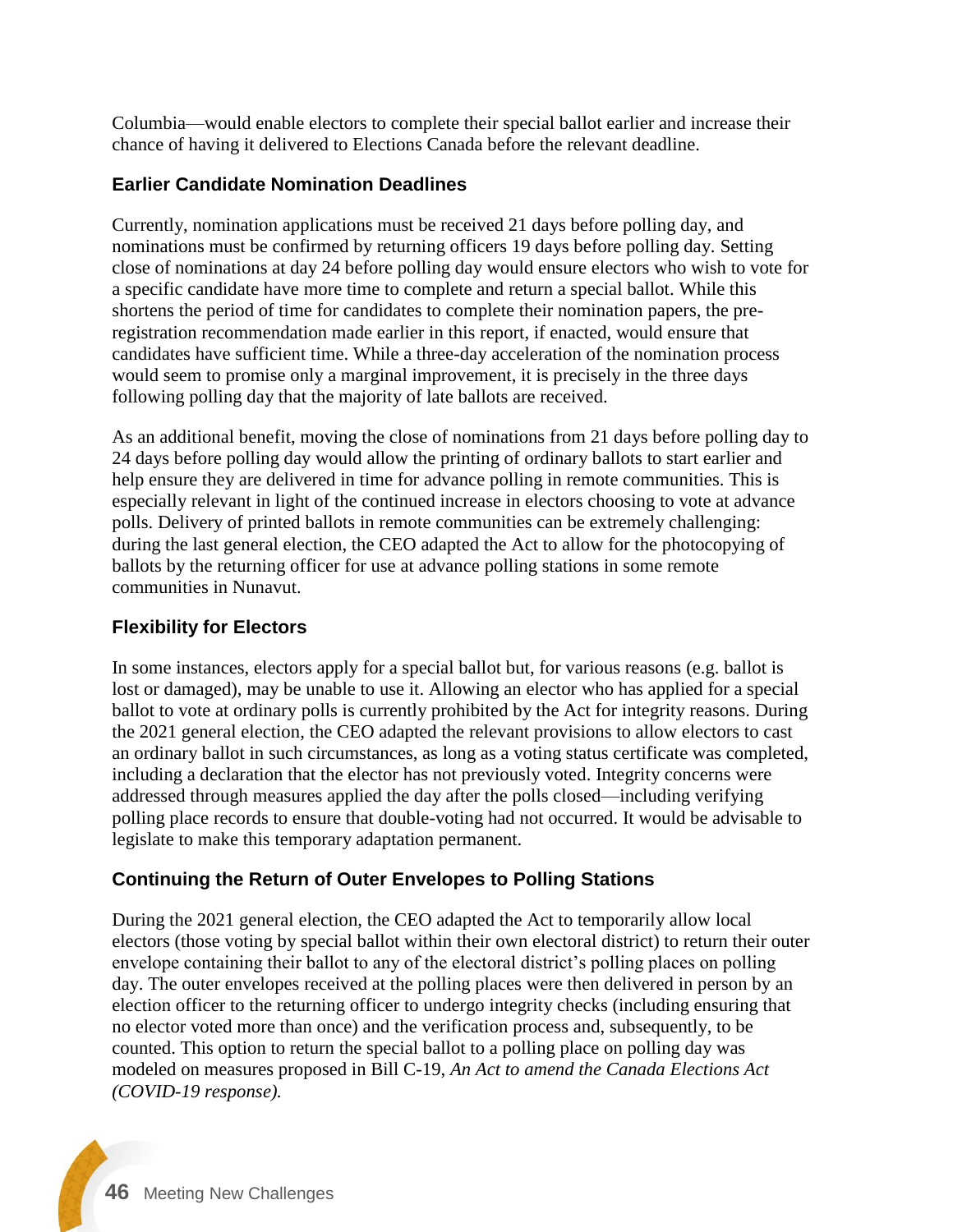In addition to the sheer volume of special ballots received during the 2021 general election, the option to return a special ballot to a polling place contributed to the delay in the final vote count in some electoral districts. This delay was well publicized by Elections Canada in advance and, in most electoral districts, preliminary results were such that the special ballot count did not affect the outcome of the vote in that electoral district. By September 23, three days after polling day, 291 electoral districts (86 percent) had completed their count of special ballots. By September 26, all electoral districts had finalized their counts.

Data for the 2021 general election shows that a significant number of electors used this new option to return their outer envelope to their returning officer. Nationwide, it is estimated that approximately 30,500 special ballots were returned to a polling place. That said, the number of ballots returned by polling place varied significantly, with many small polling places receiving none and larger ones receiving several. Geographic circumstances in very large electoral districts have also prevented this option from being available in some locations. This indicates a need for flexibility.

### **Prohibiting Interference with Ballots and Special Ballots**

The Act prohibits a person from altering, defacing or destroying a ballot but does not directly prohibit them from altering, defacing or destroying a special ballot. Also, while the Act prohibits interfering with an elector who is marking a ballot or special ballot, there is no prohibition to interfere with the mark made by an elector on a ballot or special ballot.

The Act also prohibits a person from destroying, taking, opening or otherwise interfering with a ballot box or book or packet of ballots or special ballots but does not prohibit interfering with the inner or outer envelope that appears to contain a ballot or special ballot marked by an elector.

The Act should be amended to correct these omissions and to increase confidence in electoral integrity.

#### **Recommendation 7.1.1**

➢ To reduce barriers to voting by special ballot, amend the Act as follows:

- o Allow electors to make their application for registration and special ballot 45 days before polling day (or at the issue of the writs if the election period is more than 45 days) in the context of a fixed date election.
- $\circ$  Amend the Act to set a minimum election period of 44 days for a non-fixed date election.
- o Authorize the counting of special ballots marked with a political party name rather than a candidate name.
- o Amend the Act to set the deadline for the close of candidate nominations on day 24 before polling day.
- o Authorize electors to cast a ballot at ordinary polls, with appropriate integrity measures in place, despite having previously applied to vote by special ballot.

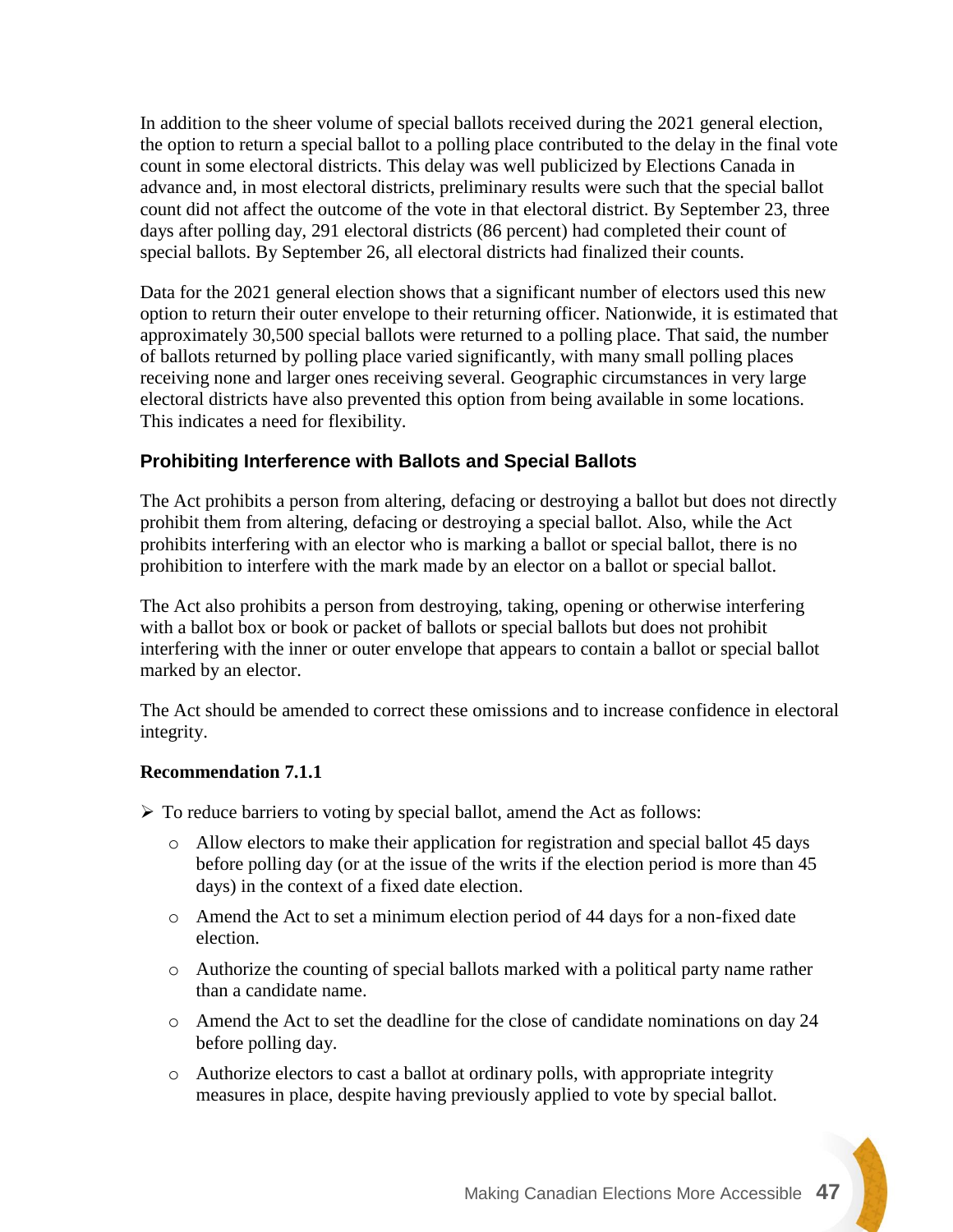- o Authorize local electors to return their ballots before the close of polls to any place in the electoral district that the CEO designates.
- $\triangleright$  To increase confidence in the integrity of the ballot and in the special ballot voting mechanism:
	- o Establish new offences prohibiting altering, defacing or destroying a special ballot, tampering with an elector's mark on a ballot or special ballot and prohibiting tampering with an inner or outer envelope that appears to contain a marked ballot or special ballot.

## **7.2. Days of Religious and Cultural Significance**

Some communities celebrate annual religious holidays or days of cultural significance on multiple consecutive days and these days can change from year to year. When the dates of such religious or cultural events coincide with those of ordinary and/or advance polls, some electors may not have the opportunity to vote. Significant barriers may also be experienced by religiously observant candidates.

Since 2007, the Act has provided for a general election to be held on a fixed date: the third Monday of October in the fourth calendar year following the previous general election. That said, the Act includes a mechanism for varying polling day in the context of a fixed-date general election where the CEO is of the opinion that the third Monday in October is "not suitable for that purpose" because of a conflict with a day of cultural or religious significance or a provincial or municipal election. When this is the case, the CEO may recommend to the Governor in Council that an alternate polling day be chosen: either the Tuesday immediately following the Monday or the Monday a week later.

The 2019 general election presented challenges with respect to both the fixed date and the mechanism for varying the fixed date. In 2019, and likely again in future years, both polling day and the advance polling period that occurs one week prior to polling day (and significant portions of the writ period) fell on days of religious significance to the observant Jewish community. Several months before the election, members of the community requested that the CEO recommend an alternate polling date.

While the Act provides for a mechanism for the CEO to vary a fixed date by making a recommendation to the Governor in Council, the timeframe provided by the Act for making this recommendation—up to August 1 in the year of the election—was and will remain problematic. Any change to the electoral calendar so close to polling day would have a significant impact on the availability of polling places and, by extension, on the accessibility of voting services for the population at large. It would also impact the ability of parties and candidates to plan and budget for the election.

During the 2019 general election, the CEO committed to a post-election review of the fixed election date concept and to consultations with communities. A critical finding of these consultations is that the fixed date as set out in the Act will continue to create a conflict with days of religious or cultural significance in years to come. For many Indigenous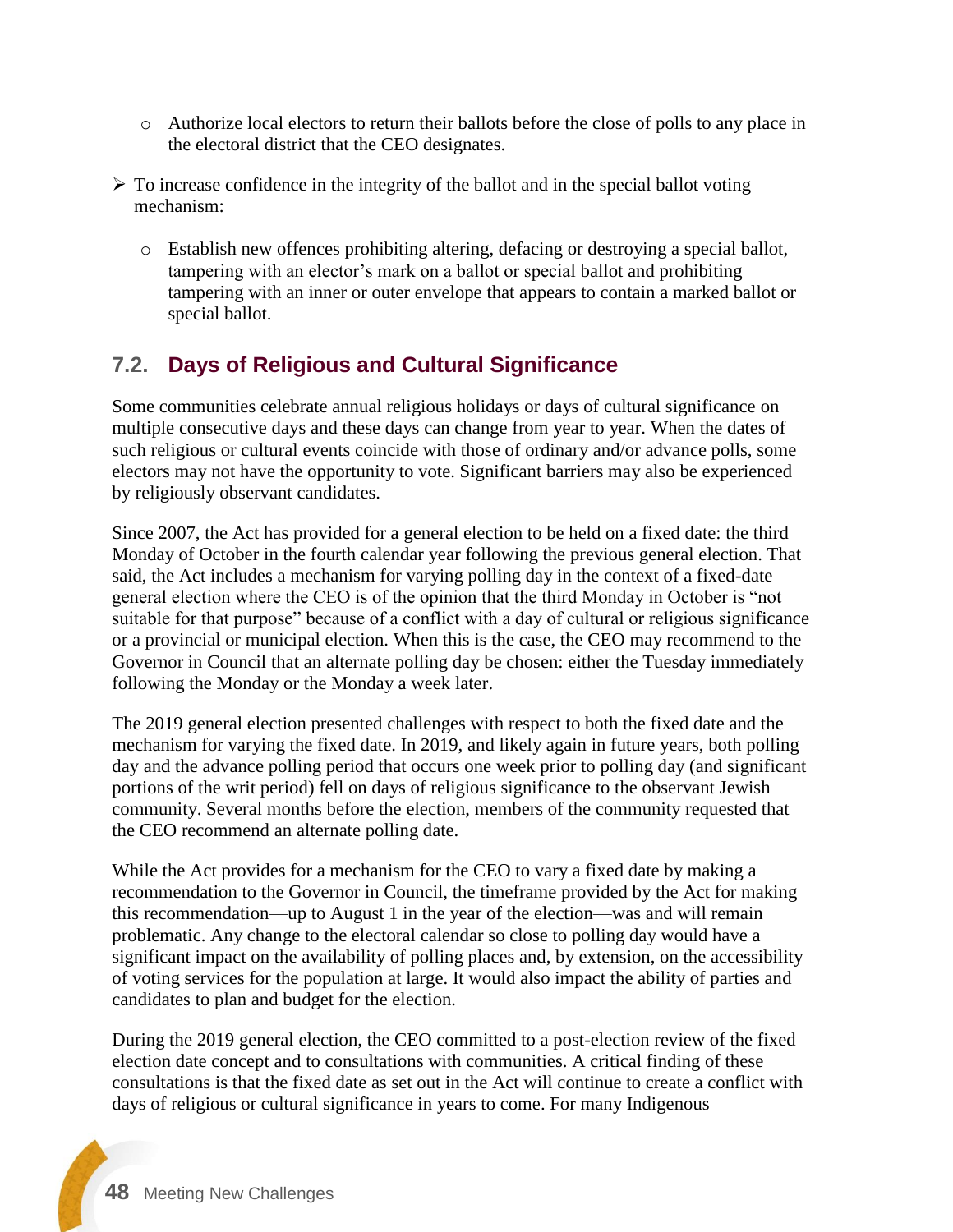communities, October coincides with traditional hunting and cultural activities. Other communities of interest may also be concerned about potential conflicts.

With that in mind, Elections Canada recommends amending the provisions in the Act to allow for polling day to occur during a set period (e.g. within the first four weeks beginning in October) in the fourth calendar year following the previous general election. In the third calendar year following the previous general election, the CEO should be required under the Act to hold consultations with religious and cultural communities and make a recommendation to the Governor in Council with respect to the date for polling day. The Governor in Council should then be required to set the date for the general election within a month of receiving the CEO's recommendation. While the Governor in Council would not be bound by the CEO's recommendation, the date set would still have to be within the statutory window. This process would retain significant predictability while providing sufficient flexibility to ensure an inclusive electoral process for all religious and cultural communities.

This new process would not affect the powers of the Governor General, including the power to dissolve Parliament at the Governor General's discretion.

### **Recommendation 7.2.1**

- $\triangleright$  To improve the accessibility of the election by setting an inclusive election date, amend the Act as follows:
	- o Provide for a designated period in the fourth year following the previous general election (e.g. within the first four weeks beginning in October) within which polling day must occur.
	- o Require Elections Canada to consult with religious and cultural communities regarding an appropriate date for polling day one year before the designated election period.
	- o Require the CEO to make a public recommendation to the Governor in Council regarding polling day, based on their consultations. The CEO's recommendation should be made no later than 12 months prior to the beginning of the designated period.
	- o Require the Governor in Council, within one month of receiving the recommendation, to either adopt the date recommended by the CEO or to choose another date within the designated period and issue an Order in Council to that effect.

## **7.3. Improving Service to Long-Term Care Facilities**

### **Flexible Voting Services**

The tragic impact of the pandemic on vulnerable residents of long-term care facilities, (defined in the Act as institutions where seniors or people with disabilities reside) meant that it was simply not feasible to deliver voting services as usual to these electors. Electors resident in long-term care facilities are typically served by "mobile polls": a team of election officers serving multiple facilities in sequence throughout the electoral district. Given the risk of contagion, having election officers visit facilities in sequence was not an available option.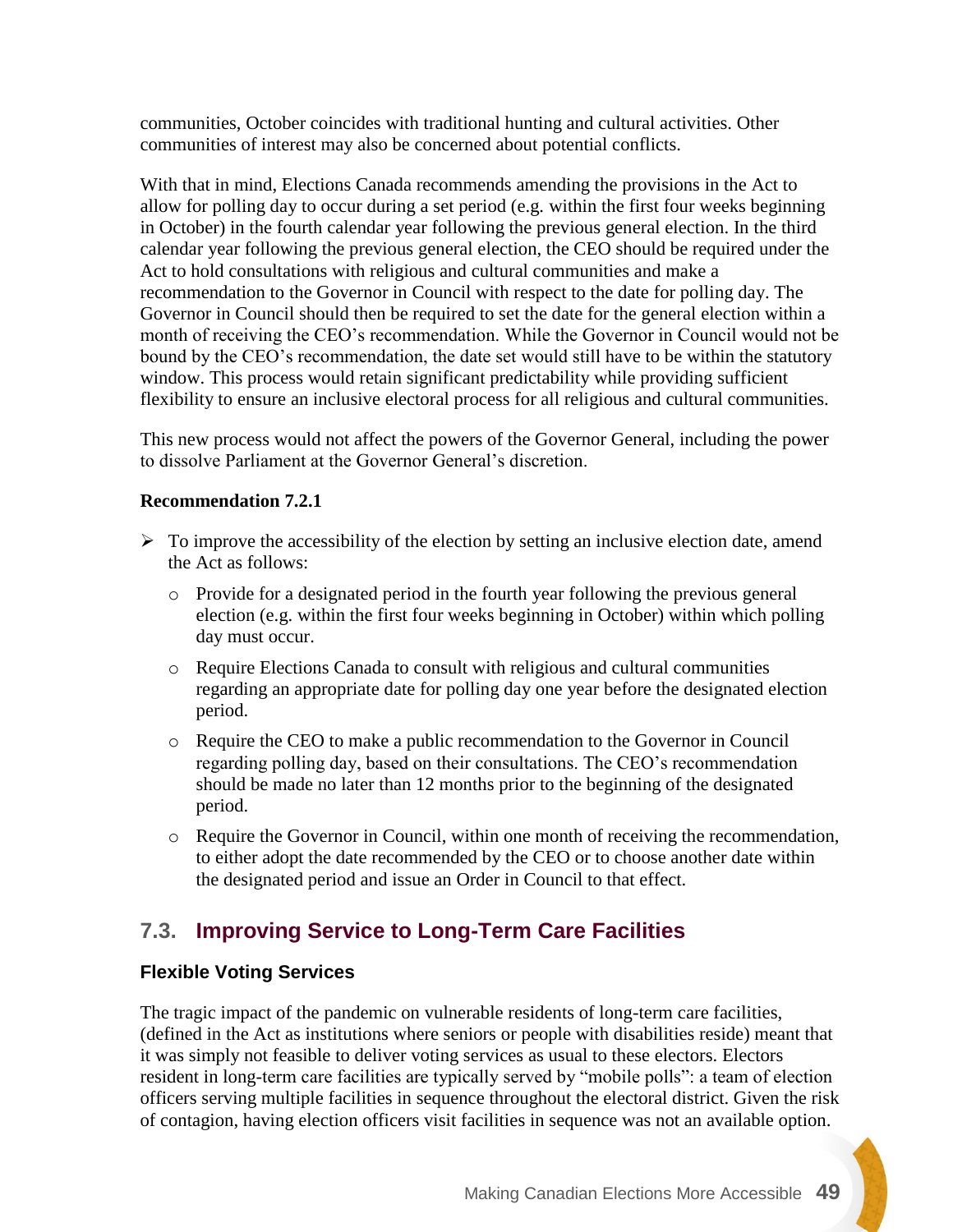As a result, the CEO adapted relevant provisions of the Act to provide additional flexibility for voting at long-term care residences. Specifically, the CEO authorized the creation of smaller polling divisions consisting of one institution or part of an institution. This allowed single polls to be established in some facilities. In addition, the CEO extended over several days the period when voting could occur in residences and allowed flexible voting hours.

These adaptations, consistent with what was proposed in Bill C-19 and the CEO's earlier recommendations, provided ways to deliver voting services that were tailored to the needs of each facility, its clientele and applicable provincial public health requirements. While the pandemic environment led to these adaptations, flexibility as to the day and time when voting can occur in residences would continue to be useful in a non-pandemic environment, as facilities have varying populations and needs. The option to group institutions to create a polling division served by a mobile poll should be maintained.

### **Facilitating Proof of Residence**

Many residents of long-term care facilities experience difficulty proving their residence as required by the Act. Beyond the basic fact that there are few government-issued documents that state an elector's address, the difficulty is often exacerbated in long-term care facilities because identity documents are held off-site by family members; or, in the case of drivers' licences (the most commonly used proof of residence), are simply not available due to the physical or mental condition of the resident. While these electors may legally rely on a letter of attestation from their facility administrator, providing such letters to electors is an additional burden on these institutions.

To address this barrier, the Act should be amended to exempt residents of long-term care facilities from the requirement to provide proof of residence when voting in the facility. In many cases electors in long-term care facilities are served at their bedside or in their rooms and, more generally, given the circumstances of residents, there is minimal risk that they will be resident elsewhere and vote in the wrong electoral district. Such residents should only be required to provide proof of identity when voting in the facility.

### **Recommendation 7.3.1**

- $\triangleright$  To reduce barriers to voting for residents of long-term care facilities, amend the Act as follows:
	- o Authorize additional flexibility for voting days and times in such facilities.
	- o Allow electors residing in long-term care facilities to vote with proof of identity only when voting in the facility.

## **7.4. Electors Requiring Assistance to Vote**

The Act authorizes electors to request and receive assistance at the polls, including to mark their ballot. Individuals who provide assistance must make a declaration that they will preserve the secrecy of the vote. They are subject to penalties if they fail to do so.

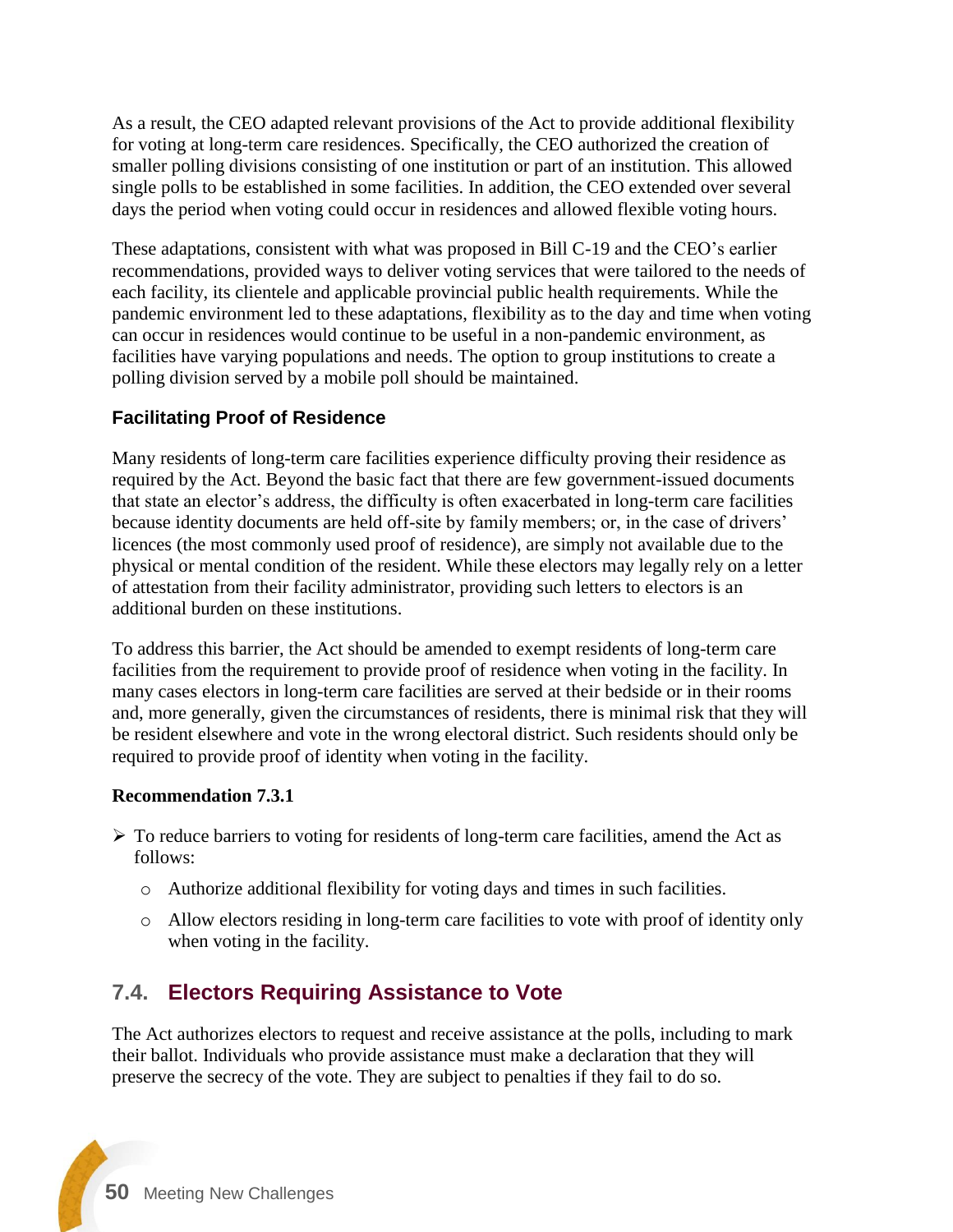The Act allows such assistance to be provided by either an election officer, a friend, the elector's spouse or common-law partner, or a relative. This list is very specific and does not appear to contemplate that electors with disabilities are often assisted at the polls by caregivers or personal support workers. These trusted assistants are neither family nor friends, and the strict definition of the Act does not reflect the professional nature of the relationship.

Despite this, caregivers often assist electors at the polls as "friends," as there is no requirement to prove the individual's status as a friend or relative. This is not a sustainable option, however. Treating a professional relationship as a "friendship" may be demeaning for both the elector and the caregiver. To many, it may appear that a government entity is denying the reality of their situation.

Furthermore, since election workers have no means of verifying that an individual is in fact a "friend" or a "relative", these distinctions are not meaningfully enforced. The regime can be confusing and stressful for vulnerable electors, and it is not clear that the provisions as drafted strike an appropriate balance between integrity and accessibility.

In light of these issues, the Act should be amended to allow an elector to request assistance to mark their ballot from any individual of the elector's choosing, provided the individual makes the required solemn declaration as family members do now. This simple rule would be better understood and would allow electors requiring assistance to obtain it from an individual they know and trust at this important step in the voting process.

#### **Recommendation 7.4.1**

 $\triangleright$  To remove barriers, amend the Act to allow an elector to request assistance to mark their ballot from any individual of the elector's choosing, providing the individual makes the solemn declaration required.

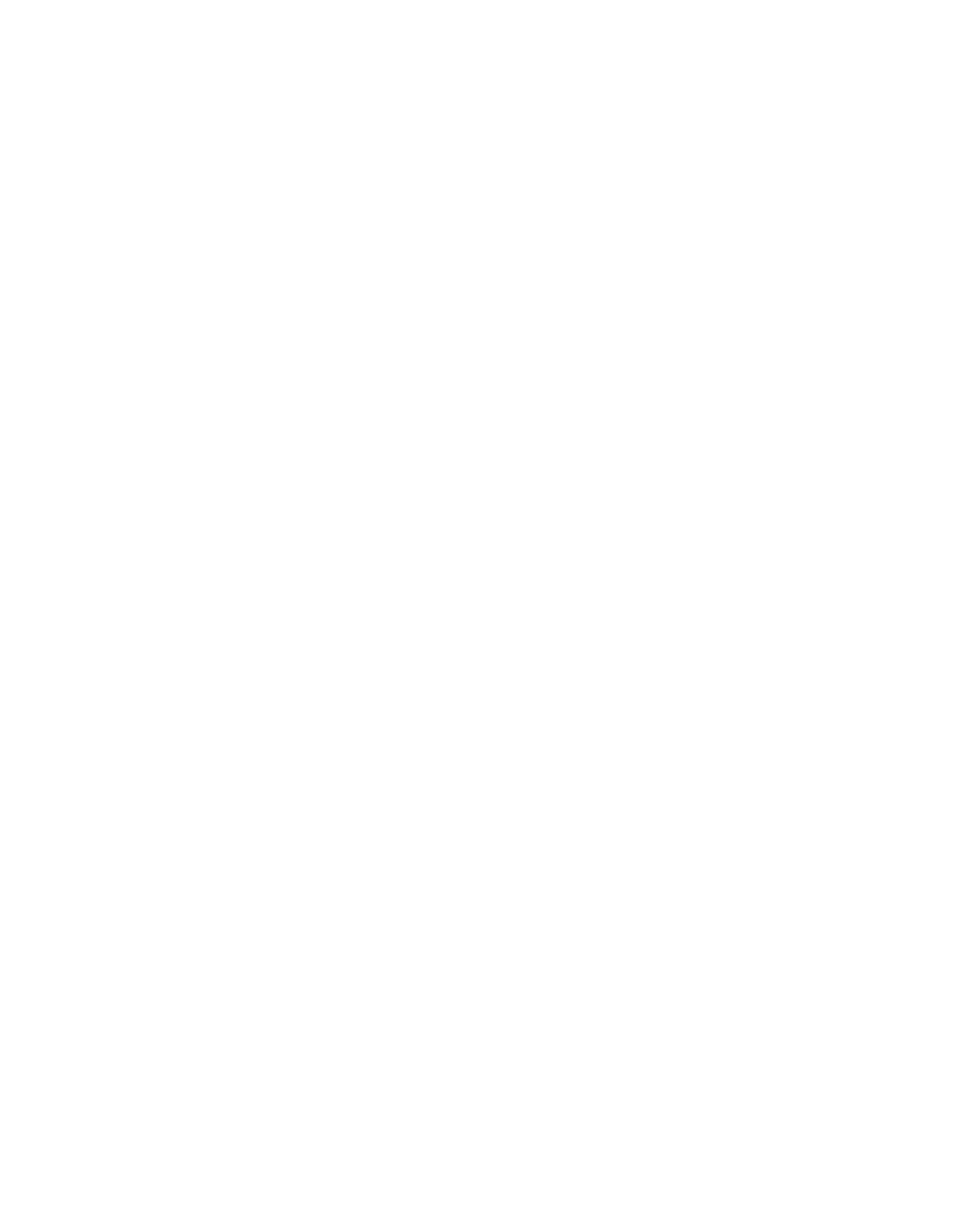# **8. Serving Political Entities**

While the most visible element of Elections Canada's mandate is to administer electoral events and serve electors, a less visible but nonetheless critical element of the mandate is to serve political entities. That service takes different forms. Elections Canada regulates political entities for compliance with the regime (through auditing financial returns, for example) but also acts as a facilitator, providing training to political entities and processing candidate nomination applications, among other services. A key aspect of the service to political participants is enhancing communication and building trust between political participants and electors.

## **8.1. Simplifying the Candidate Nomination Process**

Many requirements of the candidate nomination process are undoubtedly complex and sometimes challenging to meet. The recommendations proposed below are designed to simplify the process for prospective candidates while maintaining the integrity of the nomination process.

### **Requirement for a Signed Copy of a Piece of Identification**

The Act requires a prospective candidate who files their nomination paper in person to provide accepted proof of identity. Where someone other than the candidate submits the nomination paper on the candidate's behalf, they must submit a copy of the prospective candidate's proof of identity, and this copy must be signed by the candidate.

However, there is widespread misunderstanding about this requirement: Instead of submitting a copy of an accepted proof of identity where the copy is signed by the candidate, individuals often instead submit a copy of an identification document bearing the candidate's signature*,* e.g. the candidate's driver's licence; as such, the copy itself is not signed by the candidate. These errors create delays in the nomination process.

The purpose of the requirement is presumably to ensure that the photocopy is an accurate copy of the piece of identification. While this requirement marginally enhances the integrity of the nomination process, it can also result in the rejection of an application and, moreover, impair the efficiency of the nomination verification process. The requirement for an additional signature should be removed.

### **Witness Requirement When Signatures Are Collected**

 $\overline{a}$ 

The Act requires that prospective candidates gather the signatures of  $100$  electors<sup>12</sup> who are eligible to vote in the electoral district in which the candidate intends to seek election. Each signature must be made in the presence of a witness, and it is the responsibility of the witness to use due diligence to ensure that the signatures made in their presence are all made by

<sup>&</sup>lt;sup>12</sup> Only 50 signatures are required in specific remote and rural electoral districts, which are listed at Schedule 3 to the Act.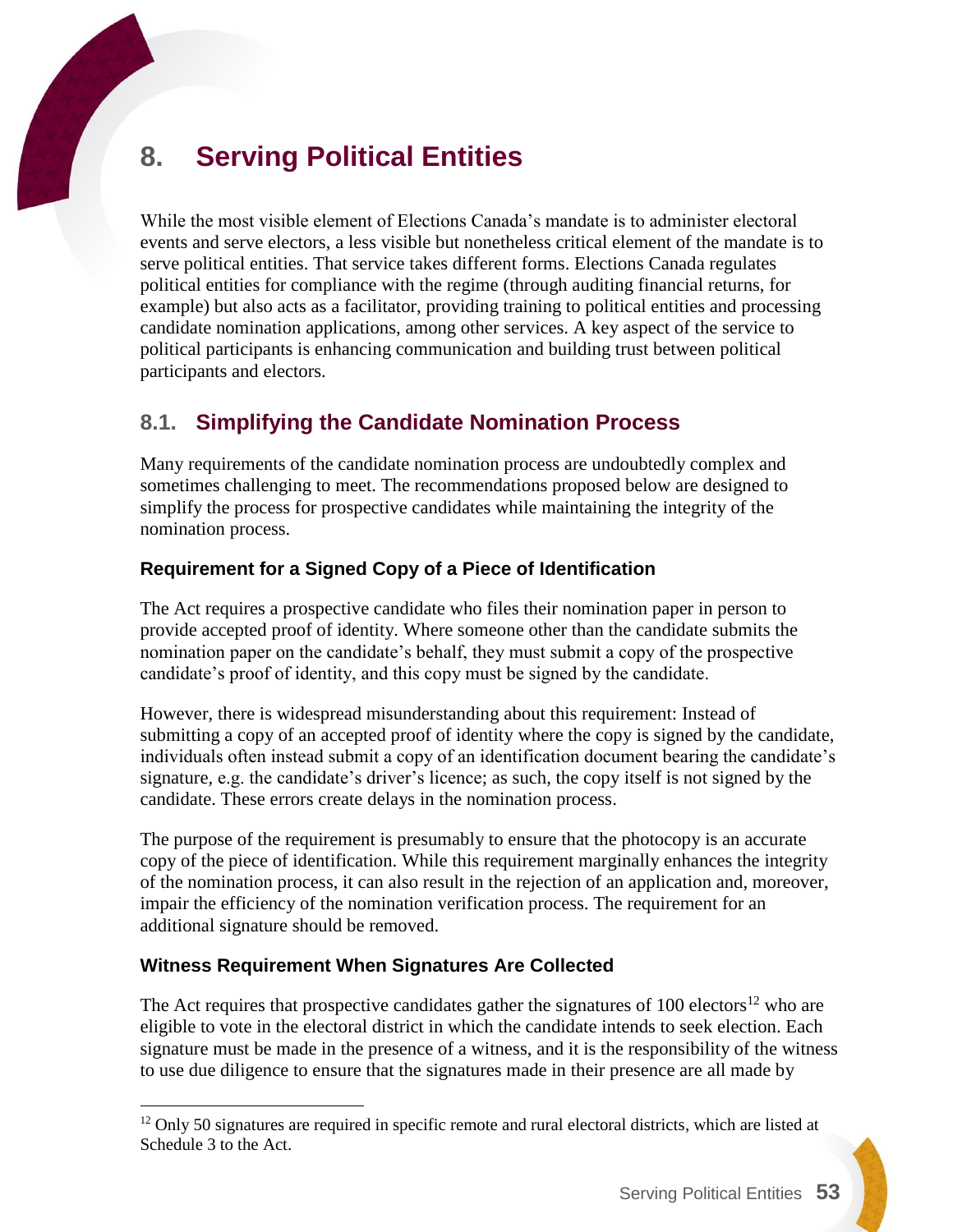electors resident in the electoral district. There is no definition of "due diligence" in the Act and no means available to Elections Canada to make sure that the witness has indeed applied this principle.

Because the returning officer verifies the residence of electors who sign the nomination papers, it is unclear if the witness requirement adds great value. The witness requirement also impedes the development of digital or online mechanisms for collecting signatures. During the 2021 general election, the pandemic context highlighted the desirability of the remote collection of signatures. The demand will likely continue as Canadians become increasingly accustomed to digital transactions. The witness requirement is thus outdated and should be removed.

### **Correcting an Inconsistency**

In 2018, the *Elections Modernization Act* amended the Act to remove the requirement to submit original paper documents following the electronic filing of an application for nomination. However, necessary correlative amendments were not made in the Act. The subsection currently indicates that, if original documents are not received on time, the returning officer shall cancel the nomination. This is an obvious inconsistency that if applied would undermine the efficacy of the electronic filing system.

### **Recommendation 8.1.1**

- $\triangleright$  To facilitate the candidate nomination process, amend the Act as follows:
	- o Remove the signature requirement on the copy of a prospective candidates' proof of identity when the prospective candidate's application is filed on their behalf by another person.
	- o Remove the requirement for a witness to signatures collected as part of the nomination process.
	- o Repeal the provision that requires original documents to be submitted before an electronic application is accepted.

## **8.2. Adjusting the Regulated Fundraising Events Regime**

The regulated fundraising event (RFE) regime came into effect in December 2018. It requires parties represented in the House of Commons to post online the date and location of regulated fundraising events—featuring a party leader, leadership contestant or cabinet minister—five days prior to the event. It also requires parties to comply with post-event reporting requirements by listing attendees at the regulated fundraising event. This regime is designed to provide transparency and prevent undue influence with respect to access to influential individuals such as cabinet ministers.

Two significant issues have emerged that should be addressed through amendments to the regime.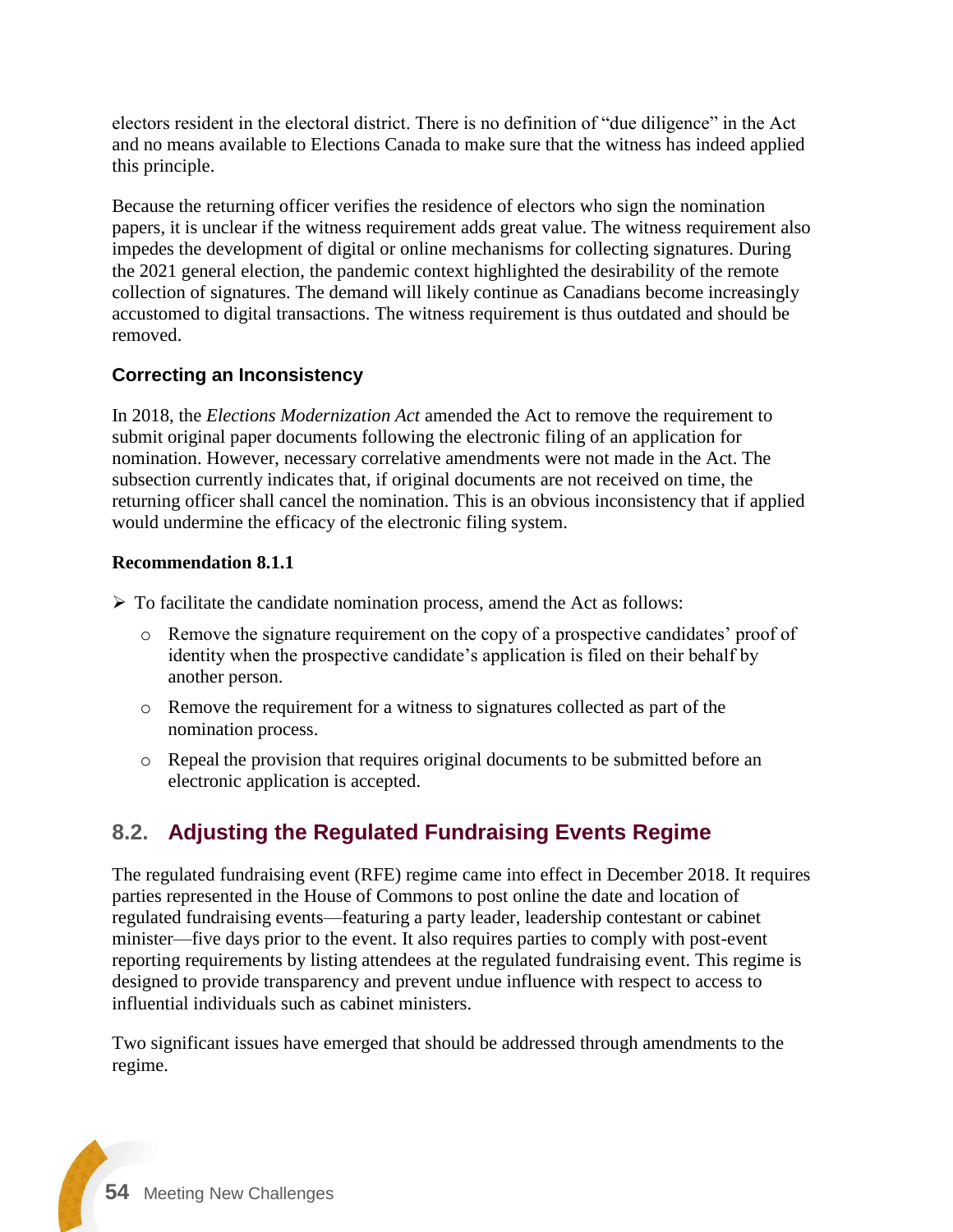### **Proportionate Consequences for Non-Compliance**

The Act requires that where a notice or report for an RFE is not published or filed correctly and on time, all contributions received in relation to the event must be returned. This requirement is in addition to any other compliance or enforcement measure that may apply to non-compliance with a statutory requirement. Currently, the maximum fine for strict liability offences in relation to an RFE is \$1,000. Non-compliance with the RFE regime may also result in the application of an administrative monetary penalty (AMP).

Prior to the enactment of the RFE regime, the Act restricted the return of contributions to substantive breaches of the Act such as over-contributions or contributions made by ineligible contributors. In contrast, the RFE regime imposes the return of contributions for minor administrative non-compliance such as for a short delay in publishing the required notice of the event. This consequence for administrative non-compliance under the RFE regime appears disproportionate in relation to the rest of the political financing regime.

Administrative non-compliance with the RFE regime can be addressed most appropriately through the AMP regime. The regime is a flexible mechanism allowing monetary penalties to be appropriately calibrated to the nature and circumstances of an administrative violation.

### **Excluding Leadership Contestants from the Regulated Fundraising Event Regime Following the Leadership Contest**

Second, the regime requirements appear to be extreme in that the presence of a leadership contestant at a fundraising event may trigger compliance obligations—even after the leadership contest is over. This is the case because, under the Act, an individual continues to be a leadership contestant until all financial and reporting obligations flowing from their leadership campaign have been met. In some cases, individuals remain leadership contestants under the Act for several months or years after the end of the leadership contest.

While a leadership contestant may have significant influence before the resolution of a leadership contest, an unsuccessful contestant has significantly less influence, even though they remain leadership contestants for the purposes of the Act. Some unsuccessful contestants even disaffiliate themselves from their party. The result is that, in such cases, the RFE regime imposes a significant regulatory burden that may impede fundraising efforts, but without significantly enhancing Canadians' trust in their democratic institutions and elected representatives.

#### **Recommendation 8.2.1**

- $\triangleright$  To improve the Regulated Fundraising Events regime, amend the Act as follows:
	- o Repeal the requirement for the return of contributions in cases of non-compliance with the regime, leaving violations to be dealt with through the AMP regime.
	- o Exclude events attended by leadership contestants outside a leadership contest period.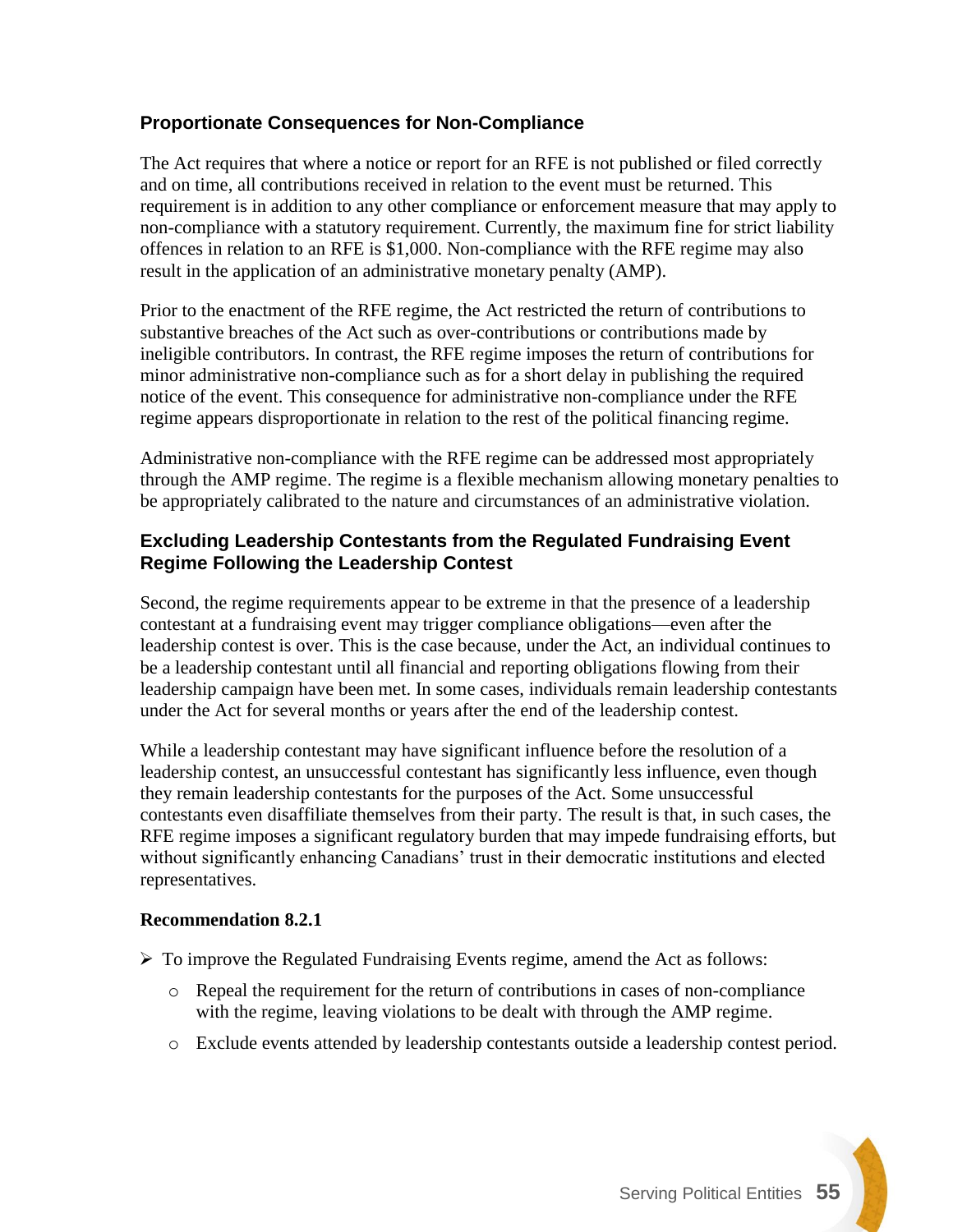## **8.3. Clarifying Candidate Contribution Rules**

The Act authorizes candidates (and nomination and leadership contestants) to make contributions "out of their own funds" to their campaigns. The reference to "funds" in the relevant provision suggests that only monetary contributions are included.

However, "contribution" is defined under the Act, and it may be either monetary or nonmonetary in nature. Consequently, there is ambiguity as to whether non-monetary contributions are included in the "own funds" contributions of candidates to their own campaigns; this ambiguity can create confusion for candidates and lead to errors. The ambiguity in the wording of the provision also creates difficulties with respect to enforcement.

Since there is no obvious benefit in terms of transparency or integrity to treating monetary and non-monetary contributions differently in these circumstances, the Act should be amended to clarify that both monetary and non-monetary contributions by candidates (and nomination and leadership contestants) to their own campaigns are included in the limit provided under the Act. This would also eliminate the risk of an uneven playing field.

Removing or clarifying the phrase "out of their own funds" would not allow contributions to be made from funds or goods of others through the candidate to the candidate's campaign, as such contributions are prohibited elsewhere under the Act.

### **Recommendation 8.3.1**

 $\triangleright$  To clarify the candidate contribution regime, amend the Act to remove from the relevant provisions the words "out of their own funds" and "money," as applicable. This will clarify that all contributions, both monetary and non-monetary, are included in the limit of what a candidate or contestant can contribute to their own campaign.

## **8.4. Cryptocurrency and Other Means of Contribution**

In the past, federal political entities have expressed an interest in how cryptocurrencies can be used in the federal political financing system. In 2019, in response to such queries, Elections Canada published an [interpretation note](https://www.elections.ca/content.aspx?section=res&dir=gui/app/2019-12&document=index&lang=e) on this subject. This note concluded that a contribution of cryptocurrency is a non-monetary contribution for the purposes of the Act, largely because cryptocurrency may not be put directly into a political entity's bank account. Such an approach was noted to be in line with the approach of other federal agencies.

The note also included best practices respecting the use of cryptocurrencies by political entities. This was necessary because, although cryptocurrencies may be used to purchase some goods and services, they cannot be used in a way that allows the various reporting obligations of the Act to easily be met.

Although contributions of cryptocurrencies are "non-monetary" contributions under the Act, the reality of cryptocurrency is that it functions increasingly like money. In some ways, a contribution of cryptocurrency is more like a monetary contribution and, in others, it is more like a non-monetary contribution. For example, unlike money, cryptocurrencies cannot be put directly into bank accounts. However, unlike contributions of goods or services,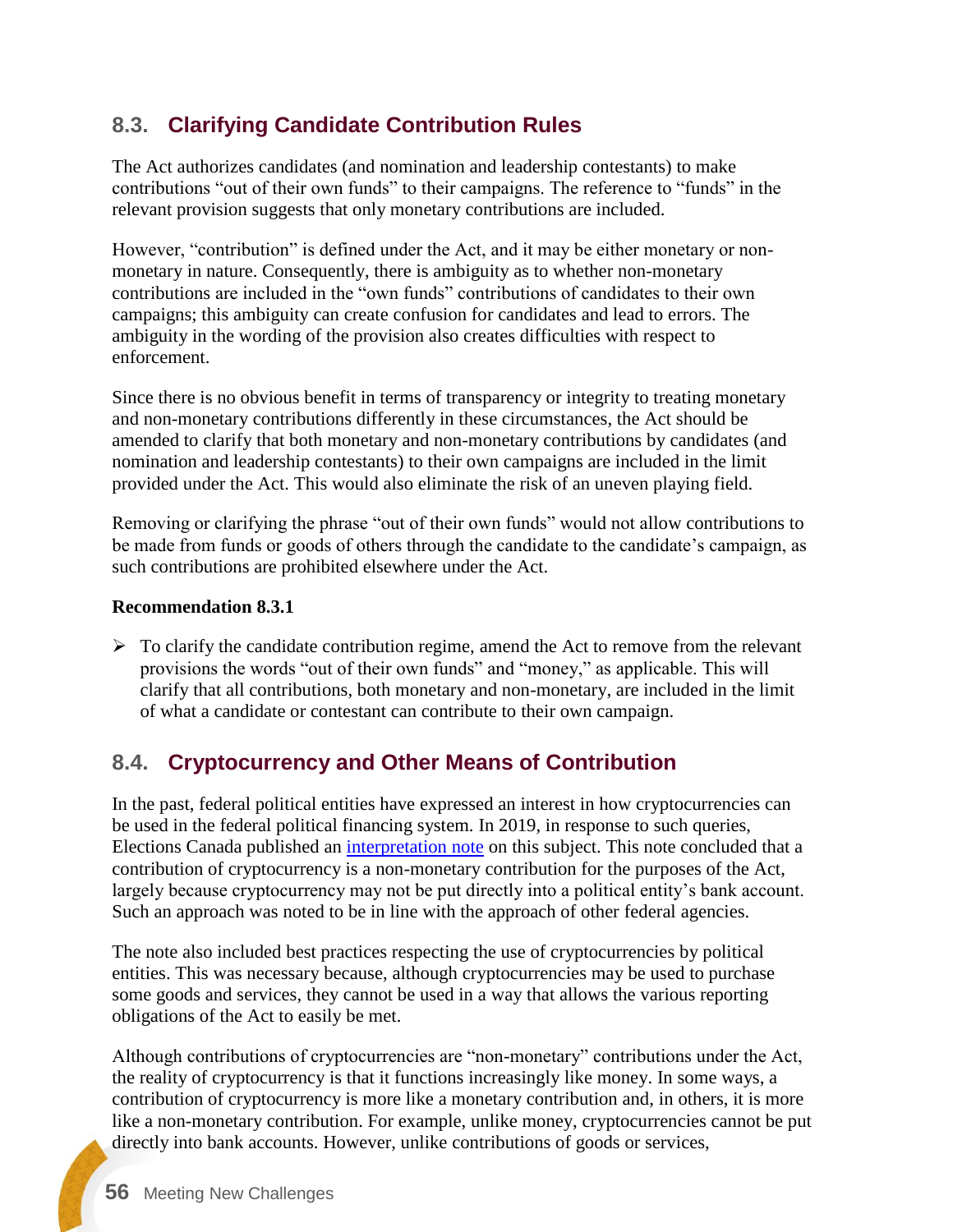cryptocurrencies are not inherently useful. They are valuable as an investment or means of exchange. The nature of cryptocurrencies will continue to evolve, perhaps quite rapidly, in coming years.

A consequence of the determination that a contribution of cryptocurrency is non-monetary is that contributions of up to \$200 of cryptocurrencies made to a federal political entity are deemed "nil" for the purposes of the law. This is because the Act has a provision to allow small value gifts of goods and services—those valued under \$200 and made by a person not in the business of providing such a good or service—without requiring the reporting and other provisions of the Act to apply. This exceptional provision is intended to allow individuals to donate items such as food for campaign workers, or the use of their personal vehicle without the relevant contribution and expense being regulated. However, in the case of cryptocurrencies, it could be seen as a means by which unregulated resources could enter the federal political financing regime.

The above is especially concerning with respect to cryptocurrencies given that they present challenges in terms of being traceable. This is contrary to the goal of transparency in political financing matters. Notably, it raises the prospect of such contributions being a way for foreign funds to enter the Canadian political system.

To deal with a similar problem of untraceable contributions, Parliament has long limited the amount of cash contributions that may be made to federally regulated political entities. The Act currently prohibits cash contributions of more than \$20 and has specific reporting obligations for small cash contributions.

One option to deal with contributions such as those made by cash, pre-paid credit cards and cryptocurrencies would be to prohibit them on the basis that they have the potential to undermine the political financing system. However, Elections Canada has noted that many political entities still use small cash donations as an important means of raising funds. In the circumstances, it is more appropriate to maintain the use of small value cash donations.

The same rationale, however, cannot be applied to near-cash, anonymous means of contribution such as pre-paid credit cards, money orders or gift cards. Such means of passing money to political entities raise transparency difficulties without any particular reason justifying their use. Accordingly, they should be banned.

In the case of cryptocurrencies, it would be premature to ban them altogether as they could be legitimate means of raising funds, provided that such fundraising is done in a transparent manner. To address the unique nature of cryptocurrencies and the transparency challenges that they present, it is recommended that the Act be amended to specifically provide for their receipt and reporting as a category separate from "monetary" and "non-monetary" contributions. Unlike monetary contributions, for which only the names of contributors who gave \$200 or more are reported, all contributions made by way of cryptocurrencies should be reported. Furthermore, a receipt should be issued for all such contributions, irrespective of the amount.

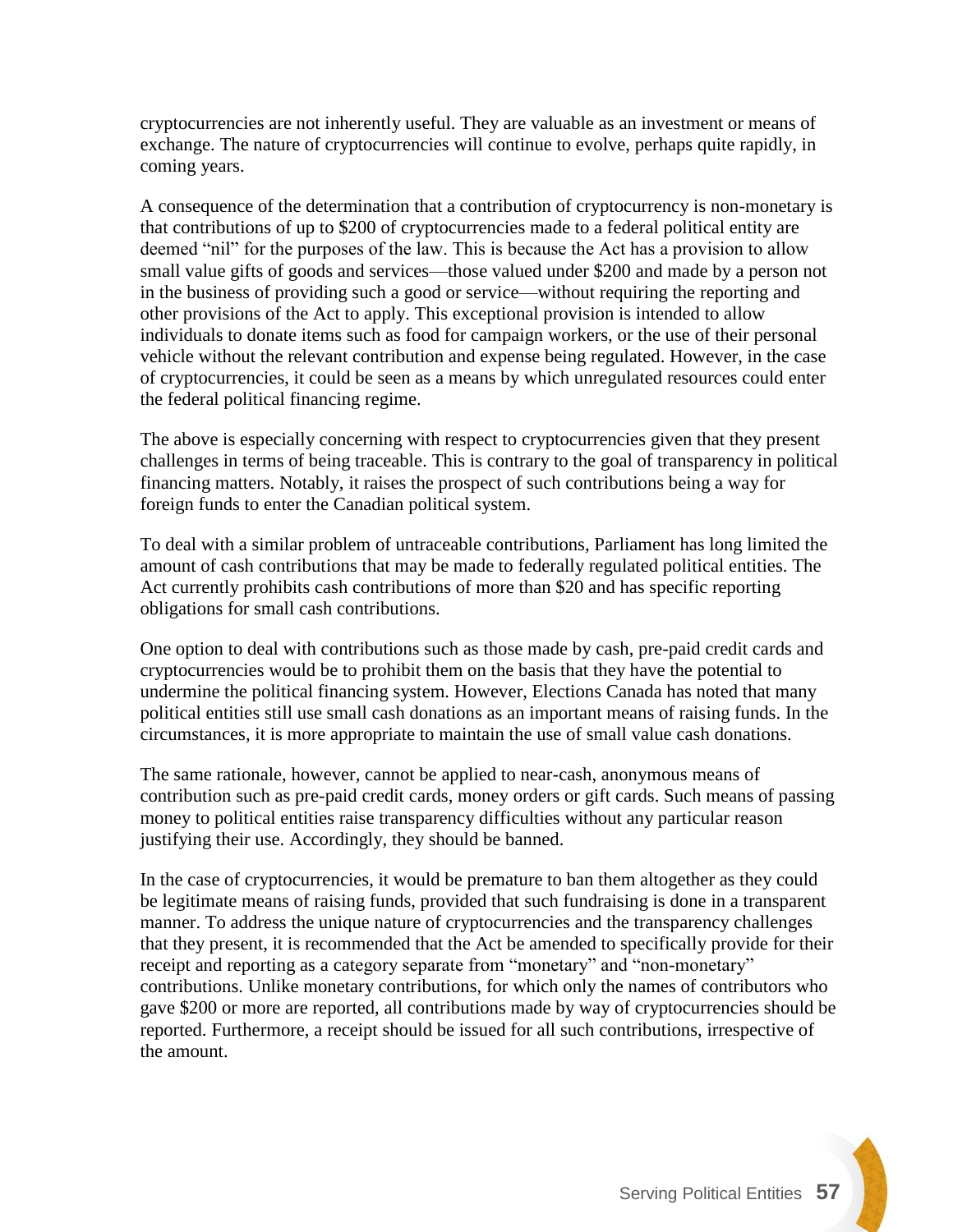This will allow cryptocurrencies to be received by political entities and create a framework for their potentially increased use in coming years while also ensuring the objectives of the Act are preserved.

#### **Recommendation 8.4.1**

- $\triangleright$  To allow political entities to collect and use cryptocurrencies under the Act while ensuring continued transparency, it is recommended that the Act be amended to specifically require the receipting and reporting of all contributions of cryptocurrency received by federal political entities. Receipts should be required for all contributions by way of cryptocurrency, irrespective of their value. Only contributions of cryptocurrency that meet these transparency requirements would be available for use by those political entities.
- ➢ Untraceable means of contributing such as pre-paid credit cards, money orders and gift cards should be prohibited. Small cash contributions of under \$20 should continue to be permitted.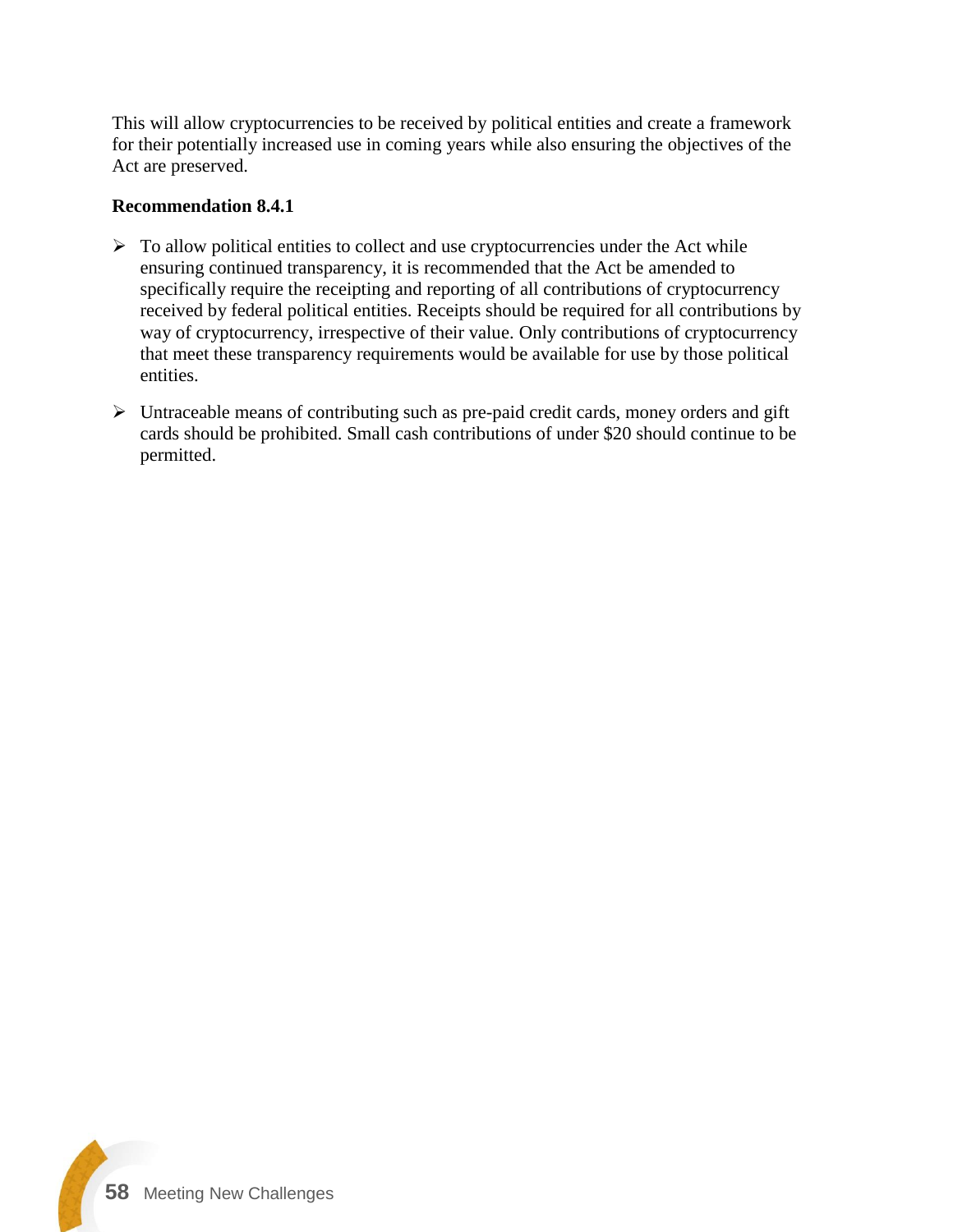# **9. Sound Electoral Management**

In Elections Canada's Strategic Plan 2020–28, the agency committed to working collaboratively and to leveraging expertise to enable a strong electoral democracy. In line with these commitments, the recommendations below seek to improve electoral administration.

### **9.1. Cooperating with Provincial and Territorial Election Authorities**

In 1997, Parliament abandoned door-to-door enumeration for future federal elections and created the National Register of Electors. It was conceived as a truly collaborative national resource. Elections Canada was given a legislative mandate to administer the Register, to enter into agreements with federal and provincial authorities capable of feeding updates into the Register, and to share data from the Register with provincial and territorial election authorities in order to assist in maintaining accurate lists of electors across the country. Over the years, data and methodological improvements have been agreed upon between Elections Canada and its federal and provincial partners. Together, these improvements have increased the reliability of the Register and have brought added value to all election management bodies (EMBs) who are drawing from it.

Despite this initiative, cooperation in service delivery with other Canadian EMBs remains limited in 2022. Sharing data about registered electors is only one way in which EMBs throughout Canada could cooperate. There is overlap between Elections Canada and its provincial and territorial counterparts, both with respect to the nature of services offered, electoral materials purchased, and the populations served. In many instances, the same buildings are used as polling places, and these are staffed by the same workers for both federal and provincial elections. Often, the same challenges are faced and overcome, often through collaboration and shared expertise.

Collaboration between Elections Canada and Canadian EMBs is limited in part because the *Canada Elections Act* does not provide a formal framework for meaningful cooperation. It is noteworthy that the Act provides a specific mandate for the CEO to assist and to cooperate with electoral agencies in other countries, but no similar provision authorizes the CEO to assist (or receive assistance from) other Canadian electoral agencies. While the Act clearly provides for the CEO's independent contracting authority, it does not provide the authority to enter into agreements to offer goods or services to, or receive goods or services from, other EMBs in Canada.

In order to realize efficiencies and leverage other EMB experience and expertise, the CEO should have the financial and contracting authority to assist and cooperate with provincial and territorial EMBs. Such authority should come with the power for the CEO to charge for such services, with payment forwarded directly to the Receiver General for Canada.

Sound Electoral Management **59**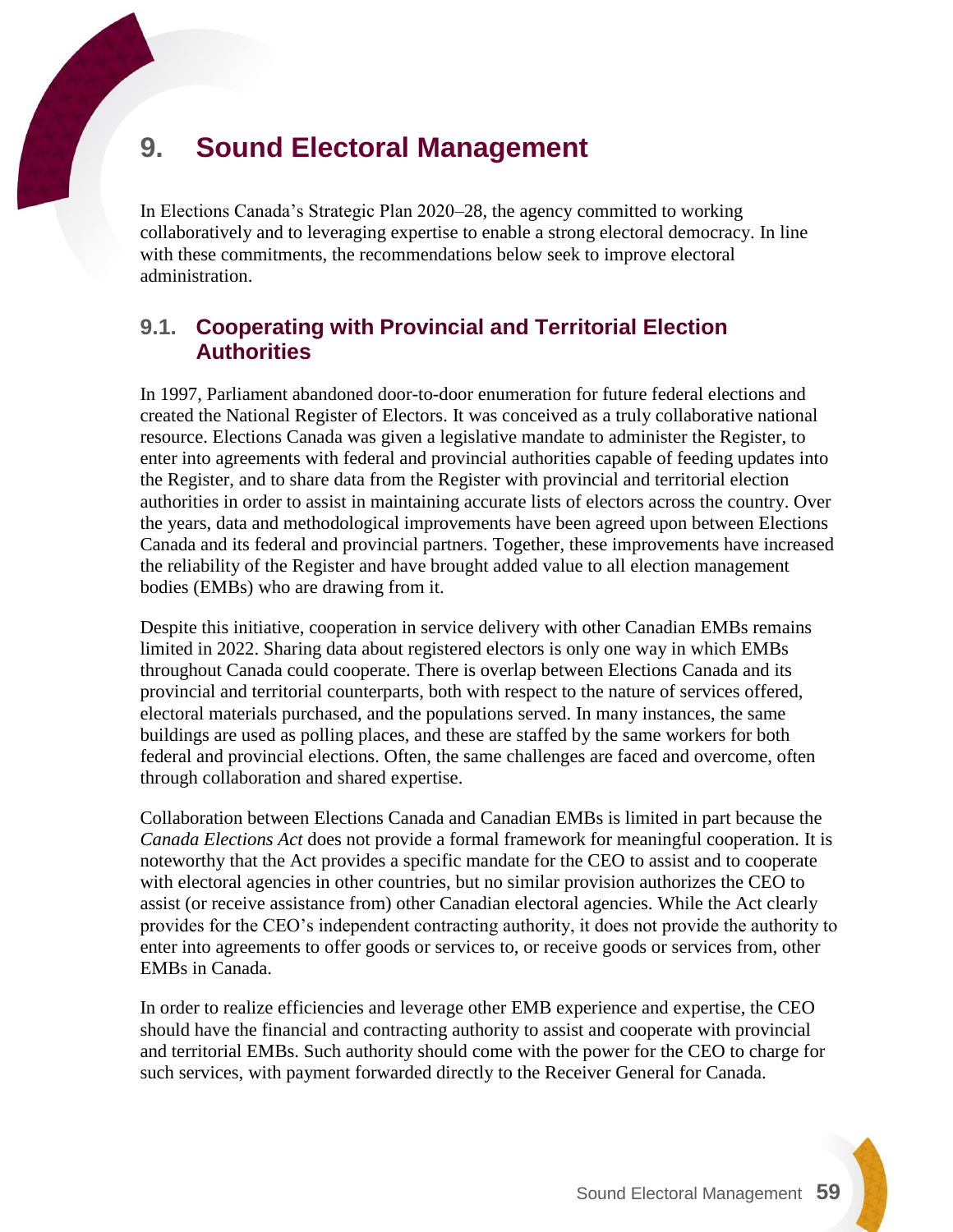### **Recommendation 9.1.1**

 $\triangleright$  To improve electoral administration across Canada, the Act should be amended to explicitly provide the CEO with a mandate to offer assistance and cooperation to provincial and territorial electoral management bodies (EMBs) and to receive assistance or services from EMBs in return.

### **9.2. Protecting the Safety and Privacy of Returning Officers**

The Act requires the CEO to publish the name, home address and occupation of returning officers in the *Canada Gazette* annually. Returning officers have expressed concern with this requirement, with respect to both privacy and safety. The publication of home addresses is of particular concern, especially in an increasingly polarized political environment.

Returning officers are appointed by the CEO following open, advertised and merit-based selection processes resembling those administered for the selection of public servants. Their names and professional contact information, although not their residential addresses, are published and updated on the Elections Canada website, making it easy for electors to identify their returning officer. There is no longer any need for the *Gazette* requirement.

### **Recommendation 9.2.1**

 $\triangleright$  To protect the privacy and safety of returning officers, the requirement to publish the name, home address and occupation of returning officers in the *Canada Gazette* should be removed from the Act.

### **9.3. Facilitating the Recruitment of Returning Officers**

Under the Act, new returning officers are appointed by the CEO for a fixed renewable term of 10 years following an external appointment process based on merit. Returning officers who have performed well while in office may be reappointed for subsequent 10-year terms.

The 10-year term is a significant challenge for recruitment. Most returning officer candidates express concern with making a 10-year commitment: individual circumstances would prompt many returning officers to prefer a much shorter term. Of the returning officers who have left their positions since the general election of 2015, only 41 percent completed a full 10-year term. This is likely due to new workforce expectations for more mobility and flexibility.

Reducing returning officer mandates to shorter terms could renew interest in appointment, expand the pool of qualified individuals and provide the CEO with the opportunity to recruit new talent to electoral districts more regularly. The Act currently allows the CEO to appoint field liaison officers (who supervise returning officers in a region) for a period determined by the CEO. The relevant provisions should be amended to provide the same for returning officers.

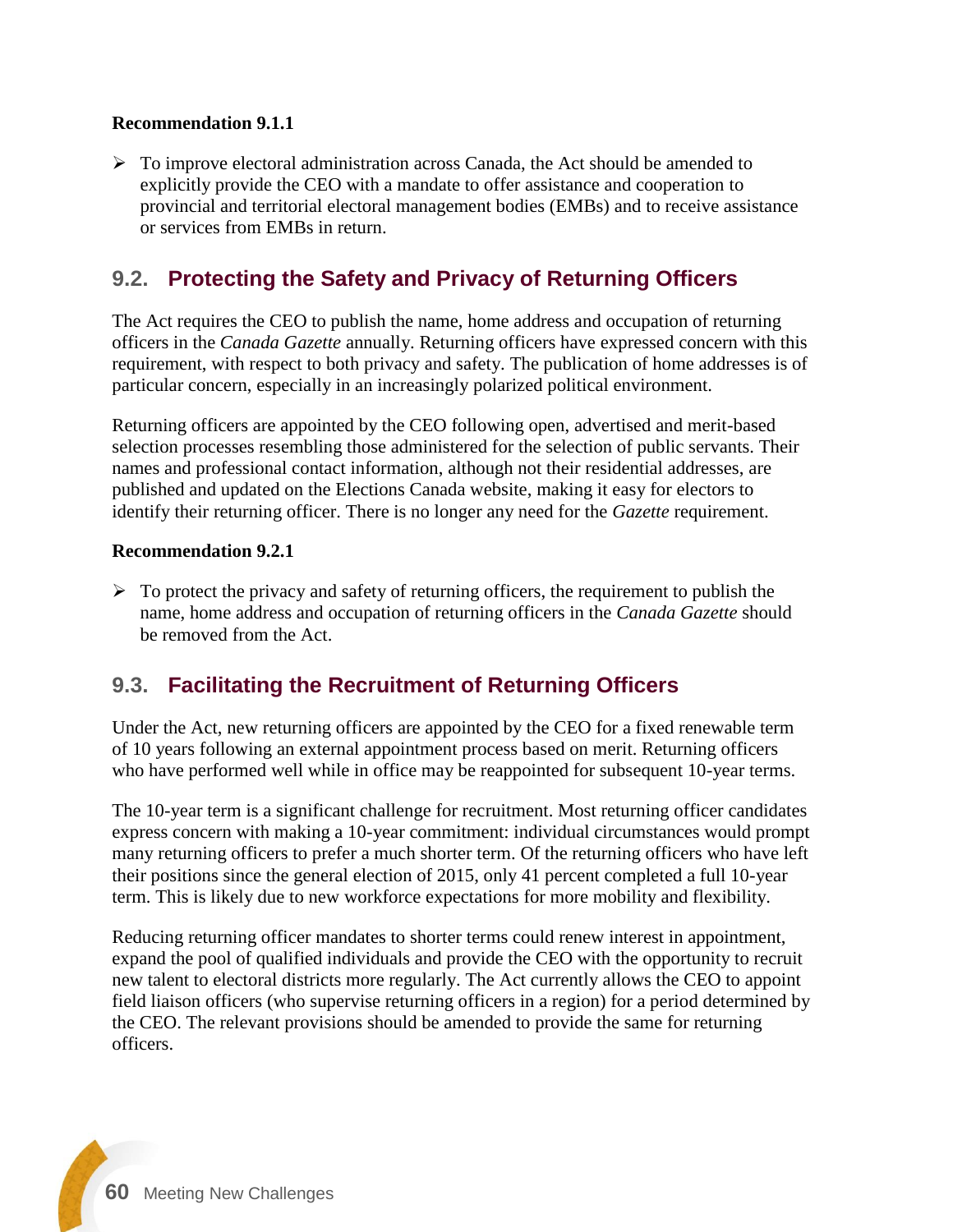### **Recommendation 9.3.1**

 $\triangleright$  To facilitate the recruitment of returning officers, the Act should allow the term of office for this position to be set by the CEO, instead of requiring them to be appointed for 10 years.

### **9.4. Collecting Demographic Data about Electoral Participants**

Elections Canada is authorized under the Act to collect specific information about prospective candidates, nomination contestants and leadership contest participants. That information is limited primarily to name, address, and occupation.

Elections Canada does not have a clear legislative mandate to collect demographic information about electoral participants. This lack of data inhibits Elections Canada's ability to integrate Gender-Based Analysis Plus principles into its work and its ability to know what impacts services and programs are having on population groups—and, in particular, whether they are creating unintended barriers.

Crucially, the lack of legislative mandate also means that demographic data about electoral participants is not fully available to Parliament or researchers.

Many groups are under-represented in the House of Commons and the reasons for this are complex. There can be little doubt about the value of working toward a Parliament that reflects the true diversity of Canadian society; but that work must start with high-quality information, not only about members of the House but about all participants in the electoral ecosystem.

This recommendation is also in line with an April 2019 report entitled, *Elect her: A roadmap for improving the representation of women in Canadian politics,* by the House of Commons' Standing Committee on the Status of Women. The report recommended "[t]hat the Government of Canada consider making changes to allow, with candidates' permission, the collection of intersectional data on candidates in nomination races, including data on gender identity."

#### **Recommendation 9.4.1**

 $\triangleright$  To further progress toward a more inclusive and representative electoral system, a new legislative mandate should be included in the Act to allow Elections Canada to collect, on a voluntary basis, and make publicly available anonymized demographic data about electoral participants, including gender, ethnic origin, age, Indigenous status and disability.

## **9.5. More Flexibility for Counting Advance Poll Ballots**

The *Elections Modernization Act* authorized substantially more flexibility in terms of how election officers are assigned to tasks within the polling station. That said, with respect to the count of advance poll ballots, the Act continues to require that counting be conducted by two election officers assigned to the advance poll.

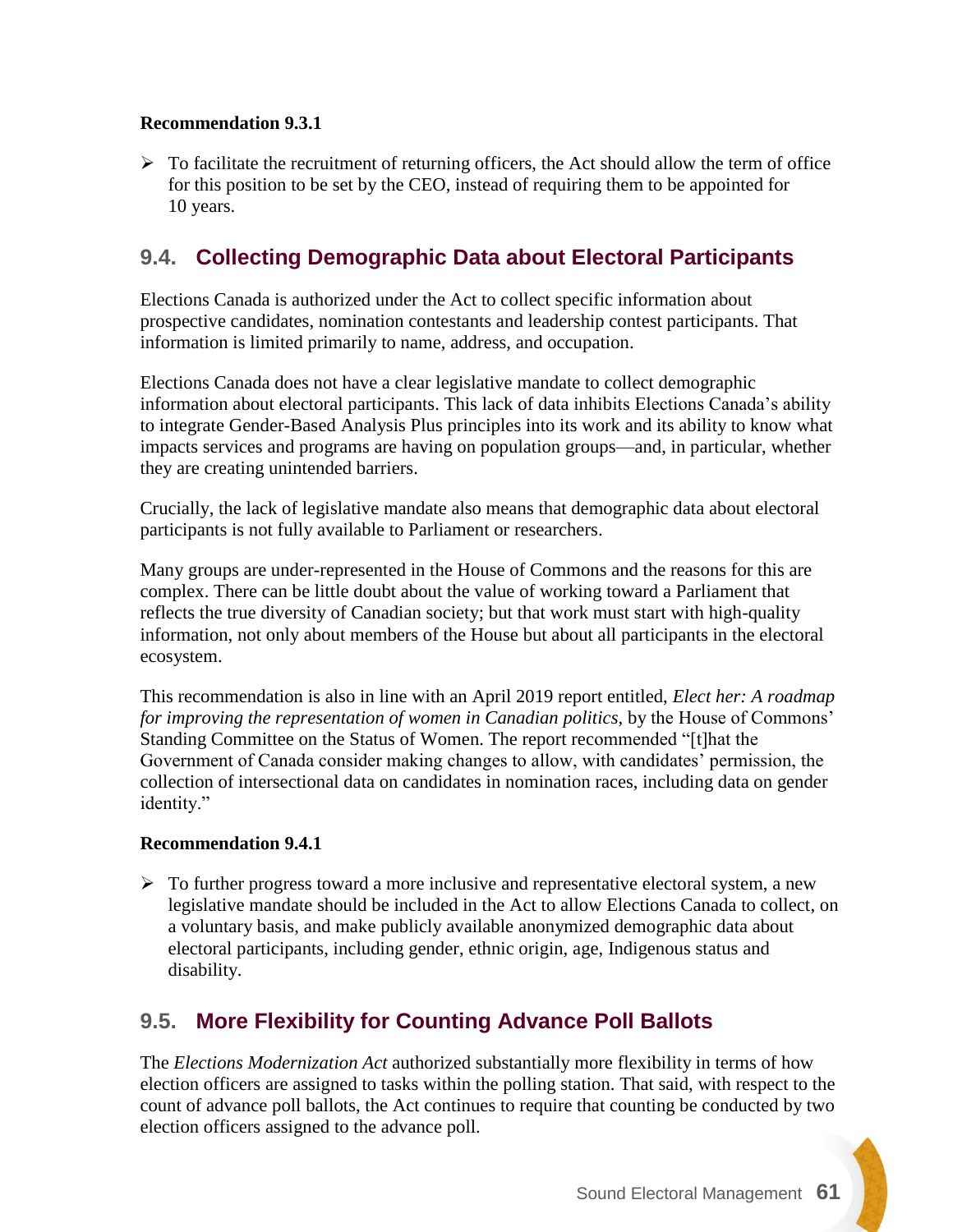This requirement becomes problematic when advance poll workers are needed to work at ordinary polls on polling day. In this situation, the specific workers assigned to the advance poll may be needed to count votes cast at the close of the polls on polling day itself and so may not be available to count advance poll ballots. This situation could be addressed by authorizing the returning officer to appoint other available election officers to conduct the count of the advance poll ballots.

Given that, since 2018, there has been more flexibility with respect to staffing the polls, it is now unlikely that an advance poll would be consistently staffed with the same election officers over the 48 hours of advance poll voting. New flexibility allows tired election officers to take breaks and for election officers at a busy polling station to be reassigned to serve electors more efficiently during surge periods. For these reasons, assigning the same election workers to counting advance poll votes does not necessarily guarantee greater integrity in the counting process. The reality is that multiple election officers will have administered the advance poll during the four-day period. The Act should be amended to reflect this reality and facilitate advance poll ballot counting.

### **Recommendation 9.5.1**

 $\triangleright$  In order to facilitate the count of advance poll ballots, the Act should be amended to provide returning officers with more flexibility to staff the count.

### **9.6. Increasing Trust in Party Expense Returns**

The Act does not currently require political parties to provide documentary evidence supporting financial reporting. This differs from the regimes applicable to candidates, leadership contestants, nomination contestants and third parties in which the CEO may request supporting documents related to expenses. Past CEOs of Canada have recommended harmonizing these regimes in reports to Parliament in 2005, 2010 and 2016. Elections Canada again recommends that political parties be required to provide documentary evidence in support of financial returns.

Every election, political parties in Canada receive tens of millions of dollars in direct public subsidies through the reimbursement of eligible election and other expenses; and millions of dollars more in indirect public subsidies in various forms.

However, this financial support is provided in the context of decreasing public confidence in political institutions. Financial reporting, verification by Elections Canada, and public disclosure of political financing activities is a crucial mechanism for combatting the decline in trust. Unfortunately, the absence of a requirement to provide evidence of expenses weakens that mechanism.

The *Elections Modernization Act* introduced a provision that allows the Commissioner of Canada Elections to request supporting documentation in the context of an investigation. While this authorization was a necessary addition to the tools available to the Commissioner, it remains that the Commissioner's enforcement mandate only complements the audit and transparency program administered by the CEO and does not replace it. Irrespective of any eventual referral to the Commissioner, electors and taxpayers have the right to expect a full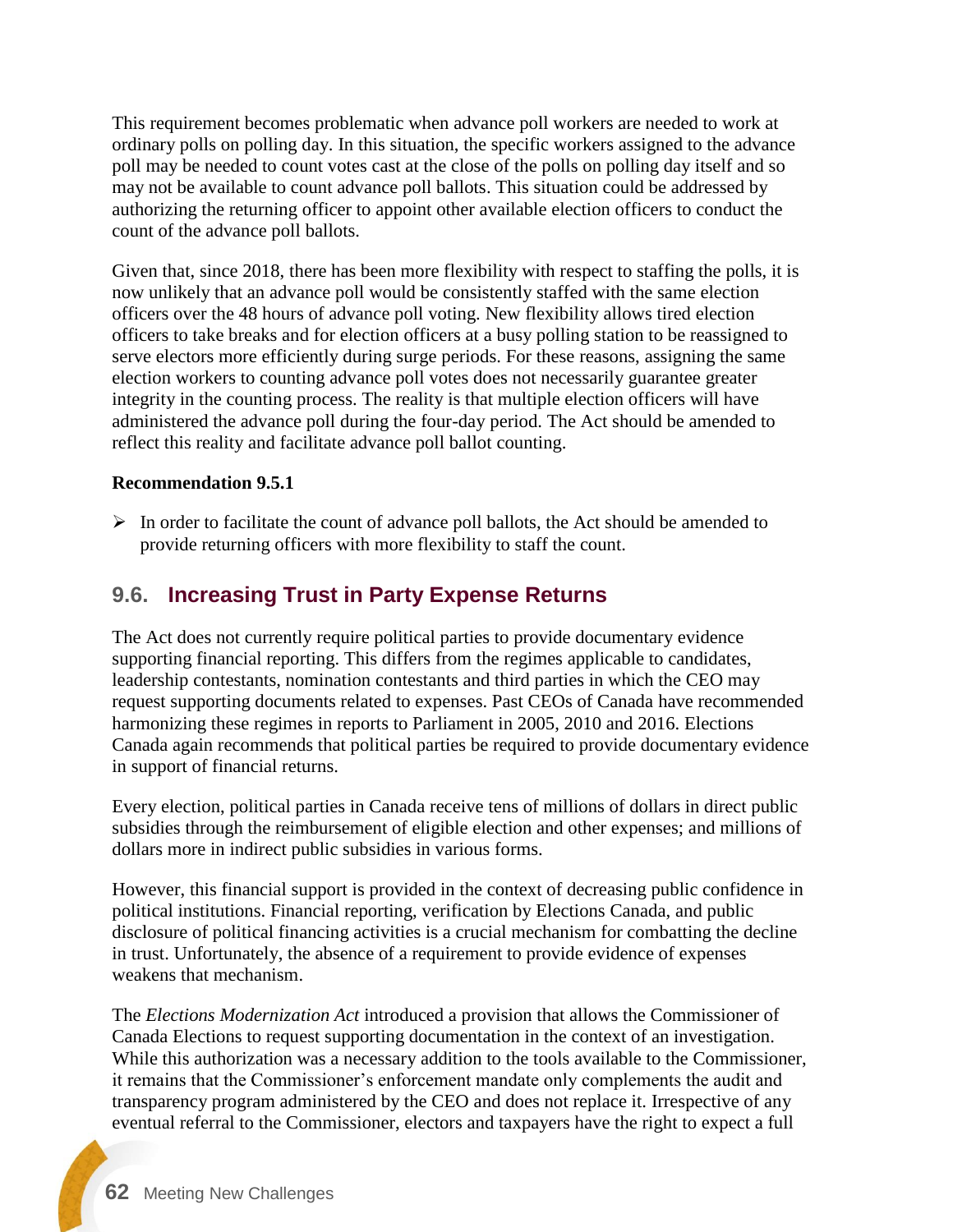and rigorous audit process. Furthermore, the CEO's ability to make a referral to the Commissioner when necessary is compromised if he cannot request supporting documents. If the Commissioner is not seized of a matter, his office's ability to request supporting documents becomes irrelevant. The Commissioner of Canada Elections supports this recommendation.

As a matter of transparency and stewardship of public funds, registered political parties should be required to produce documentation evidencing expenses claimed when requested by Elections Canada during the audit process.

### **Recommendation 9.6.1**

➢ To ensure transparency and increase electors' trust, the Act should be amended to authorize the CEO to request that parties provide any documents or information that may, in the CEO's opinion, be necessary to verify that the party and its chief agent have complied with statutory requirements with respect to the election expenses return.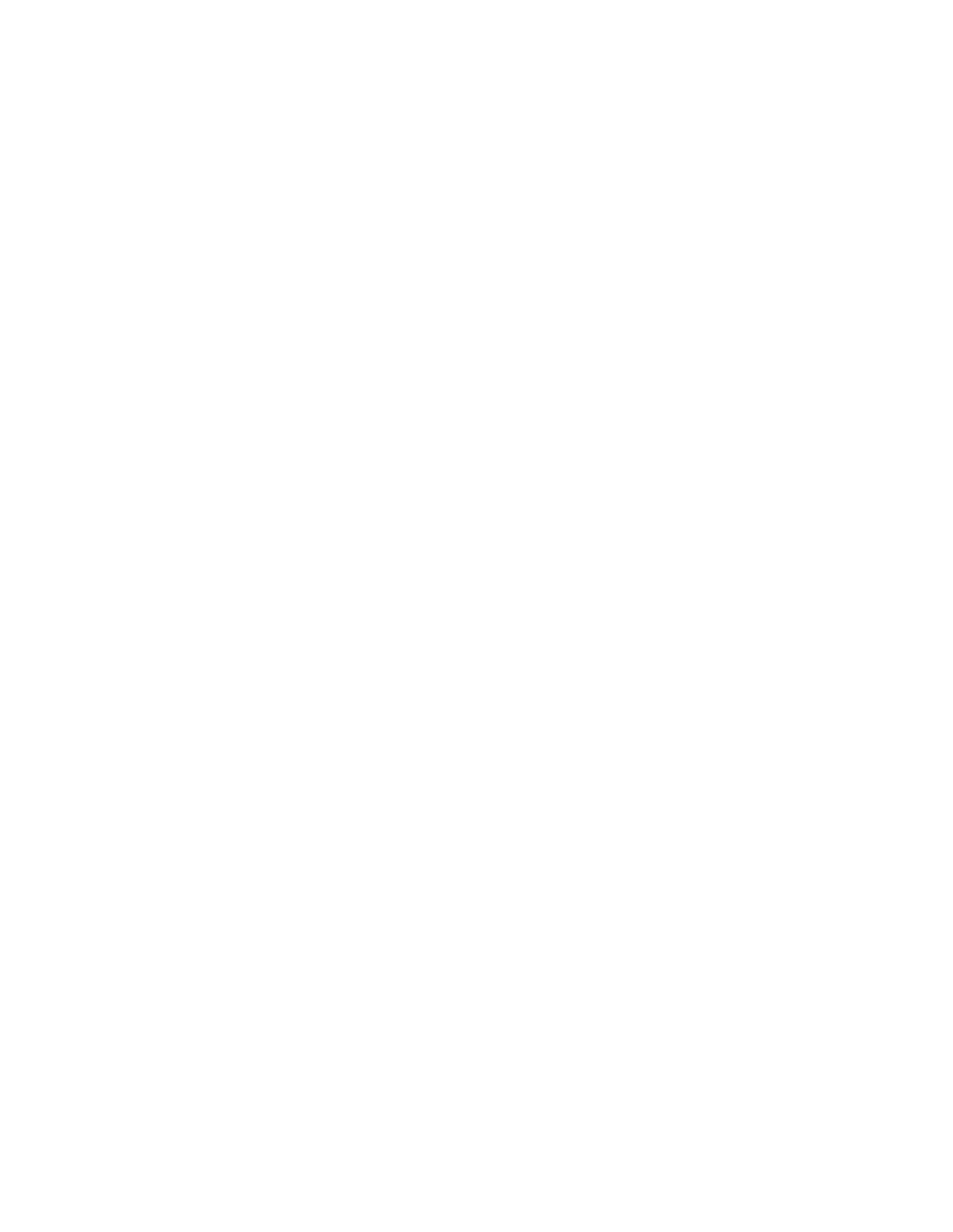# **Appendix A: List of Recommendations from the Chief Electoral Officer**

### **Part 1: Recommendations Relating to Electoral Communications**

### **1. Moving Beyond Advertising**

#### **Recommendation 1.1.1**

- $\triangleright$  To better achieve the objective of transparency while, on the whole, reducing the regulatory burden on regulated entities, the Act should be amended as follows:
	- o Replace formal tagline requirements by a harmonized requirement applying to all electoral communications—not just advertising—to disclose who is communicating and how electors can obtain more information, if desired. This new requirement should focus on the substance, rather than the form, of the transparency requirement while taking enforcement considerations into account. The information about who is communicating should be clearly visible or otherwise accessible.
	- o During a pre-election period and an election period, the new harmonized transparency requirement should apply to all electoral communications (regardless of whether they are paid for) made by registered political entities or by political entities that are required to register.
	- o During a pre-election period and an election period, the new harmonized transparency requirement should also apply to the electoral communications of individuals or entities who are not required to register, but only in cases where their electoral communications are paid. In the context of online communications, "paid" should continue to mean where there is a placement cost.

#### **Recommendation 1.2.1**

 $\triangleright$  To preserve the objective of fairness by creating a more level playing field between governing and other parties, amend the Act to legislate existing directives that limit government advertising during the pre-election and election periods and on public opinion research during the election period. This would continue to allow for communications with the public when necessary such as in emergencies.

#### **Recommendation 1.3.1**

 $\triangleright$  To repeal the advertising blackout provisions of the Act to reflect the fact that, with the Internet and social media, mass communications are available to a large number of actors and people can respond rapidly to misinformation.

Appendix A: List of Recommendations **65**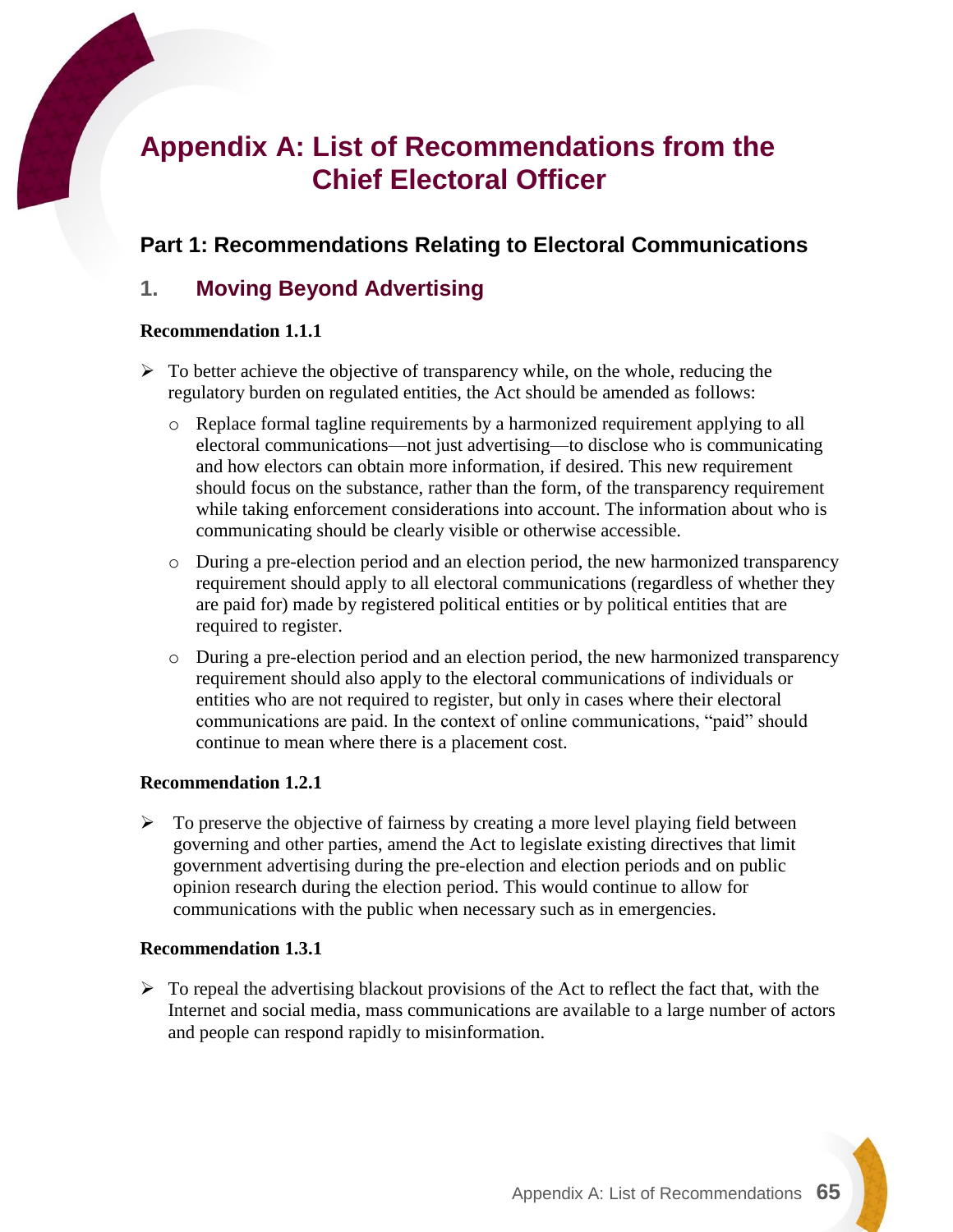## **2. Reviewing the Third Party Regime**

### **Recommendation 2.1.1**

- $\triangleright$  To continue to provide transparency about electoral communications and to protect the objective of fairness through spending limits, the Act should regulate paid issue-based electoral communications—not only issue advertising—that can reasonably be seen as having the purpose of promoting or opposing a party or candidate during the election and pre-election periods.
- ➢ To clarify the scope of regulated issue-based communications, a list of factors should be provided in the Act to help determine which communications would be captured under the Act as being for the purpose of promoting or opposing a candidate or party. Section 37.0.1 of Ontario's *Election Finances Act* could serve as a model.

### **Recommendation 2.2.1**

 $\triangleright$  To reduce the regulatory burden on those playing a smaller financial role in the electoral process, amend the Act to increase the third party registration threshold to \$1,000.

### **Recommendation 2.3.1**

- $\triangleright$  To achieve improved transparency and help prevent foreign funding of third parties, the Act should provide that third parties other than individuals who wish to rely on their own funds to finance regulated electoral activities need to provide Elections Canada with audited financial statements showing that no more than 10 percent of their revenue in the previous fiscal year comes from contributions.
- $\triangleright$  All other third parties that are not individuals should be required to incur expenses to support or oppose parties and candidates only from funds set aside in a separate account established for that purpose. Such third parties should also be required to identify the contributors whose funds have been used to promote or oppose parties or candidates, and such contributors should be made up only of individual Canadian citizens and permanent residents.

## **3. Pre-Registration of Candidates**

#### **Recommendation 3.1.1**

- $\triangleright$  To better ensure reporting of all expenses to promote or oppose a candidate or party during a pre-election and election period, allow a process for candidates to register with Elections Canada before the election period (either only in years of a fixed-date election or at any time with certain conditions). In addition, permit pre-registered candidates to issue tax receipts and make them subject to the regulatory requirements (opening a bank account, appointing an official agent, etc.) that ensure transparency.
- $\triangleright$  To respond to the possible hesitation of parties to pre-register candidates, allow parties to withdraw their endorsement of a pre-registered candidate up to a reasonable point before the close of nominations and endorse a new candidate for the same electoral district.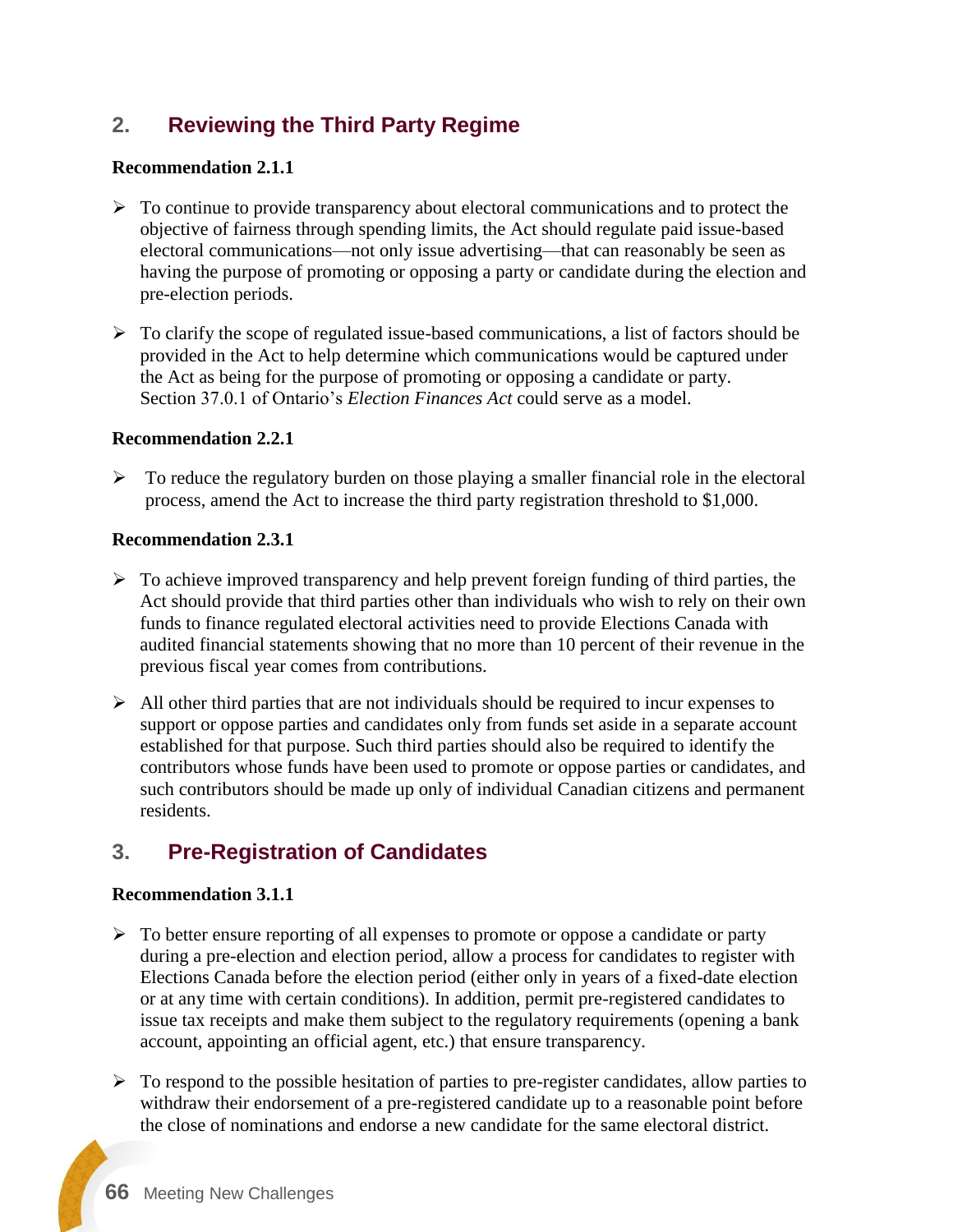$\triangleright$  To close a potential gap in the law, repeal the definition of "potential candidate" and amend the definition of "third party" so that "pre-registered candidates" are excluded from the definition.

## **4. Protecting Against Threats to the Electoral Process**

### **Recommendation 4.1.1**

 $\triangleright$  To protect against inaccurate information that is intended to disrupt the conduct of an election or undermine its legitimacy, amend the Act to prohibit a person or entity, including foreign persons and entities, from knowingly making false statements about the voting process, including about voting and counting procedures, in order to disrupt the conduct of the election or to undermine the legitimacy of the election or its results.

### **Recommendation 4.2.1**

➢ To better protect against foreign interference and the spread of inaccurate information about elections and electoral participants, amend the Act to extend to the pre-election period the prohibitions against foreign interference and extend to all times the prohibition against misleading publications that falsely claim to be by an election worker, political party, leadership contestant, nomination contestant or candidate.

### **Recommendation 4.2.2**

 $\triangleright$  To ensure the more appropriate targeting of an existing offence, amend the Act to broaden the scope of the offence of using a computer system to include acting fraudulently with the intention of disrupting the conduct of the election or undermining the legitimacy of the election or its results.

### **Recommendation 4.3.1**

 $\triangleright$  To ensure that an organization that has as one of its primary purposes the promotion of hatred against an identifiable group does not enjoy the benefits of being a registered party, including access to lists of electors and public financing, give electors the authority to apply to a court for a determination as to whether the organization has such a primary purpose. If the court determines that it does, the organization would not be eligible to register as a political party or would be deregistered.

## **5. Regulating Channels of Electoral Communication**

#### **Recommendation 5.1.1**

- $\triangleright$  To provide greater transparency concerning the use of online platforms in elections, require such platforms (as defined in accordance with Recommendation 5.1.2 below) to publish their policies on the administration of paid electoral communications and on user accounts during the pre-election and election periods.
- $\triangleright$  To strengthen the accountability of online platforms during elections, require them to publish policies indicating how they will address content (paid or unpaid) that misleads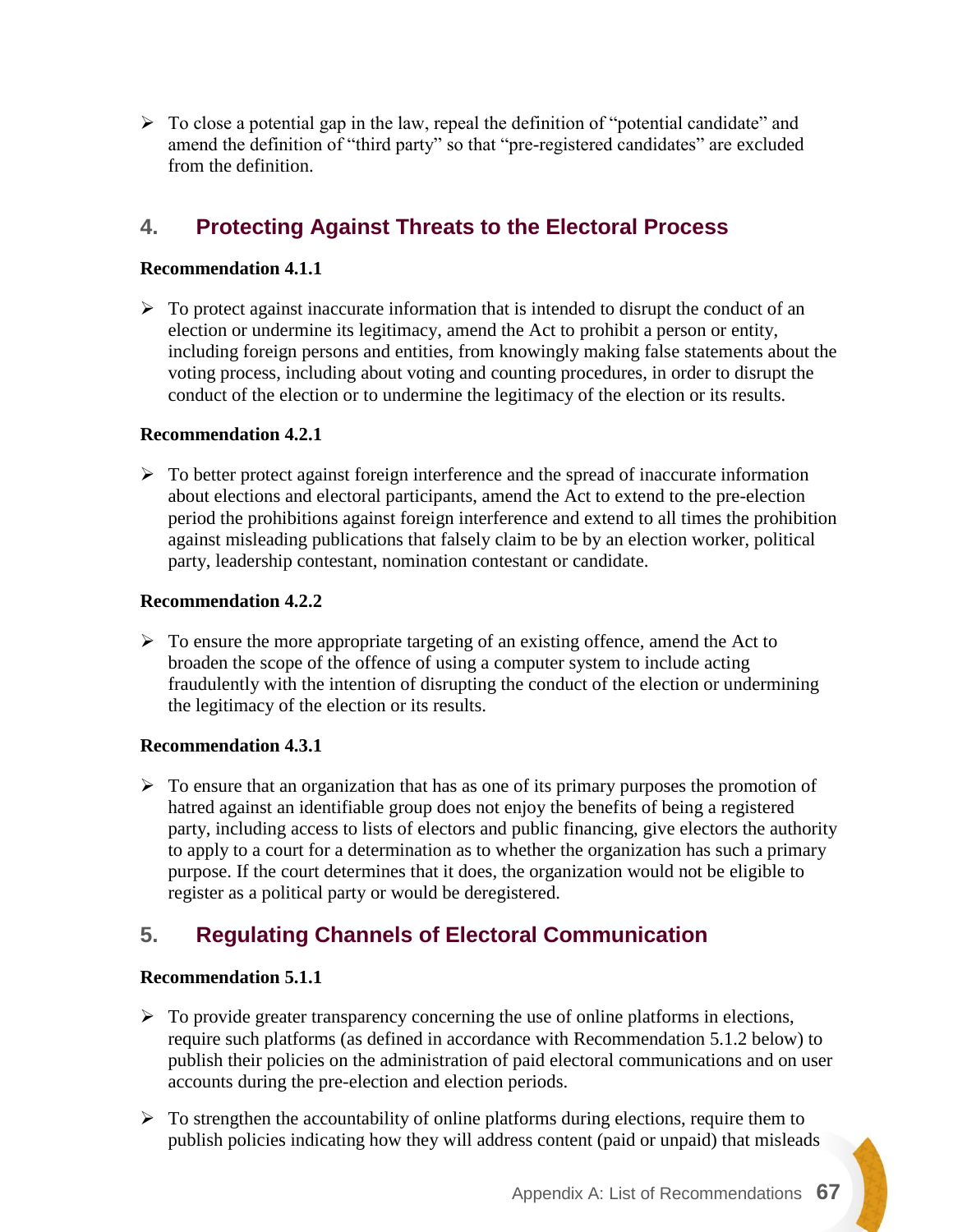electors about where, when and the ways to vote or that inaccurately depicts electionrelated procedures during the election period (e.g. by moderating, downgrading or removing content).

#### **Recommendation 5.1.2**

 $\triangleright$  To ensure that the important goals of the law are met regardless of the size of the online platform hosting election-related content, amend the definition of "online platform" to extend beyond only those that sell advertising space and eliminate the minimum monthly threshold requirement for digital advertising registries.

### **Recommendation 5.2.1**

- ➢ To enhance transparency concerning digital advertising in elections, amend the Act to:
	- o Require political entities to disclose in a timely manner comprehensive information about their paid digital electoral communications—for example, by requiring their websites to link to the registries of the online platforms that host their paid digital communications.
	- o Require that the platform's paid digital communications registries include searchability (e.g. by purchaser or date) and exportability of data.

### **Recommendation 5.3.1**

 $\triangleright$  To enhance transparency and apply the same rules to text messages as to telephone calls, amend the Act to add text messages to the voter-contact-calling regime administered by the CRTC.

### **Recommendation 5.4.1**

- $\triangleright$  To improve the broadcasting provisions in the law, amend them as follows:
	- o Separate the paid- and free-time allocation processes.
	- o Modify the allocation regime for paid time by giving each party the same entitlement to 100 minutes of paid time, with a cap of 300 minutes on the total amount of broadcasting time that any broadcaster must sell to political parties.
	- o Require that paid time be provided at the "lowest unit charge," and clearly define this term to mean the lowest rate charged to non-political advertisers that receive volume discounts for advertising purchased months in advance.
	- o Amend the provisions determining to whom the obligation to provide free broadcasting time applies. Instead of applying only to "network operators," these obligations should apply, through conditions of licence under the *Broadcasting Act*, to all broadcasters that focus on news or public affairs (e.g. conventional television stations, news or talk radio stations and speciality television stations that focus on news or public affairs). Each of these broadcasters should be required to provide a total of 60 minutes of free time, allocated equally among the parties.

**68** Meeting New Challenges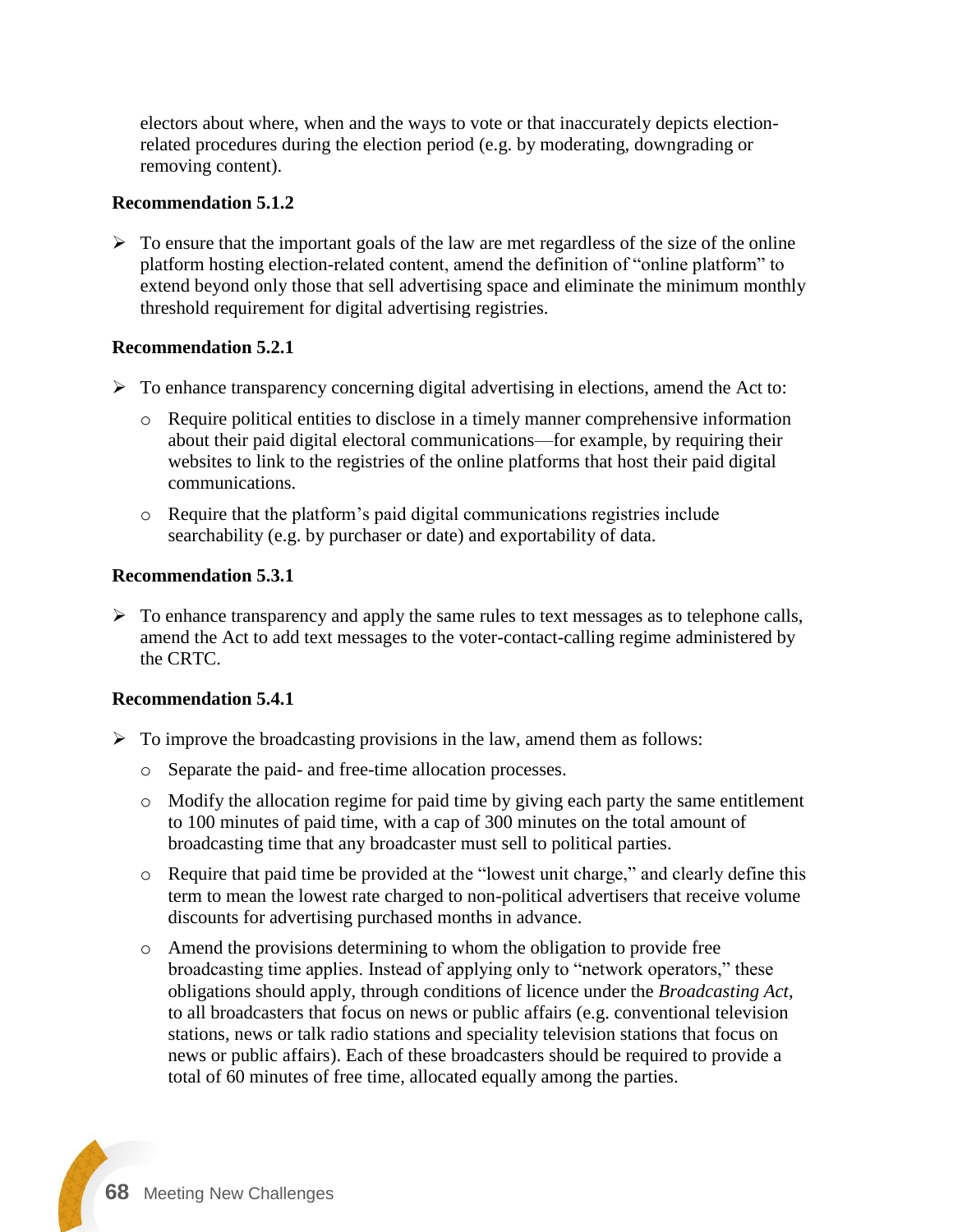### **6. Protecting Individuals Receiving Electoral Communications**

#### **Recommendation 6.1.1**

- ➢ To better protect electors' privacy and enhance their confidence in how political parties manage their personal information, apply broadly accepted privacy principles, as enumerated in Schedule 1 of the *Personal Information and Protection of Electronic Documents Act*, to registered and eligible parties, with oversight by the Office of the Privacy Commissioner of Canada.
- ➢ Although a full application of such broadly accepted privacy principles would be preferable, to ensure a minimum level of protection of electors' privacy, the policies of registered and eligible political parties for the protection of personal information should be required to contain, at least, the following substantive elements:
	- o Enable Canadians to opt out of receiving communications, or certain types of communications, from political parties.
	- o Enable Canadians to request access to, and correct, inaccurate personal information that is held by political parties (with an exemption for frivolous or vexatious requests).
	- o Explain how Canadians' personal information may be shared by political parties in addition to how it is collected, used or sold.

#### **Recommendation 6.2.1**

 $\triangleright$  To require the preliminary list of electors to be made available to parties by Elections Canada only in those electoral districts where that party had past candidates or where they have candidates who have pre-registered according to Recommendation 3.1.1 above.

### **Part 2: Recommendations Relating to the Administration of the**  *Canada Elections Act*

### **7. Making Canadian Elections More Accessible**

#### **Recommendation 7.1.1**

➢ To reduce barriers to voting by special ballot, amend the Act as follows:

- o Allow electors to make their application for registration and special ballot 45 days before polling day (or at the issue of the writs if the election period is more than 45 days) in the context of a fixed date election.
- o Amend the Act to set a minimum election period of 44 days for a non-fixed date election.
- o Authorize the counting of special ballots marked with a political party name rather than a candidate name.

Appendix A: List of Recommendations **69**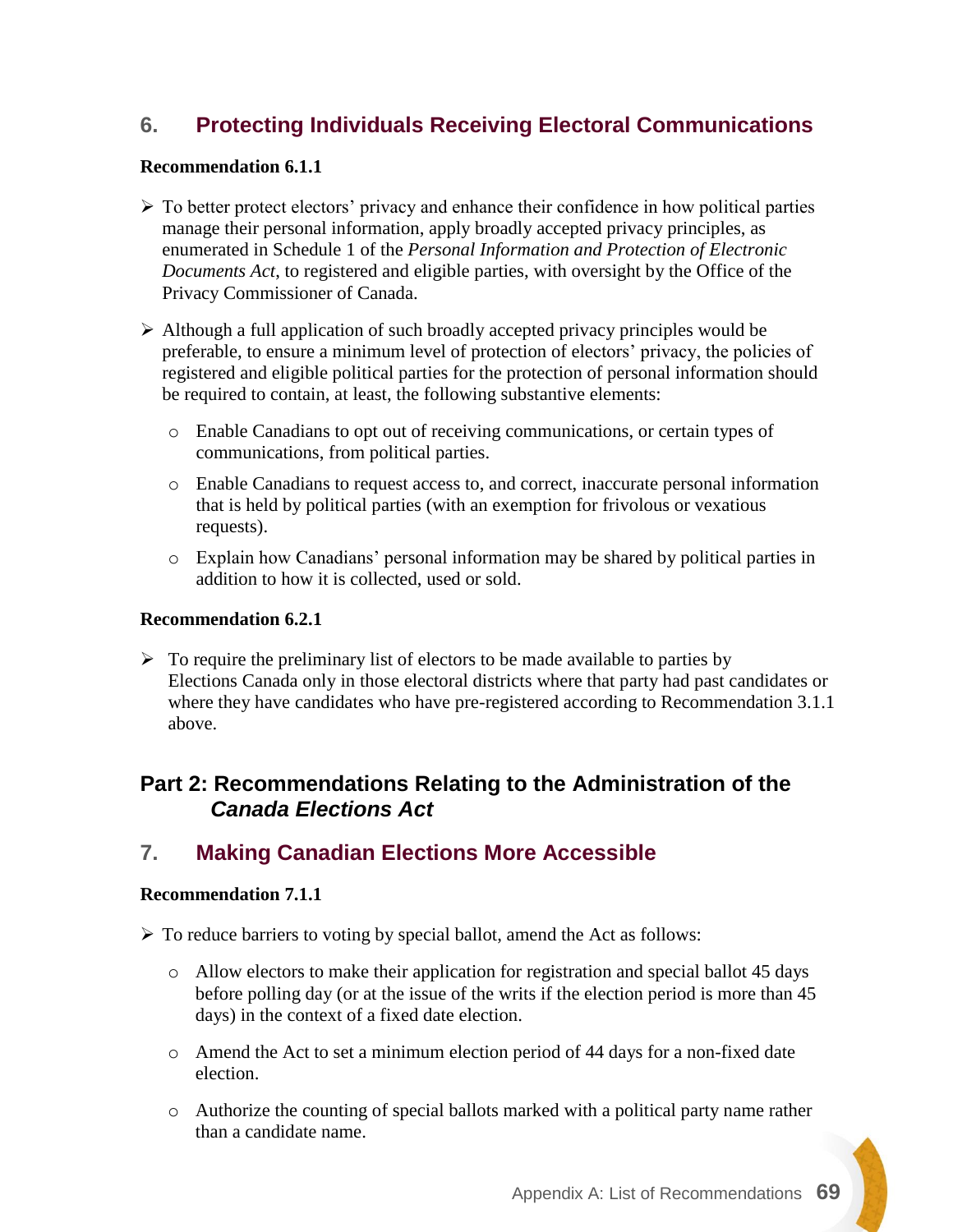- o Amend the Act to set the deadline for the close of candidate nominations on day 24 before polling day.
- o Authorize electors to cast a ballot at ordinary polls, with appropriate integrity measures in place, despite having previously applied to vote by special ballot.
- o Authorize local electors to return their ballots before the close of polls to any place in the electoral district that the CEO designates.
- $\triangleright$  To increase confidence in the integrity of the ballot and in the special ballot voting mechanism:
	- o Establish new offences prohibiting altering, defacing or destroying a special ballot, tampering with an elector's mark on a ballot or special ballot and prohibiting tampering with an inner or outer envelope that appears to contain a marked ballot or special ballot.

### **Recommendation 7.2.1**

- $\triangleright$  To improve the accessibility of the election by setting an inclusive election date, amend the Act as follows:
	- o Provide for a designated period in the fourth year following the previous general election (e.g. within the first four weeks beginning in October) within which polling day must occur.
	- o Require Elections Canada to consult with religious and cultural communities regarding an appropriate date for polling day one year before the designated election period.
	- o Require the CEO to make a public recommendation to the Governor in Council regarding polling day, based on their consultations. The CEO's recommendation should be made no later than 12 months prior to the beginning of the designated period.
	- o Require the Governor in Council, within one month of receiving the recommendation, to either adopt the date recommended by the CEO or to choose another date within the designated period and issue an Order in Council to that effect.

#### **Recommendation 7.3.1**

- $\triangleright$  To reduce barriers to voting for residents of long-term care facilities, amend the Act as follows:
	- o Authorize additional flexibility for voting days and times in such facilities.
	- o Allow electors residing in long-term care facilities to vote with proof of identity only when voting in the facility.

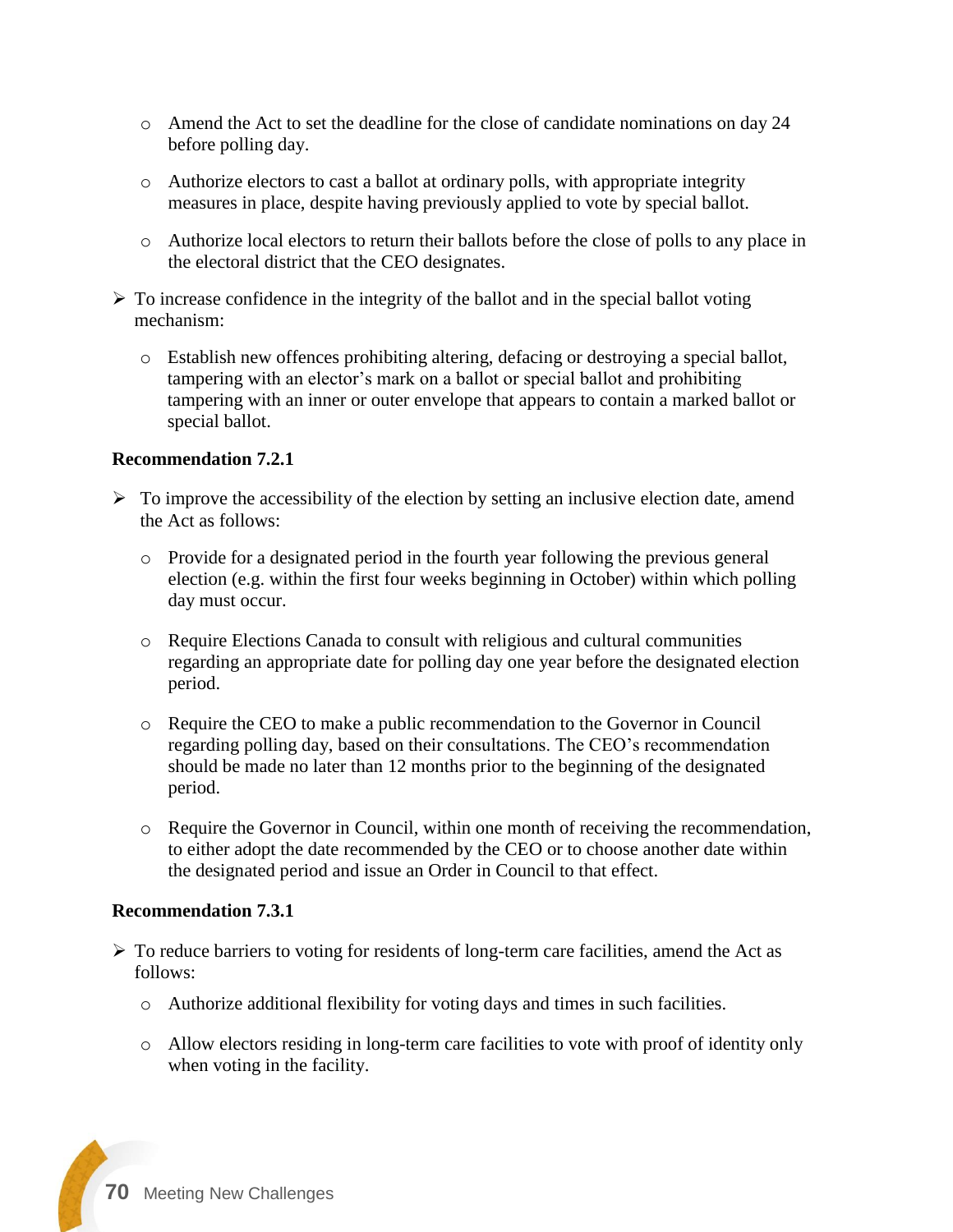### **Recommendation 7.4.1**

 $\triangleright$  To remove barriers, amend the Act to allow an elector to request assistance to mark their ballot from any individual of the elector's choosing, providing the individual makes the solemn declaration required.

### **8. Serving Political Entities**

#### **Recommendation 8.1.1**

- ➢ To facilitate the candidate nomination process, amend the Act as follows:
	- o Remove the signature requirement on the copy of a prospective candidates' proof of identity when the prospective candidate's application is filed on their behalf by another person.
	- o Remove the requirement for a witness to signatures collected as part of the nomination process.
	- o Repeal the provision that requires original documents to be submitted before an electronic application is accepted.

#### **Recommendation 8.2.1**

➢ To improve the Regulated Fundraising Events regime, amend the Act as follows:

- o Repeal the requirement for the return of contributions in cases of non-compliance with the regime, leaving violations to be dealt with through the AMP regime.
- o Exclude events attended by leadership contestants outside a leadership contest period.

#### **Recommendation 8.3.1**

 $\triangleright$  To clarify the candidate contribution regime, amend the Act to remove from the relevant provisions the words "out of their own funds" and "money," as applicable. This will clarify that all contributions, both monetary and non-monetary, are included in the limit of what a candidate or contestant can contribute to their own campaign.

#### **Recommendation 8.4.1**

- $\triangleright$  To allow political entities to collect and use cryptocurrencies under the Act while ensuring continued transparency, it is recommended that the Act be amended to specifically require the receipting and reporting of all contributions of cryptocurrency received by federal political entities. Receipts should be required for all contributions by way of cryptocurrency, irrespective of their value. Only contributions of cryptocurrency that meet these transparency requirements would be available for use by those political entities.
- ➢ Untraceable means of contributing such as pre-paid credit cards, money orders and gift cards should be prohibited. Small cash contributions of under \$20 should continue to be permitted.

Appendix A: List of Recommendations **71**